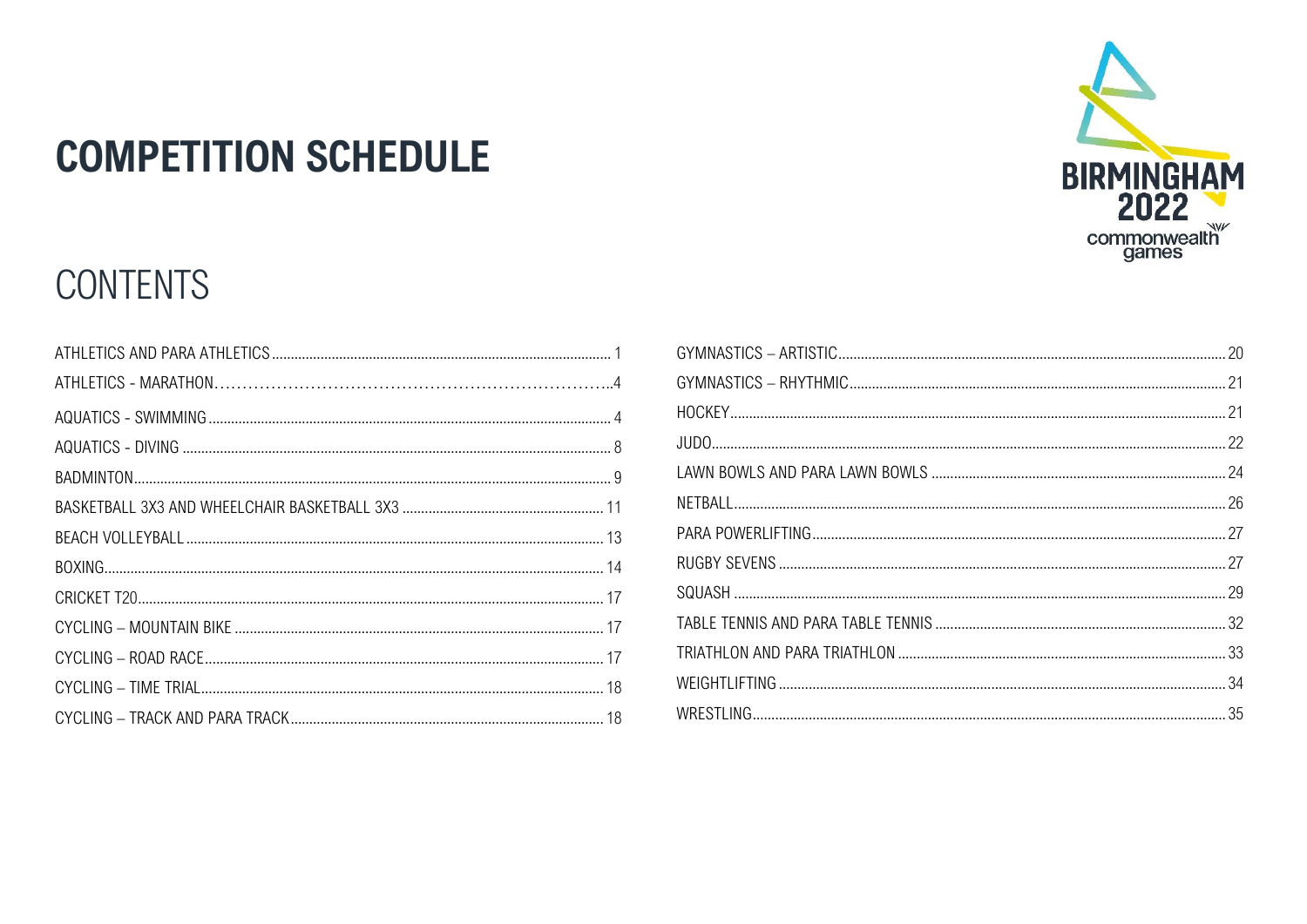

### <span id="page-1-0"></span>**ATHLETICS AND PARA ATHLETICS**

ALEXANDER STADIUM, BIRMINGHAM



| TUE 2 AUGUST 2022           | $10:00 - 13:30$                                                                                                                                                                                                                                                                                                                                                                                                            | Men's Long Jump Qualifying Rounds - A & B<br>Women's Heptathlon 100m Hurdles<br>Men's 100m Round 1<br>Men's Discus Throw Qualifying Round - A<br>Women's Heptathlon High Jump A & B<br>Women's 800m Round 1<br>Women's 100m Round 1<br>Men's Discus Throw Qualifying Round - B<br>Women's 1500m T53 / T54 Round 1 |                 | $18:30 - 22:00$                                                                                                                                                                                 | Women's Pole Vault Medal Ceremony<br>Women's Discus Throw Medal Ceremony<br>Men's High Jump Final<br>Women's Heptathlon Javelin Throw<br>Women's 100m Semi-finals<br>Women's 100m T37/38 Medal Ceremony<br>Men's 100m Semi-finals<br>Women's 100m T33/34 Medal Ceremony<br>Women's 10000m Final<br>Women's Shot Put Final |
|-----------------------------|----------------------------------------------------------------------------------------------------------------------------------------------------------------------------------------------------------------------------------------------------------------------------------------------------------------------------------------------------------------------------------------------------------------------------|-------------------------------------------------------------------------------------------------------------------------------------------------------------------------------------------------------------------------------------------------------------------------------------------------------------------|-----------------|-------------------------------------------------------------------------------------------------------------------------------------------------------------------------------------------------|---------------------------------------------------------------------------------------------------------------------------------------------------------------------------------------------------------------------------------------------------------------------------------------------------------------------------|
|                             | $18:30 - 22:00$<br>Women's Heptathlon Shot Put<br>Women's Pole Vault Final<br>Men's 400m Hurdles Round 1<br>Men's High Jump Qualifying Rounds - A & B<br>Men's 100m T45-47 Final<br>Men's 110m Hurdles Round 1<br>Men's 100m T45-47 Medal Ceremony<br>Men's 10000m Final<br>Women's Discus Throw Final<br>Women's Heptathlon 200m<br>Women's 100m T37/38 Final<br>Men's 10000m Medal Ceremony<br>Women's 100m T33/34 Final | THU 4 AUGUST<br>2022                                                                                                                                                                                                                                                                                              |                 | Women's Heptathlon 800m<br>Men's 100m T37/38 Final<br>Women's 10000m Medal Ceremony<br>Men's High Jump Medal Ceremony<br>Women's 100m Final<br>Men's 100m Final                                 |                                                                                                                                                                                                                                                                                                                           |
|                             |                                                                                                                                                                                                                                                                                                                                                                                                                            |                                                                                                                                                                                                                                                                                                                   | $10:00 - 13:00$ | Men's Hammer Throw Qualifying Rounds<br>Men's Decathlon 100m<br>Women's 200m Round 1<br>Men's Decathlon Long Jump - A & B<br>Women's High Jump Qualifying Rounds - A & B<br>Men's 1500m Round 1 |                                                                                                                                                                                                                                                                                                                           |
| <b>WED 3 AUGUST</b><br>2022 | $10:00 - 13:30$                                                                                                                                                                                                                                                                                                                                                                                                            | Men's 1500m T53/54 Round 1<br>Women's Heptathlon Long Jump<br>Women's 400m Round 1<br>Men's Shot Put Qualifying Rounds - A & B<br>Men's 800m Round 1<br>Men's 100m T11/12 Round 1<br>Women's Triple Jump Qualifying Rounds - A & B                                                                                |                 |                                                                                                                                                                                                 | Men's 200m Round 1<br>Men's Decathlon Shot Put                                                                                                                                                                                                                                                                            |

Men's 400m Round 1



### **1 BIRMINGHAM 2022 COMMONWEALTH GAMES – COMPETITION SCHEDULE**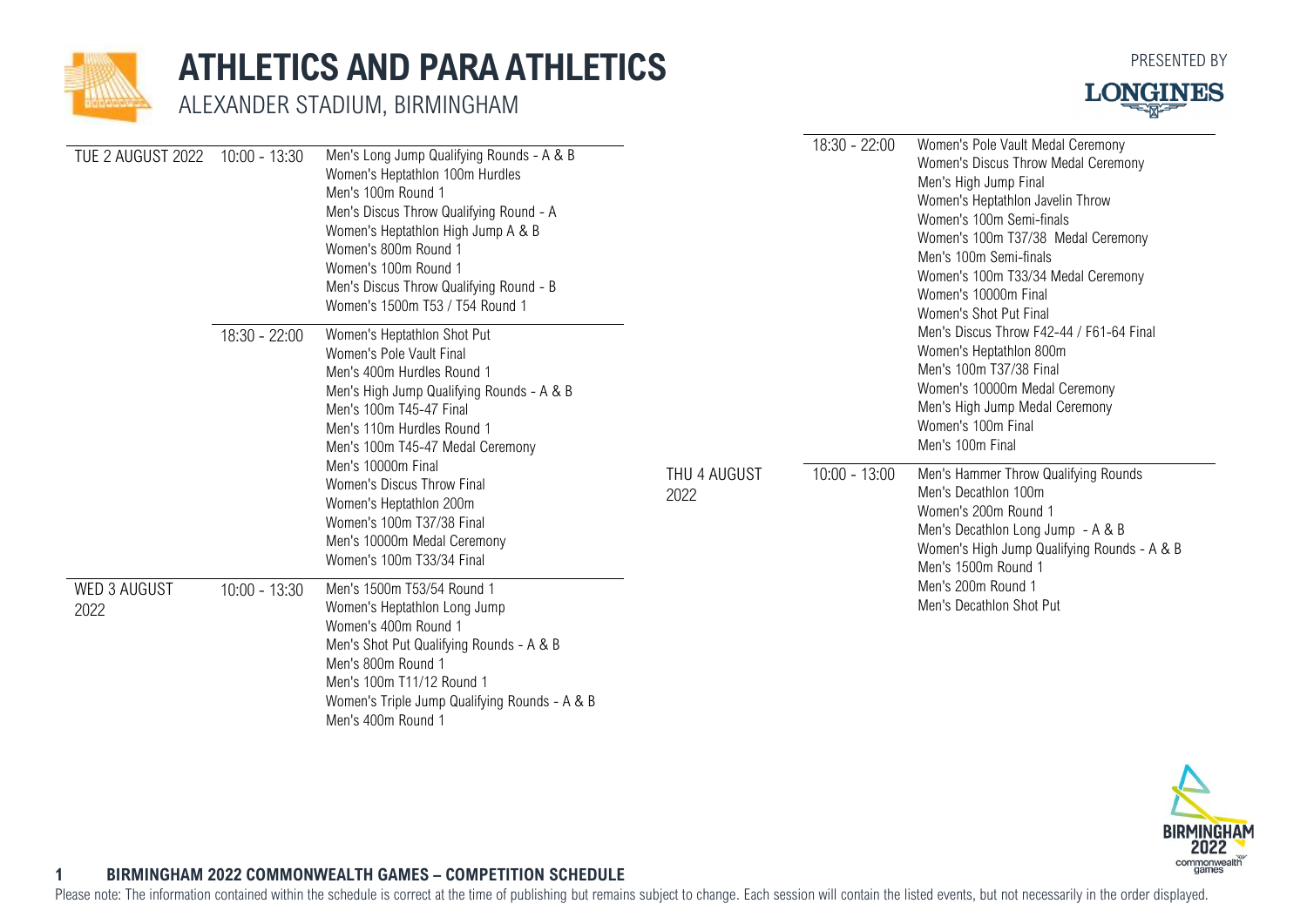### **ATHLETICS AND PARA ATHLETICS** ALEXANDER STADIUM, BIRMINGHAM

|                   | 18:30 - 22:00   | Women's Heptathlon Medal Ceremony<br>Women's Shot Put Medal Ceremony<br>Men's Discus Throw F42-44 / F61-64 Medal<br>Ceremony<br>Men's 100m T37/38 Medal Ceremony<br>Women's 100m Medal Ceremony<br>Women's Discus Throw F42-44 / F61-64 Final<br>Men's Decathlon High Jump - A & B<br>Women's 400m Hurdles Round 1<br>Men's 100m Medal Ceremony<br>Men's Long Jump Final<br>Men's 400m Hurdles Semi-finals<br>Women's 800m Semi-finals<br>Men's 100m T11/12 Final |                   | 18:30 - 22:00   | Men's Discus Throw Medal Ceremony<br>Women's 1500m T53 / T54 Medal Ceremony<br>Men's 110m Hurdles Medal Ceremony<br>Men's Shot Put Final<br>Men's Triple Jump Qualifying Rounds - A & B<br>Men's 200m Semi-finals<br>Women's 400m Semi-finals<br>Men's Decathlon Javelin Throw<br>Men's 1500m T53 / T54 Final<br>Women's 200m Semi-finals<br>Women's Triple Jump Final<br>Men's 800m Semi-finals<br>Men's Shot Put Medal Ceremony<br>Men's 400m Semi-finals |
|-------------------|-----------------|-------------------------------------------------------------------------------------------------------------------------------------------------------------------------------------------------------------------------------------------------------------------------------------------------------------------------------------------------------------------------------------------------------------------------------------------------------------------|-------------------|-----------------|-------------------------------------------------------------------------------------------------------------------------------------------------------------------------------------------------------------------------------------------------------------------------------------------------------------------------------------------------------------------------------------------------------------------------------------------------------------|
|                   |                 | Men's Discus Throw Final<br>Women's Discus Throw F42-44 / F61-64 Medal<br>Ceremony<br>Men's Decathlon 400m                                                                                                                                                                                                                                                                                                                                                        |                   |                 | Men's Decathlon 1500m<br>Men's 1500m T53 / T54 Medal Ceremony<br>Women's 3000m Steeplechase Final                                                                                                                                                                                                                                                                                                                                                           |
|                   |                 | Men's Long Jump Medal Ceremony<br>Men's 100m T11/12 Medal Ceremony<br>Women's 1500m T53 / T54 Final<br>Men's 110m Hurdles Final                                                                                                                                                                                                                                                                                                                                   | SAT 6 AUGUST 2022 | $10:00 - 13:15$ | Women's Triple Jump Medal Ceremony<br>Men's Decathlon Medal Ceremony<br>Women's 3000m Steeplechase Medal Ceremony<br>Women's High Jump Final<br>4 x 100m Universal Relay Round 1                                                                                                                                                                                                                                                                            |
| FRI 5 AUGUST 2022 | $10:00 - 15:00$ | Women's Long Jump Qualifying Rounds - A & B<br>Men's Decathlon 110m Hurdles<br>Women's 100m Hurdles Round 1<br>Men's Decathlon Discus Throw<br>Women's 1500m Round 1<br>Women's 4 x 400m Relay Round 1<br>Men's 4 x 400m Relay Round 1<br>Men's Javelin Throw Qualifying Round - A<br>Men's Decathlon Pole Vault - A & B<br>Men's Javelin Throw Qualifying Round - B                                                                                              |                   |                 | Women's Shot Put F55-57 Final<br>Women's 10000m Walk Final<br>Men's Hammer Throw Final<br>Men's 3000m Steeplechase Final<br>Women's 4 x 100m Relay Round 1<br>Women's 10000m Medal Ceremony<br>Men's 3000m Steeplechase Medal Ceremony<br>Men's 4 x 100m Relay Round 1<br>Men's 1500m Final                                                                                                                                                                 |



### **2 BIRMINGHAM 2022 COMMONWEALTH GAMES – COMPETITION SCHEDULE**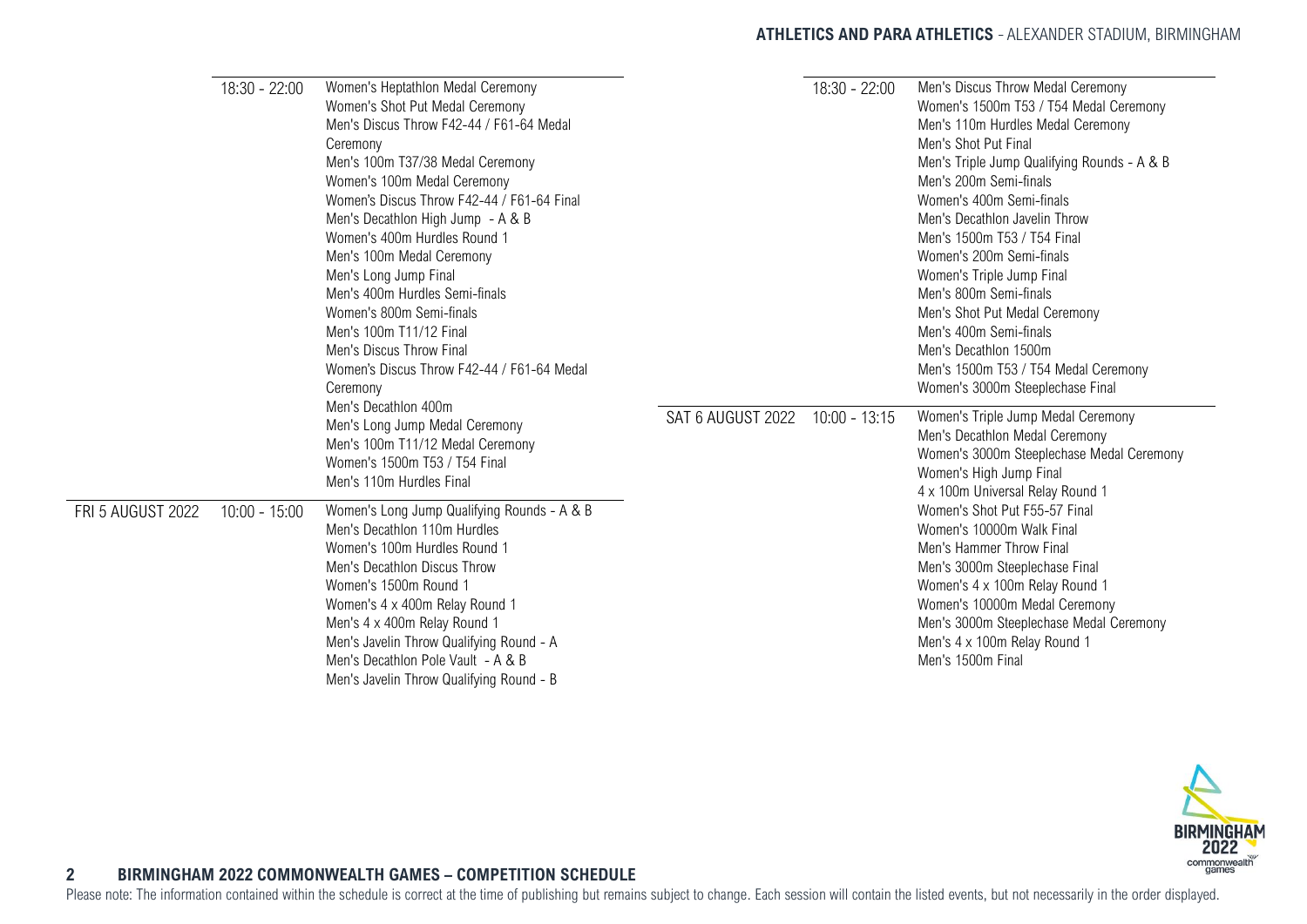### **ATHLETICS AND PARA ATHLETICS** - ALEXANDER STADIUM, BIRMINGHAM

|                     | $18:30 - 21:45$ | Women's High Jump Medal Ceremony       | 18:30 - 21:30 | Women's 4 x 100m Medal Ceremony         |
|---------------------|-----------------|----------------------------------------|---------------|-----------------------------------------|
|                     |                 | Women's Shot Put F55-57 Medal Ceremony |               | Men's 4 x 100m Relay Medal Ceremony     |
|                     |                 | Men's Hammer Throw Medal Ceremony      |               | Men's 10000m Walk Medal Ceremony        |
|                     |                 | Men's 1500m Medal Ceremony             |               | Women's Long Jump Final                 |
|                     |                 | Women's Hammer Throw Final             |               | 4 x 100m Universal Relay Final          |
|                     |                 | Men's Pole Vault Final                 |               | Women's Javelin Throw Medal Ceremony    |
|                     |                 | Women's 400m Hurdles Final             |               | Women's 1500m Final                     |
|                     |                 | Women's 800m Final                     |               | 4 x 100m Universal Relay Medal Ceremony |
|                     |                 | Men's 5000m Final                      |               | Men's Javelin Throw Final               |
|                     |                 | Women's 400m Hurdles Medal Ceremony    |               | Men's 800m Final                        |
|                     |                 | Men's 400m Hurdles Final               |               | Women's 1500m Medal Ceremony            |
|                     |                 | Women's 800m Medal Ceremony            |               | Women's 5000m Final                     |
|                     |                 | Women's Hammer Throw Medal Ceremony    |               | Men's 800m Medal Ceremony               |
|                     |                 | Women's 200m Final                     |               | Women's 4 x 400m Relay Final            |
|                     |                 | Men's 5000m Medal Ceremony             |               | Women's Long Jump Medal Ceremony        |
|                     |                 | Men's 400m Hurdles Ceremony            |               | Women's 5000m Medal Ceremony            |
|                     |                 | Men's 200m Final                       |               | Men's 4 x 400m Relay Final              |
|                     |                 |                                        |               | Men's Javelin Throw Medal Ceremony      |
| <b>SUN 7 AUGUST</b> | $10:00 - 13:15$ | Women's 200m Medal Ceremony            |               | Women's 4 x 400m Relay Medal Ceremony   |
| 2022                |                 | Men's 200m Medal Ceremony              |               | Men's 4 x 400m Relay Medal Ceremony     |
|                     |                 | Men's Pole Vault Medal Ceremony        |               |                                         |
|                     |                 | Men's Triple Jump Final                |               |                                         |
|                     |                 | Women's 100m Hurdles Final             |               |                                         |
|                     |                 | Men's 400m Final                       |               |                                         |
|                     |                 | Women's 400m Final                     |               |                                         |
|                     |                 | Women's 100m Hurdles Medal Ceremony    |               |                                         |
|                     |                 | Men's 10000m Walk Final                |               |                                         |
|                     |                 | Women's Javelin Throw Final            |               |                                         |
|                     |                 | Men's 400m Medal Ceremony              |               |                                         |
|                     |                 | Women's 400m Medal Ceremony            |               |                                         |
|                     |                 | Women's 4 x 100m Relay Final           |               |                                         |
|                     |                 | Men's Triple Jump Medal Ceremony       |               |                                         |
|                     |                 | Men's 4 x 100m Relay Final             |               |                                         |



### <span id="page-3-0"></span>**3 BIRMINGHAM 2022 COMMONWEALTH GAMES – COMPETITION SCHEDULE**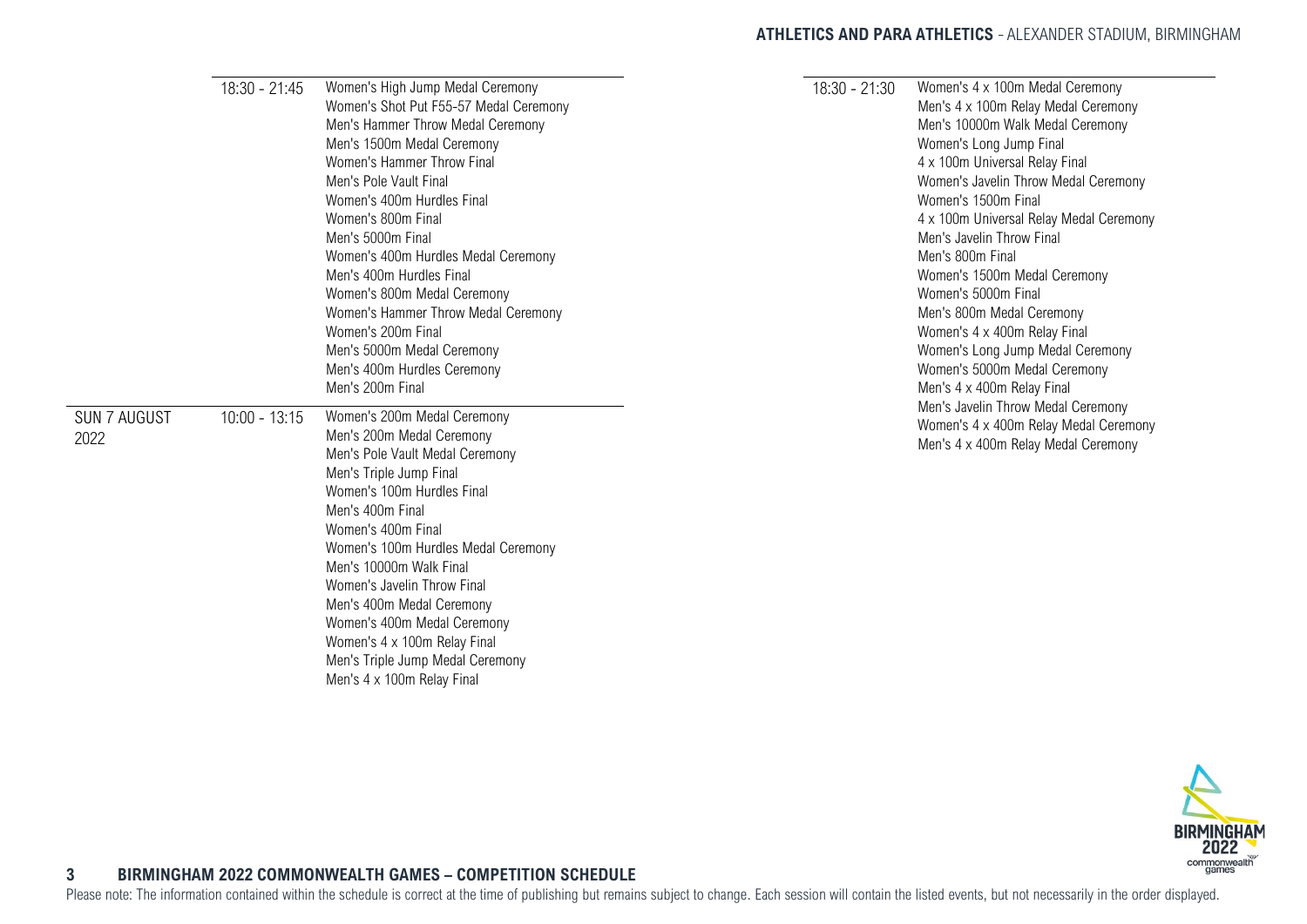

SAT 30 JULY 2022 07:00 - 13:30 Men's Marathon T53 / T54 Final

Women's Marathon T53 / T54 Final Men's Marathon Final Women's Marathon Final



### **AQUATICS - SWIMMING** SANDWELL AQUATICS CENTRE, BIRMINGHAM

FRI 29 JULY 2022 10:30 -

12:30

Men's 400m Freestyle Heats Women's 400m Individual Medley Heats Women's 200m Freestyle Heats Men's 100m Backstroke S9 Heat Women's 100m Freestyle S9 Heat Men's 50m Butterfly Heats Women's 50m Breaststroke Heats Men's 100m Backstroke Heats Women's 100m Butterfly Heats Men's 200m Breaststroke Heats Mixed 4x100m Freestyle Relay Heats

 $19:00 -$ 22:00

Women's 400m Individual Medley Final Women's 200m Freestyle Final Men's 400m Freestyle Final Men's 400m Freestyle Medal Ceremony Women's 400m Individual Medley Medal Ceremony Men's 100m Backstroke S9 Final Women's 100m Freestyle S9 Final Women's 200m Freestyle Medal Ceremony Men's 50m Butterfly Semi-Finals Women's 50m Breaststroke Semi-Finals Men's 100m Backstroke S9 Medal Ceremony Women's 100m Freestyle S9 Medal Ceremony Men's 100m Backstroke Semi-Final Women's 100m Butterfly Semi-Final Men's 200m Breaststroke Final Mixed 4x100m Freestyle Relay Final Men's 200m Breaststroke Medal Ceremony Mixed 4x100m Freestyle Relay Medal Ceremony



### **4 BIRMINGHAM 2022 COMMONWEALTH GAMES – COMPETITION SCHEDULE**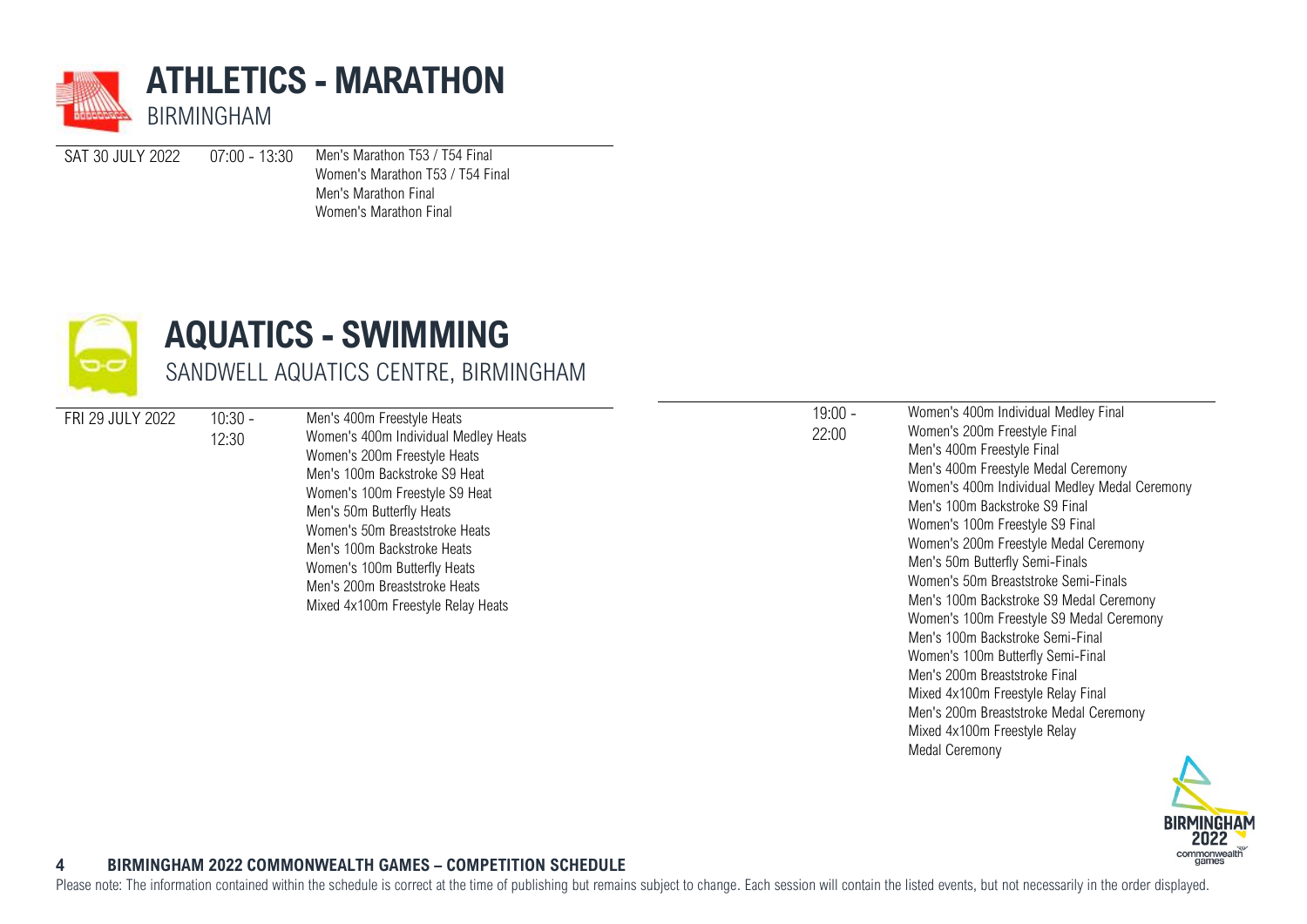### **AQUATICS - SWIMMING** - SANDWELL AQUATICS CENTRE, BIRMINGHAM

| SAT 30 JULY 2022 | $10:30 -$<br>12:30 | Men's 200m Freestyle Heats<br>Women's 50m Freestyle Heats<br>Men's 50m Freestyle S13 Heat<br>Women's 50m Freestyle S13 Heat<br>Men's 100m Breaststroke Heats<br>Women's 100m Backstroke Heats<br>Men's 400m Individual Medley Heats<br>Women's 4x100m Freestyle Relay Heats<br>Men's 4x100m Freestyle Relay Heats                                                                                                                                                                                                                                                                                                                                                                                                                                                                                                                                                                                                 | <b>SUN 31 JULY 2022</b> | $10:30 -$<br>12:30 | Men's 200m Butterfly Heats<br>Women's 200m Breaststroke Heats<br>Men's 100m Breaststroke SB8 Heat<br>Women's 100m Backstroke S8 Heat<br>Men's 50m Backstroke Heats<br>Women's 50m Butterfly Heats<br>Men's 100m Freestyle Heats<br>Mixed 4x100m Freestyle Relay S14 Heat<br>Women's 4x200m Freestyle Relay Heats                                                                                                                                                                                                                                                                                                                                                                                                                                                                                                                                                  |
|------------------|--------------------|-------------------------------------------------------------------------------------------------------------------------------------------------------------------------------------------------------------------------------------------------------------------------------------------------------------------------------------------------------------------------------------------------------------------------------------------------------------------------------------------------------------------------------------------------------------------------------------------------------------------------------------------------------------------------------------------------------------------------------------------------------------------------------------------------------------------------------------------------------------------------------------------------------------------|-------------------------|--------------------|-------------------------------------------------------------------------------------------------------------------------------------------------------------------------------------------------------------------------------------------------------------------------------------------------------------------------------------------------------------------------------------------------------------------------------------------------------------------------------------------------------------------------------------------------------------------------------------------------------------------------------------------------------------------------------------------------------------------------------------------------------------------------------------------------------------------------------------------------------------------|
|                  | $19:00 -$<br>22:00 | Men's 50m Butterfly Final<br>Women's 50m Breaststroke Final<br>Men's 200m Freestyle Final<br>Men's 50m Butterfly Medal Ceremony<br>Women's 50m Breaststroke Medal Ceremony<br>Women's 50m Freestyle Semi-Finals<br>Men's 50m Freestyle S13 Final<br>Women's 50m Freestyle S13 Final<br>Men's 200m Freestyle Medal Ceremony<br>Men's 100m Breaststroke Semi-Finals<br>Women's 100m Backstroke Semi-Finals<br>Men's 50m Freestyle S13 Medal Ceremony<br>Women's 50m Freestyle S13 Medal Ceremony<br>Men's 400m Individual Medley Final<br>Women's 100m Butterfly Final<br>Men's 100m Backstroke Final<br>Men's 400m Individual Medley Medal Ceremony<br>Women's 100m Butterfly Medal Ceremony<br>Men's 100m Backstroke Medal Ceremony<br>Women's 4x100m Freestyle Relay Final<br>Men's 4x100m Freestyle Relay Final<br>Women's 4x100m Freestyle Relay Medal Ceremony<br>Men's 4x100m Freestyle Relay Medal Ceremony |                         | $19:00 -$<br>22:00 | Women's 50m Freestyle Final<br>Men's 200m Butterfly Final<br>Women's 200m Breaststroke Final<br>Women's 50m Freestyle Medal Ceremony<br>Men's 100m Breaststroke SB8 Final<br>Women's 100m Backstroke S8 Final<br>Men's 200m Butterfly Medal Ceremony<br>Women's 200m Breaststroke Medal Ceremony<br>Men's 50m Backstroke Semi-Finals<br>Women's 50m Butterfly Semi-Finals<br>Men's 100m Freestyle Semi-Finals<br>Men's 100m Breaststroke SB8 Medal Ceremony<br>Women's 100m Backstroke S8 Medal Ceremony<br>Women's 100m Backstroke Final<br>Men's 100m Breaststroke Final<br>Women's 100m Backstroke Medal Ceremony<br>Men's 100m Breaststroke Medal Ceremony<br>Mixed 4x100m Freestyle Relay S14 Final<br>Women's 4x200m Freestyle Relay Final<br>Mixed 4x100m Freestyle Relay S14<br>Medal Ceremony<br>Women's 4x200m Freestyle Relay<br><b>Medal Ceremony</b> |



### **5 BIRMINGHAM 2022 COMMONWEALTH GAMES – COMPETITION SCHEDULE**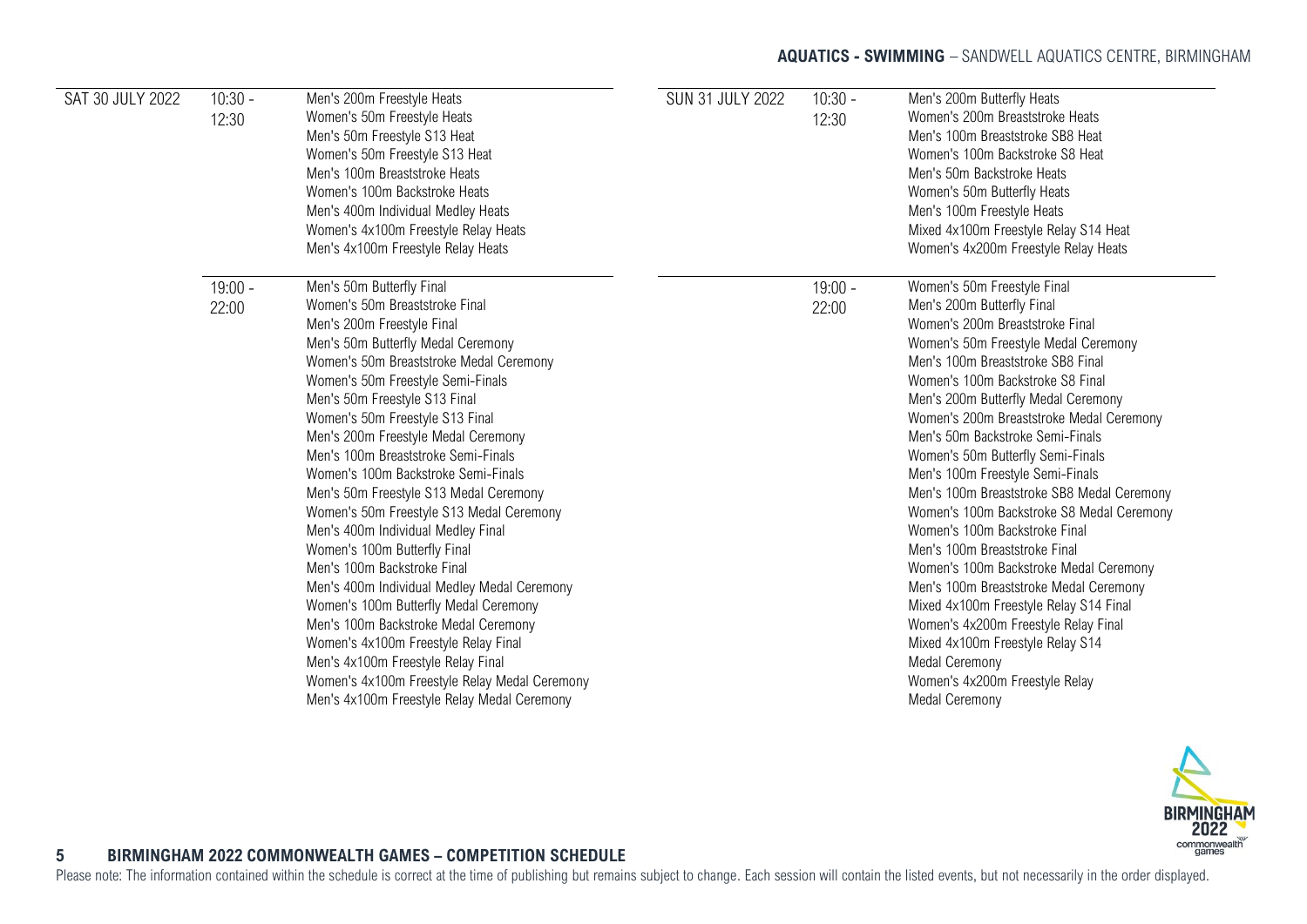### **AQUATICS - SWIMMING** - SANDWELL AQUATICS CENTRE, BIRMINGHAM

| MON 1 AUGUST<br>2022 | $10:30 -$<br>12:30 | Women's 200m Backstroke Heats<br>Men's 50m Breaststroke Heats<br>Women's 100m Freestyle Heats<br>Men's 100m Butterfly Heats<br>Women's 200m Individual Medley Heats<br>Men's 50m Freestyle S7 Heat<br>Women's 100m Breaststroke SB6 Heat                                                                                                                                                                                                                                                                                                                                                                                                                                                                                                                                                        | TUE 2 AUGUST 2022 | 10:30 - 12:30   | Men's 200m Backstroke Heats<br>Women's 200m Butterfly Heats<br>Men's 100m Butterfly S10 Heat<br>Women's 200m Individual Medley SM10 Heat<br>Men's 50m Freestyle Heats<br>Women's 50m Backstroke Heats<br>Mixed 4x100m Medley Relay Heats                                                                                                                                                                                                                                                                                                                                                                                                                                                                                                                                                                                                         |
|----------------------|--------------------|-------------------------------------------------------------------------------------------------------------------------------------------------------------------------------------------------------------------------------------------------------------------------------------------------------------------------------------------------------------------------------------------------------------------------------------------------------------------------------------------------------------------------------------------------------------------------------------------------------------------------------------------------------------------------------------------------------------------------------------------------------------------------------------------------|-------------------|-----------------|--------------------------------------------------------------------------------------------------------------------------------------------------------------------------------------------------------------------------------------------------------------------------------------------------------------------------------------------------------------------------------------------------------------------------------------------------------------------------------------------------------------------------------------------------------------------------------------------------------------------------------------------------------------------------------------------------------------------------------------------------------------------------------------------------------------------------------------------------|
|                      |                    | Women's 100m Breaststroke Heats<br>Men's 4x200m Freestyle Relay Heats<br>Women's 800m Freestyle Heats                                                                                                                                                                                                                                                                                                                                                                                                                                                                                                                                                                                                                                                                                           |                   | $19:00 - 22:00$ | Men's 1500m Freestyle Heats<br>Women's 100m Freestyle Final                                                                                                                                                                                                                                                                                                                                                                                                                                                                                                                                                                                                                                                                                                                                                                                      |
| 22:00                | $19:00 -$          | Men's 100m Freestyle Final<br>Women's 200m Backstroke Final<br>Men's 100m Freestyle Medal Ceremony<br>Men's 50m Breaststroke Semi-Finals<br>Women's 100m Freestyle Semi-Finals<br>Men's 100m Butterfly Semi-Finals<br>Women's 200m Backstroke Medal Ceremony<br>Women's 200m Individual Medley Final<br>Men's 50m Freestyle S7 Final<br>Women's 100m Breaststroke SB6 Final<br>Women's 200m Individual Medley Medal Ceremony<br>Men's 50m Backstroke Final<br>Women's 50m Butterfly Final<br>Men's 50m Freestyle S7 Medal Ceremony<br>Women's 100m Breaststroke SB6 Medal Ceremony<br>Women's 100m Breaststroke Semi-Finals<br>Men's 4x200m Freestyle Relay Final<br>Men's 50m Backstroke Medal Ceremony<br>Women's 50m Butterfly Medal Ceremony<br>Men's 4x200m Freestyle Relay Medal Ceremony |                   |                 | Men's 100m Butterfly Final<br>Women's 100m Breaststroke Final<br>Women's 100m Freestyle Medal Ceremony<br>Men's 100m Butterfly Medal Ceremony<br>Men's 200m Backstroke Final<br>Women's 200m Butterfly Final<br>Women's 100m Breaststroke Medal Ceremony<br>Men's 200m Backstroke Medal Ceremony<br>Men's 100m Butterfly S10 Final<br>Women's 200m Individual Medley SM10 Final<br>Women's 200m Butterfly Medal Ceremony<br>Men's 50m Freestyle Semi-Finals<br>Women's 50m Backstroke Semi-Finals<br>Men's 50m Breaststroke Final<br>Men's 100m Butterfly S10 Medal Ceremony<br>Women's 200m Individual Medley SM10 Medal<br>Ceremony<br>Men's 50m Breaststroke Medal Ceremony<br>Women's 800m Freestyle Final<br>Mixed 4x100m Medley Relay Final<br>Women's 800m Freestyle Medal Ceremony<br>Mixed 4x100m Medley Relay<br><b>Medal Ceremony</b> |



### **6 BIRMINGHAM 2022 COMMONWEALTH GAMES – COMPETITION SCHEDULE**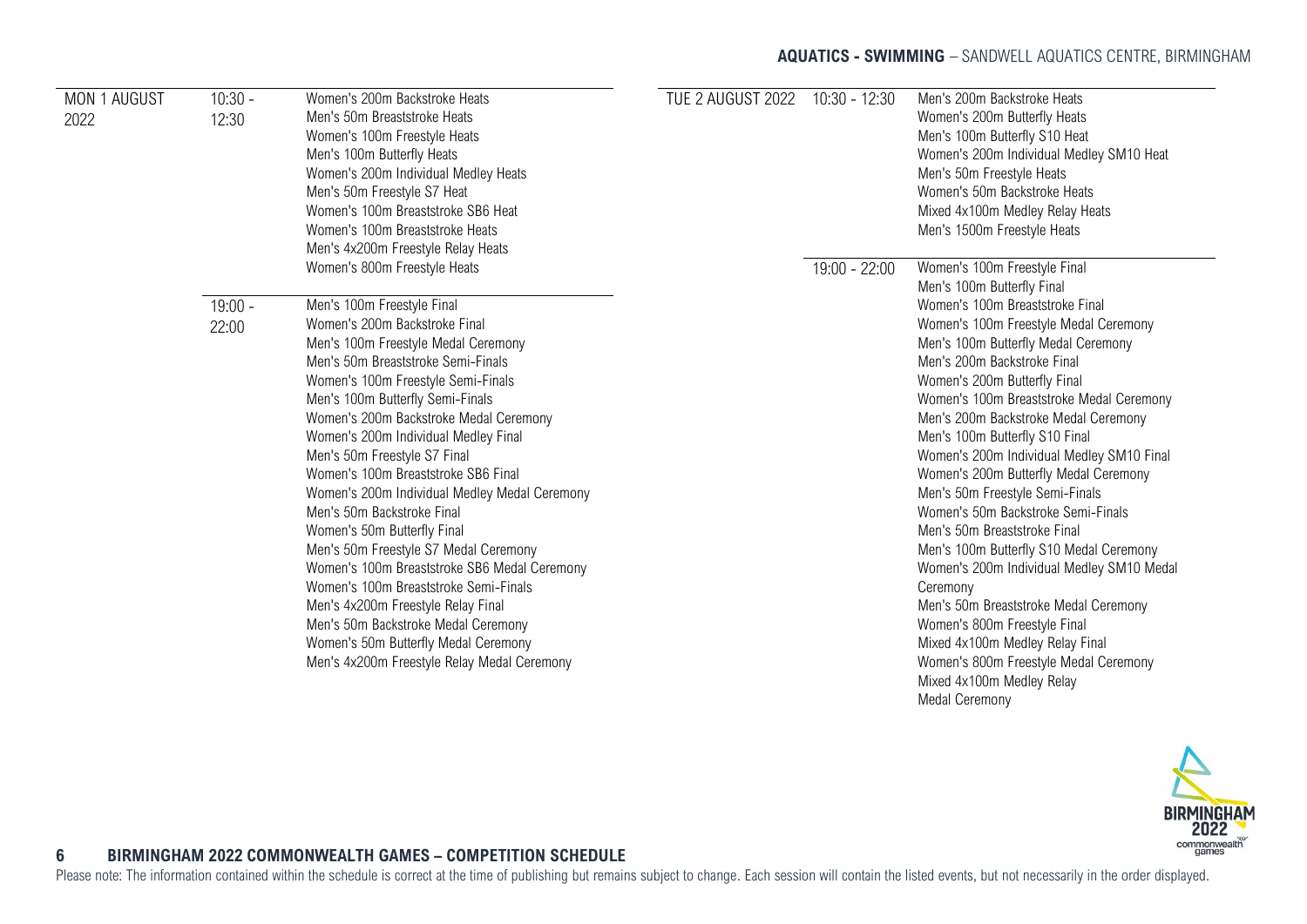<span id="page-7-0"></span>

| <b>WED 3 AUGUST</b><br>2022 | $10:30 - 12:30$ | Men's 200m Individual Medley Heats<br>Women's 200m Freestyle S14 Heat<br>Men's 200m Freestyle S14 Heat<br>Women's 400m Freestyle Heats<br>Mixed 4 x 100m Medley Relay 34 Point* Heat<br>Women's 4x100m Medley Relay Heats<br>Men's 4x100m Medley Relay Heats                                                                                                                                                                                                                                                                                                                                                                                                                                                                                                                                                      |
|-----------------------------|-----------------|-------------------------------------------------------------------------------------------------------------------------------------------------------------------------------------------------------------------------------------------------------------------------------------------------------------------------------------------------------------------------------------------------------------------------------------------------------------------------------------------------------------------------------------------------------------------------------------------------------------------------------------------------------------------------------------------------------------------------------------------------------------------------------------------------------------------|
|                             | 19:00 - 22:00   | Men's 200m Individual Medley Final<br>Women's 200m Freestyle S14 Final<br>Men's 200m Freestyle S14 Final<br>Men's 200m Individual Medley Medal Ceremony<br>Women's 400m Freestyle Final<br>Men's 200m Freestyle S14 Medal Ceremony<br>Women's 200m Freestyle S14 Medal Ceremony<br>Men's 50m Freestyle Final<br>Women's 50m Backstroke Final<br>Women's 400m Freestyle Medal Ceremony<br>Men's 50m Freestyle Medal Ceremony<br>Men's 1500m Freestyle Final<br>Women's 50m Backstroke Medal Ceremony<br>Men's 1500m Freestyle Medal Ceremony<br>Mixed 4x100m Medley Relay 34 Point Final<br>Women's 4x100m Medley Relay Final<br>Men's 4x100m Medley Relay Final<br>Mixed 4x100m Medley Relay 34 Point Medal<br>Ceremony<br>Women's 4x100m Medley Relay Medal Ceremony<br>Men's 4x100m Medley Relay Medal Ceremony |

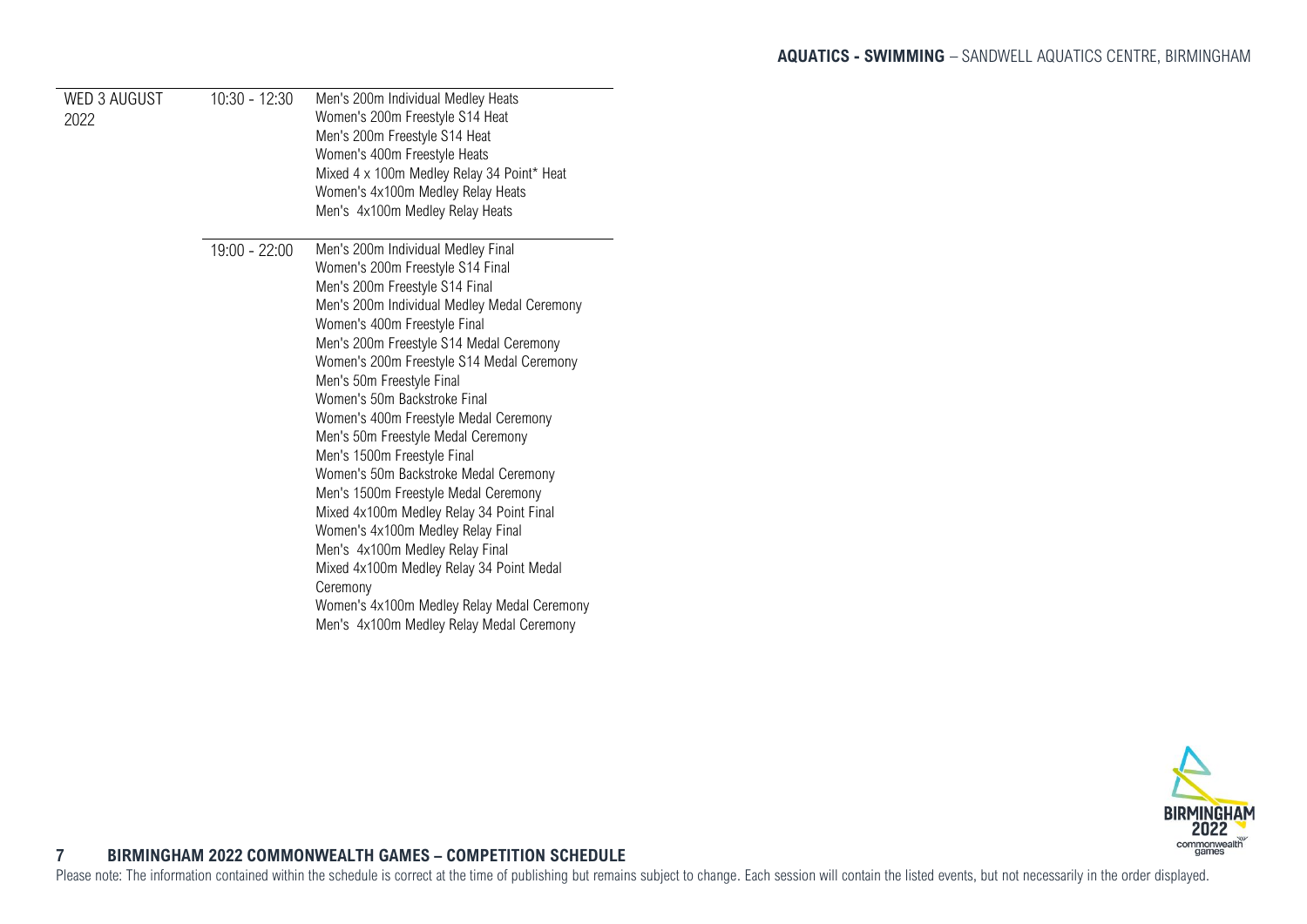

### **AQUATICS - DIVING**

SANDWELL AQUATICS CENTRE, BIRMINGHAM

| THU 4 AUGUST<br>2022 | $13:00 - 15:30$ | Men's 1m Springboard Preliminary<br>Women's 10m Platform Preliminary                                                                                                | <b>SUN 7 AUGUST</b><br>2022 | $10:00 - 13:00$ | Men's 10m Platform Preliminary<br>Women's 3m Springboard Preliminary                                                                                                                      |
|----------------------|-----------------|---------------------------------------------------------------------------------------------------------------------------------------------------------------------|-----------------------------|-----------------|-------------------------------------------------------------------------------------------------------------------------------------------------------------------------------------------|
|                      | $18:00 - 21:00$ | Men's 1m Springboard Final<br>Women's 10m Platform Final<br>Men's 1m Springboard Medal Ceremony<br>Women's 10m Platform Medal Ceremony                              |                             | 17:30 - 20:30   | Men's 10m Platform Final<br>Women's 3m Springboard Final<br>Men's 10m Platform Medal Ceremony<br>Women's 3m Springboard Medal Ceremony                                                    |
| FRI 5 AUGUST 2022    | $10:00 - 13:00$ | Women's 1m Springboard Preliminary<br>Men's Synchronised 3m Springboard Final<br>Men's Synchronised 3m Springboard Medal<br>Ceremony                                | <b>MON 8 AUGUST</b><br>2022 | $10:00 - 13:00$ | Mixed Synchronised 3m Springboard Final<br>Mixed Synchronised 10m Platform Final<br>Mixed Synchronised 3m Springboard Medal<br>Ceremony<br>Mixed Synchronised 10m Platform Medal Ceremony |
|                      | $18:00 - 21:00$ | Women's 1m Springboard Final<br>Men's Synchronised 10m Platform Final<br>Women's 1m Springboard Medal Ceremony<br>Men's Synchronised 10m Platform Medal Ceremony    |                             |                 |                                                                                                                                                                                           |
| SAT 6 AUGUST 2022    | $10:00 - 13:00$ | Men's 3m Springboard Preliminary<br>Women's Synchronised 3m Springboard Final<br>Women's Synchronised 3m Springboard Medal<br>Ceremony                              |                             |                 |                                                                                                                                                                                           |
|                      | $18:00 - 21:00$ | Men's 3m Springboard Final<br>Women's Synchronised 10m Platform Final<br>Men's 3m Springboard Medal Ceremony<br>Women's Synchronised 10m Platform Medal<br>Ceremony |                             |                 |                                                                                                                                                                                           |



### <span id="page-8-0"></span>**8 BIRMINGHAM 2022 COMMONWEALTH GAMES – COMPETITION SCHEDULE**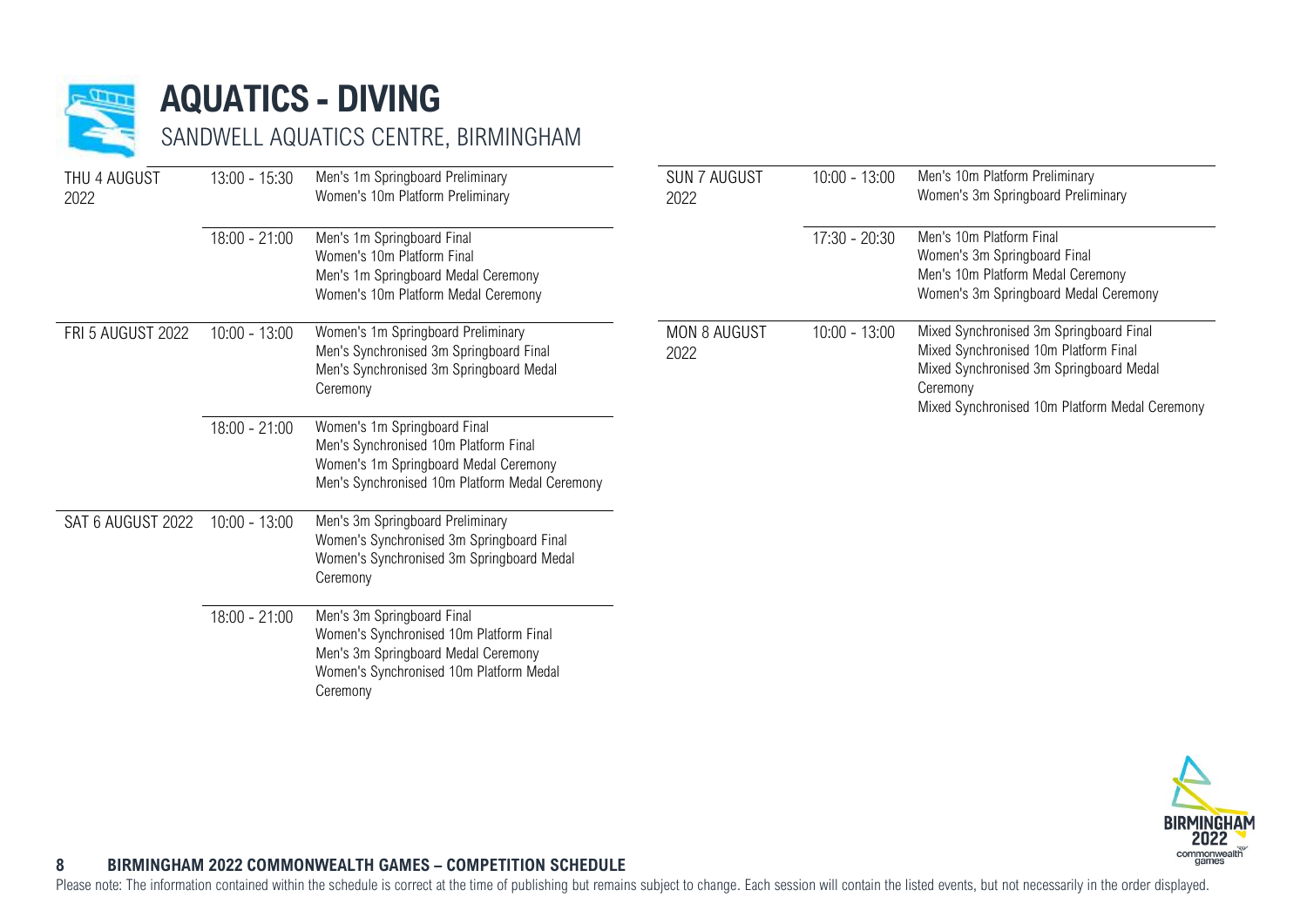

**BADMINTON**

THE NEC HALL 5, BIRMINGHAM

| FRI 29 JULY 2022            | $9:00 - 12:30$  | Mixed Team Event Qualifying Round 1 | <b>WED 3 AUGUST</b><br>2022 | $8:00 - 15:00$ | Men's Singles Preliminary Round of 128<br>Women's Singles Preliminary Round of 128                                        |
|-----------------------------|-----------------|-------------------------------------|-----------------------------|----------------|---------------------------------------------------------------------------------------------------------------------------|
|                             | $14:00 - 17:30$ | Mixed Team Event Qualifying Round 1 |                             |                | Mixed Doubles Preliminary Round of 128<br>Men's Singles Preliminary Round of 64                                           |
|                             | $19:00 - 22:30$ | Mixed Team Event Qualifying Round 2 |                             |                | Women's Singles Preliminary Round of 64<br>Mixed Doubles Preliminary Round of 64                                          |
| SAT 30 JULY 2022            | $9:00 - 12:30$  | Mixed Team Event Qualifying Round 2 |                             | 16:30 - 22:30  | Men's Singles Preliminary Round of 64                                                                                     |
|                             | $14:00 - 17:30$ | Mixed Team Event Qualifying Round 3 |                             |                | Women's Singles Preliminary Round of 64<br>Mixed Doubles Preliminary Round of 64                                          |
| SAT 30 JULY 2022            | 19:00 - 22:30   | Mixed Team Event Qualifying Round 3 | THU 4 AUGUST                | $9:00 - 15:00$ | Men's Singles Preliminary Round of 32<br>Women's Singles Preliminary Round of 32                                          |
| <b>SUN 31 JULY 2022</b>     | $11:00 - 14:30$ | Mixed Team Event Quarter-Final      | 2022                        |                | Men's Doubles Preliminary Round of 32<br>Women's Doubles Preliminary Round of 32                                          |
|                             | $17:30 - 21:00$ | Mixed Team Event Quarter-Final      |                             |                | Mixed Doubles Preliminary Round of 32                                                                                     |
| <b>MON 1 AUGUST</b><br>2022 | $11:00 - 15:00$ | Mixed Team Event Semi-Final         |                             | 16:30 - 22:30  | Men's Singles Preliminary Round of 32<br>Women's Singles Preliminary Round of 32<br>Men's Doubles Preliminary Round of 32 |
|                             | $17:30 - 21:30$ | Mixed Team Event Semi-Final         |                             |                | Women's Doubles Preliminary Round of 32<br>Mixed Doubles Preliminary Round of 32                                          |
| TUE 2 AUGUST 2022           | $11:00 - 15:00$ | Mixed Team Event Bronze Medal Match |                             |                |                                                                                                                           |
|                             | $17:30 - 21:30$ | Mixed Team Event Gold Medal Match   |                             |                |                                                                                                                           |



### **9 BIRMINGHAM 2022 COMMONWEALTH GAMES – COMPETITION SCHEDULE**

Mixed Team Event Medal Ceremony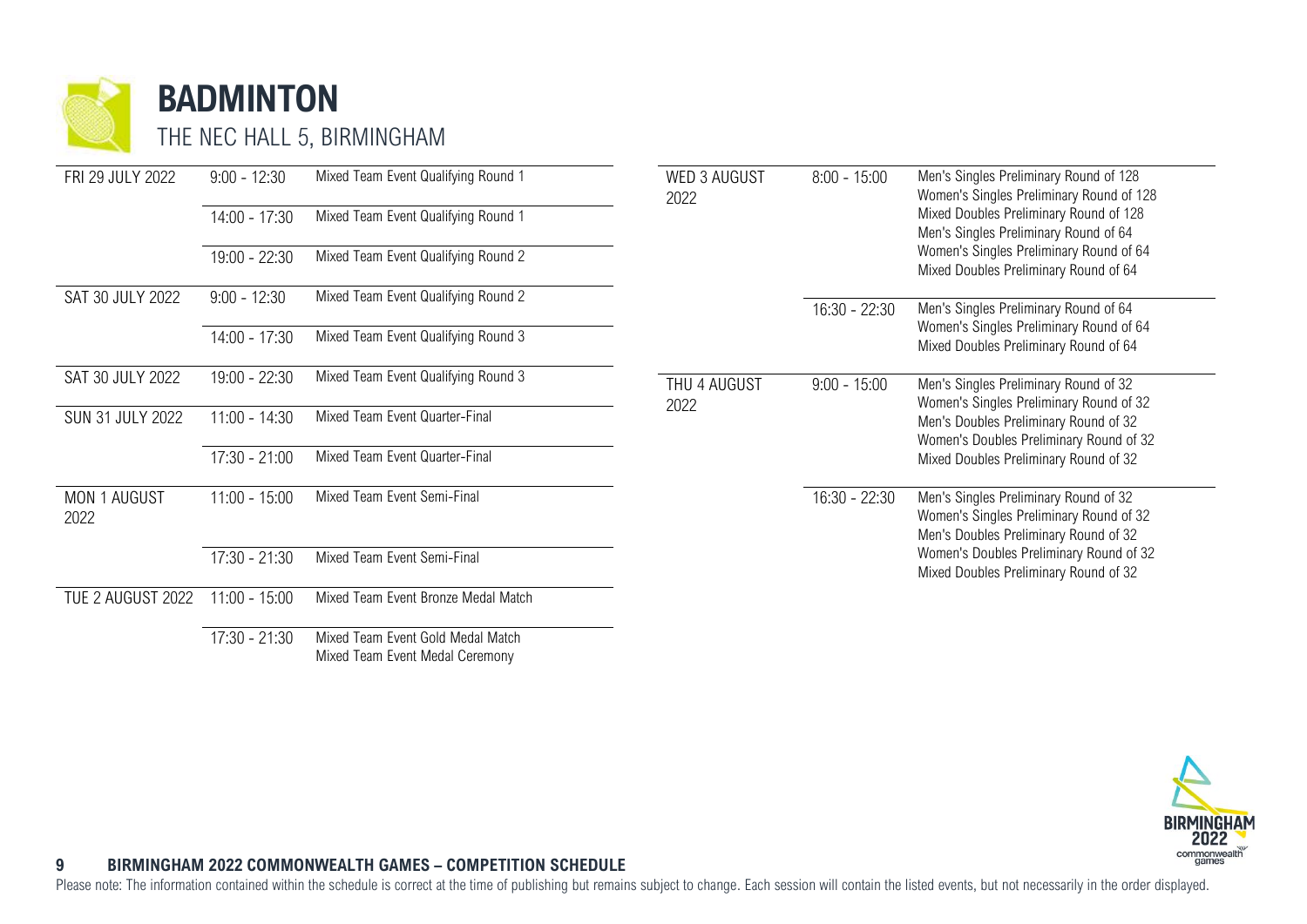### **BADMINTON** - THE NEC HALL 5, BIRMINGHAM

| <b>FRI 5 AUGUST 2022</b> | $11:00 - 15:30$ | Men's Singles Preliminary Round of 16<br>Women's Singles Preliminary Round of 16<br>Men's Doubles Preliminary Round of 16<br>Women's Doubles Preliminary Round of 16<br>Mixed Doubles Preliminary Round of 16 | <b>SUN 7 AUGUST</b><br>2022 | $9:00 - 14:30$  | Men's Singles Semi-Final<br>Women's Singles Semi-Final<br>Men's Doubles Semi-Final<br>Women's Doubles Semi-Final<br>Mixed Doubles Semi-Final                                                           |
|--------------------------|-----------------|---------------------------------------------------------------------------------------------------------------------------------------------------------------------------------------------------------------|-----------------------------|-----------------|--------------------------------------------------------------------------------------------------------------------------------------------------------------------------------------------------------|
|                          | 17:30 - 22:00   | Men's Singles Preliminary Round of 16<br>Women's Singles Preliminary Round of 16<br>Men's Doubles Preliminary Round of 16<br>Women's Doubles Preliminary Round of 16<br>Mixed Doubles Preliminary Round of 16 |                             | $17:00 - 22:30$ | Men's Singles Bronze Medal Match<br>Women's Singles Bronze Medal Match<br>Men's Doubles Bronze Medal Match<br>Women's Doubles Bronze Medal Match<br>Mixed Doubles Bronze Medal Match                   |
| SAT 6 AUGUST 2022        | $11:00 - 15:30$ | Men's Singles Quarter-Final<br>Women's Singles Quarter-Final<br>Men's Doubles Quarter-Final<br>Women's Doubles Quarter-Final<br>Mixed Doubles Quarter-Final                                                   | <b>MON 8 AUGUST</b><br>2022 | $8:00 - 14:15$  | Men's Singles Gold Medal Match<br>Men's Singles Medal Ceremony<br>Women's Singles Gold Medal Match<br>Women's Singles Medal Ceremony<br>Men's Doubles Gold Medal Match<br>Men's Doubles Medal Ceremony |
|                          | $17:30 - 22:00$ | Men's Singles Quarter-Final<br>Women's Singles Quarter-Final<br>Men's Doubles Quarter-Final<br>Women's Doubles Quarter-Final<br>Mixed Doubles Quarter-Final                                                   |                             |                 | Women's Doubles Gold Medal Match<br>Women's Doubles Medal Ceremony<br>Mixed Doubles Gold Medal Match<br>Mixed Doubles Medal Ceremony                                                                   |



### <span id="page-10-0"></span>**10 BIRMINGHAM 2022 COMMONWEALTH GAMES – COMPETITION SCHEDULE**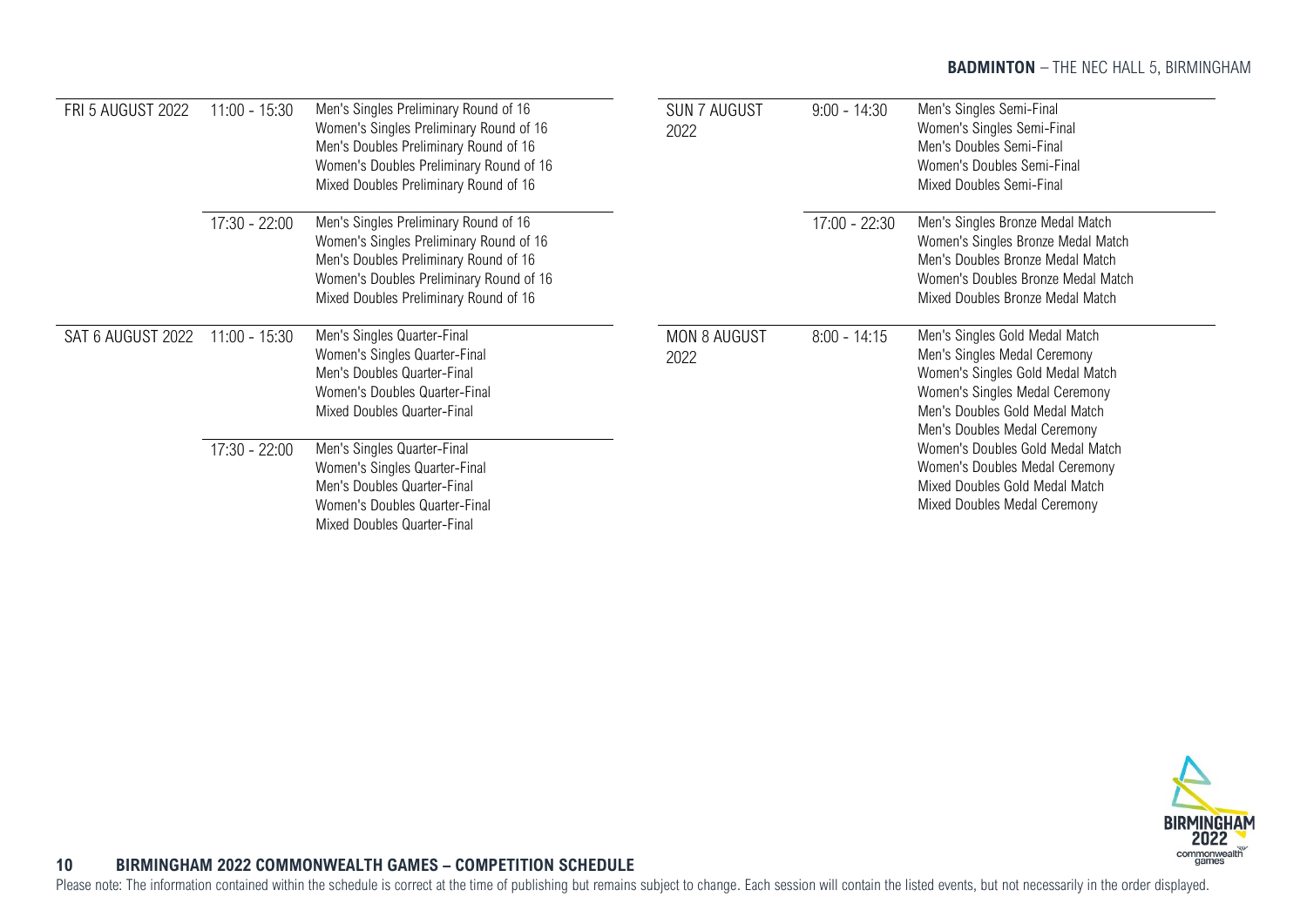

### **BASKETBALL 3X3 AND WHEELCHAIR BASKETBALL 3X3**

SMITHFIELD, BIRMINGHAM

| FRI 29 JULY 2022        | $15:30 - 18:00$ | Men's Basketball 3x3 - Group A<br>Women's Basketball 3x3 - Group A<br>Men's Wheelchair Basketball 3x3 - Group A<br>Women's Wheelchair Basketball 3x3 - Group A<br>Men's Basketball 3x3 - Group A<br>Women's Basketball 3x3 - Group A |                      | 19:30 - 22:00   | Men's Basketball 3x3 - Group B<br>Women's Basketball 3x3 - Group B<br>Men's Wheelchair Basketball 3x3 - Group B<br>Women's Wheelchair Basketball 3x3 - Group B<br>Men's Basketball 3x3 - Group B<br>Women's Basketball 3x3 - Group B                                             |
|-------------------------|-----------------|--------------------------------------------------------------------------------------------------------------------------------------------------------------------------------------------------------------------------------------|----------------------|-----------------|----------------------------------------------------------------------------------------------------------------------------------------------------------------------------------------------------------------------------------------------------------------------------------|
|                         | 19:30 - 22:00   | Men's Basketball 3x3 - Group A<br>Women's Basketball 3x3 - Group A<br>Men's Wheelchair Basketball 3x3 - Group B<br>Women's Wheelchair Basketball 3x3 - Group B<br>Men's Basketball 3x3 - Group A<br>Women's Basketball 3x3 - Group A | MON 1 AUGUST<br>2022 | $15:00 - 18:00$ | Men's Basketball 3x3 - Quarter-final 1<br>Women's Basketball 3x3 - Quarter-final 1<br>Women's Wheelchair Basketball 3x3 - Semi-final 1<br>Women's Wheelchair Basketball 3x3 - Semi-final 2<br>Men's Basketball 3x3 - Quarter-final 2<br>Women's Basketball 3x3 - Quarter-final 2 |
| SAT 30 JULY 2022        | $15:30 - 18:00$ | Men's Basketball 3x3 - Group B<br>Women's Basketball 3x3 - Group B<br>Men's Wheelchair Basketball 3x3 - Group A<br>Women's Wheelchair Basketball 3x3 - Group A<br>Men's Basketball 3x3 - Group B<br>Women's Basketball 3x3 - Group B |                      | 19:30 - 22:30   | Men's Basketball 3x3 - Semi-final 1<br>Women's Basketball 3x3 - Semi-final 1<br>Men's Wheelchair Basketball 3x3 - Semi-final 1<br>Men's Wheelchair Basketball 3x3 - Semi-final 2<br>Women's Basketball 3x3 - Semi-final 2<br>Men's Basketball 3x3 - Semi-final 2                 |
|                         | $19:30 - 22:00$ | Men's Basketball 3x3 - Group B<br>Women's Basketball 3x3 - Group B<br>Men's Wheelchair Basketball 3x3 - Group B<br>Women's Wheelchair Basketball 3x3 - Group B<br>Men's Basketball 3x3 - Group B<br>Women's Basketball 3x3 - Group B |                      |                 |                                                                                                                                                                                                                                                                                  |
| <b>SUN 31 JULY 2022</b> | $15:30 - 18:00$ | Men's Basketball 3x3 - Group A<br>Women's Basketball 3x3 - Group A<br>Men's Wheelchair Basketball 3x3 - Group A<br>Women's Wheelchair Basketball 3x3 - Group A<br>Men's Basketball 3x3 - Group A<br>Women's Basketball 3x3 - Group A |                      |                 | <b>DIDMINIO</b>                                                                                                                                                                                                                                                                  |



### **11 BIRMINGHAM 2022 COMMONWEALTH GAMES – COMPETITION SCHEDULE**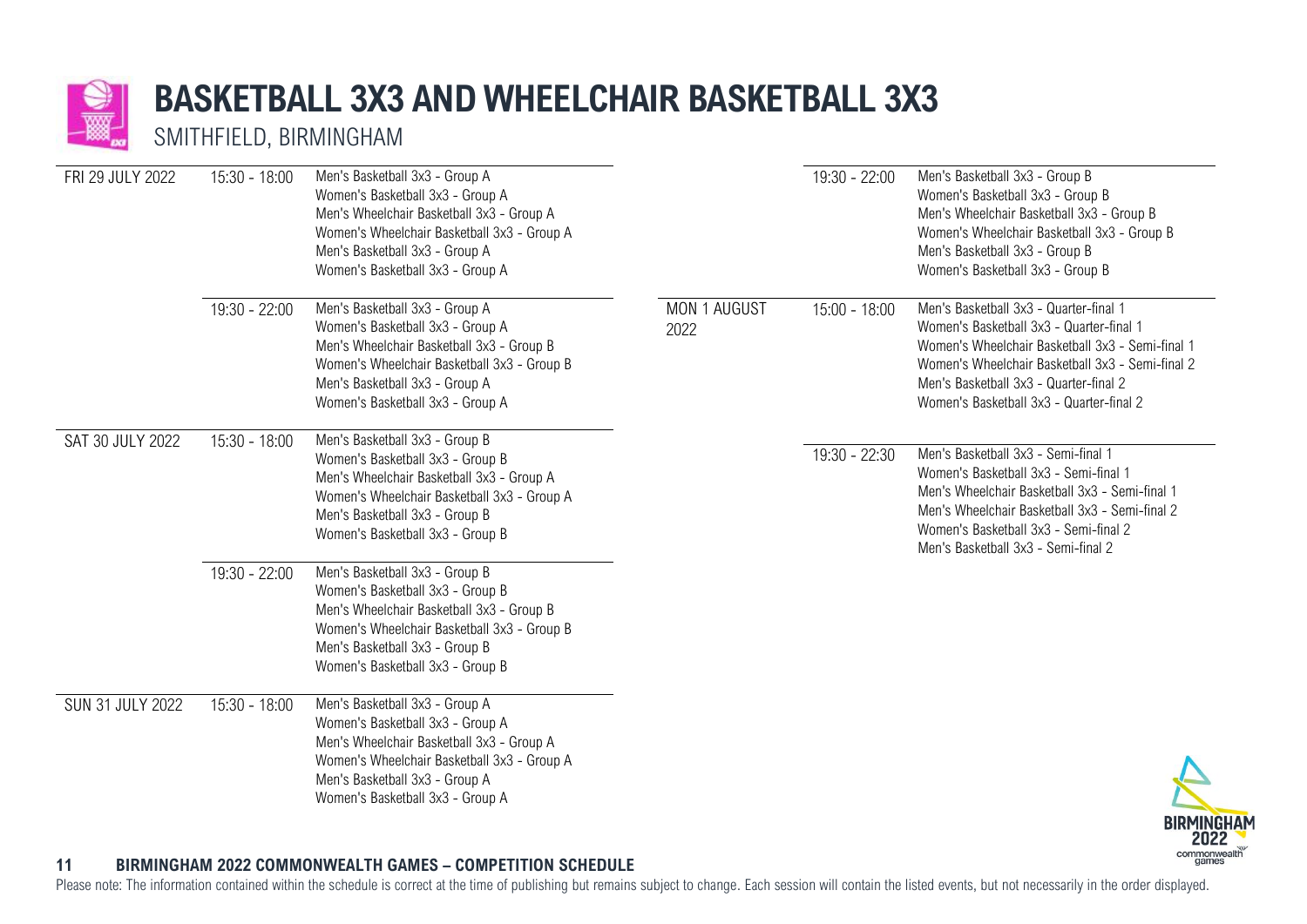<span id="page-12-0"></span>

|               | Women's Basketball 3x3 - Bronze Medal Match<br>Men's Basketball 3x3 - Bronze Medal Match<br>Men's Wheelchair Basketball 3x3 - Classification<br>Match 5v6<br>Women's Wheelchair Basketball 3x3 - Classification<br>Match 5v6<br>Men's Wheelchair Basketball 3x3 - Bronze Medal<br>Match<br>Women's Wheelchair Basketball 3x3 -<br>Bronze Medal Match                                                      |
|---------------|-----------------------------------------------------------------------------------------------------------------------------------------------------------------------------------------------------------------------------------------------------------------------------------------------------------------------------------------------------------------------------------------------------------|
| 19:30 - 22:00 | Men's Wheelchair Basketball 3x3 - Gold Medal<br>Match<br>Women's Wheelchair Basketball 3x3 - Gold Medal<br>Match<br>Men's Wheelchair Basketball 3x3 - Medal Ceremony<br>Women's Wheelchair Basketball 3x3 - Medal<br>Ceremony<br>Men's Basketball 3x3 - Gold Medal Match<br>Women's Basketball 3x3 - Gold Medal Match<br>Men's Basketball 3x3 - Medal Ceremony<br>Women's Basketball 3x3 - Medal Ceremony |

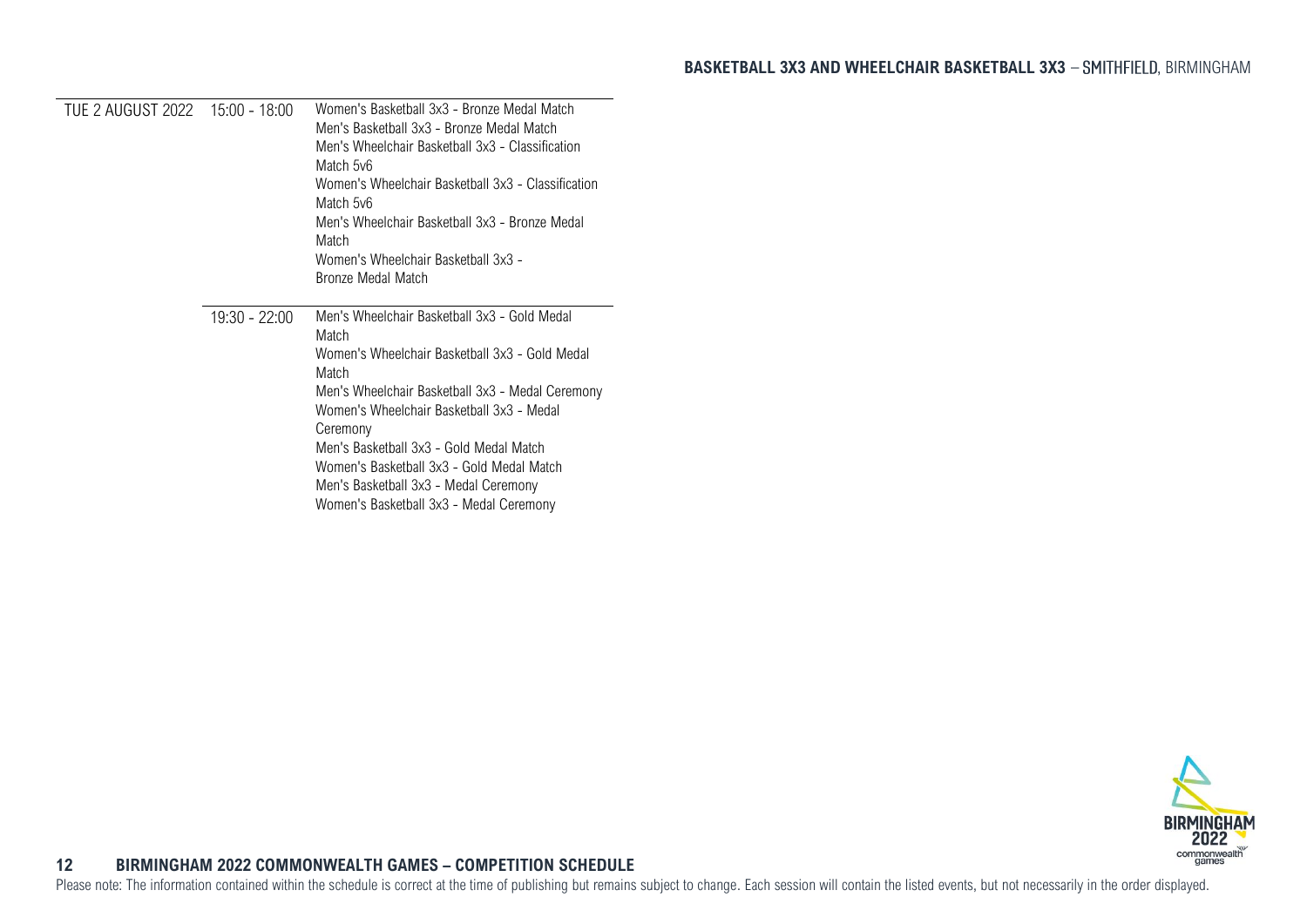

**BEACH VOLLEYBALL**

SMITHFIELD, BIRMINGHAM

| SAT 30 JULY 2022        | 14:30 - 17:30 | Men's Group Match   |                     | 19:00 - 22:00   | Women's Group Match     |
|-------------------------|---------------|---------------------|---------------------|-----------------|-------------------------|
|                         |               | Men's Group Match   |                     |                 | Men's Group Match       |
|                         |               | Women's Group Match |                     |                 | Men's Group Match       |
|                         | 19:00 - 22:00 | Women's Group Match | THU 4 AUGUST        | 14:30 - 17:30   | Women's Group Match     |
|                         |               | Men's Group Match   | 2022                |                 | Women's Group Match     |
|                         |               | Men's Group Match   |                     |                 | Men's Group Match       |
| <b>SUN 31 JULY 2022</b> | 14:30 - 17:30 | Women's Group Match |                     | $19:00 - 22:00$ | Men's Group Match       |
|                         |               | Women's Group Match |                     |                 | Women's Group Match     |
|                         |               | Men's Group Match   |                     |                 | Women's Group Match     |
|                         | 19:00 - 22:00 | Men's Group Match   | FRI 5 AUGUST 2022   | $11:00 - 13:00$ | Men's Quarter-final 1   |
|                         |               | Women's Group Match |                     |                 | Men's Quarter-final 2   |
|                         |               | Women's Group Match |                     | 14:30 - 17:30   | Women's Quarter-final 1 |
| MON 1 AUGUST            | 14:30 - 17:30 | Men's Group Match   |                     |                 | Women's Quarter-final 2 |
| 2022                    |               | Men's Group Match   |                     |                 | Men's Quarter-final 3   |
|                         |               | Women's Group Match |                     | $19:00 - 22:00$ | Men's Quarter-final 4   |
|                         | 19:00 - 22:00 | Women's Group Match |                     |                 | Women's Quarter-final 3 |
|                         |               | Men's Group Match   |                     |                 | Women's Quarter-final 4 |
|                         |               | Men's Group Match   | SAT 6 AUGUST 2022   | 15:00 - 17:00   | Men's Semi-final 1      |
| TUE 2 AUGUST 2022       | 14:30 - 17:30 | Women's Group Match |                     |                 | Men's Semi-final 2      |
|                         |               | Women's Group Match |                     | $20:00 - 22:00$ | Women's Semi-final 1    |
|                         |               | Men's Group Match   |                     |                 | Women's Semi-final 2    |
|                         | 19:00 - 22:00 | Men's Group Match   | <b>SUN 7 AUGUST</b> | 15:00 - 17:30   | Men's Bronze Medal      |
|                         |               | Women's Group Match | 2022                |                 | Men's Gold Medal        |
|                         |               | Women's Group Match |                     |                 | Men's Medal Ceremony    |
| WED 3 AUGUST            | 14:30 - 17:30 | Men's Group Match   |                     | $20:00 - 22:30$ | Women's Bronze Medal    |
| 2022                    |               | Men's Group Match   |                     |                 | Women's Gold Medal      |
|                         |               | Women's Group Match |                     |                 | Women's Medal Ceremony  |



### <span id="page-13-0"></span>**13 BIRMINGHAM 2022 COMMONWEALTH GAMES – COMPETITION SCHEDULE**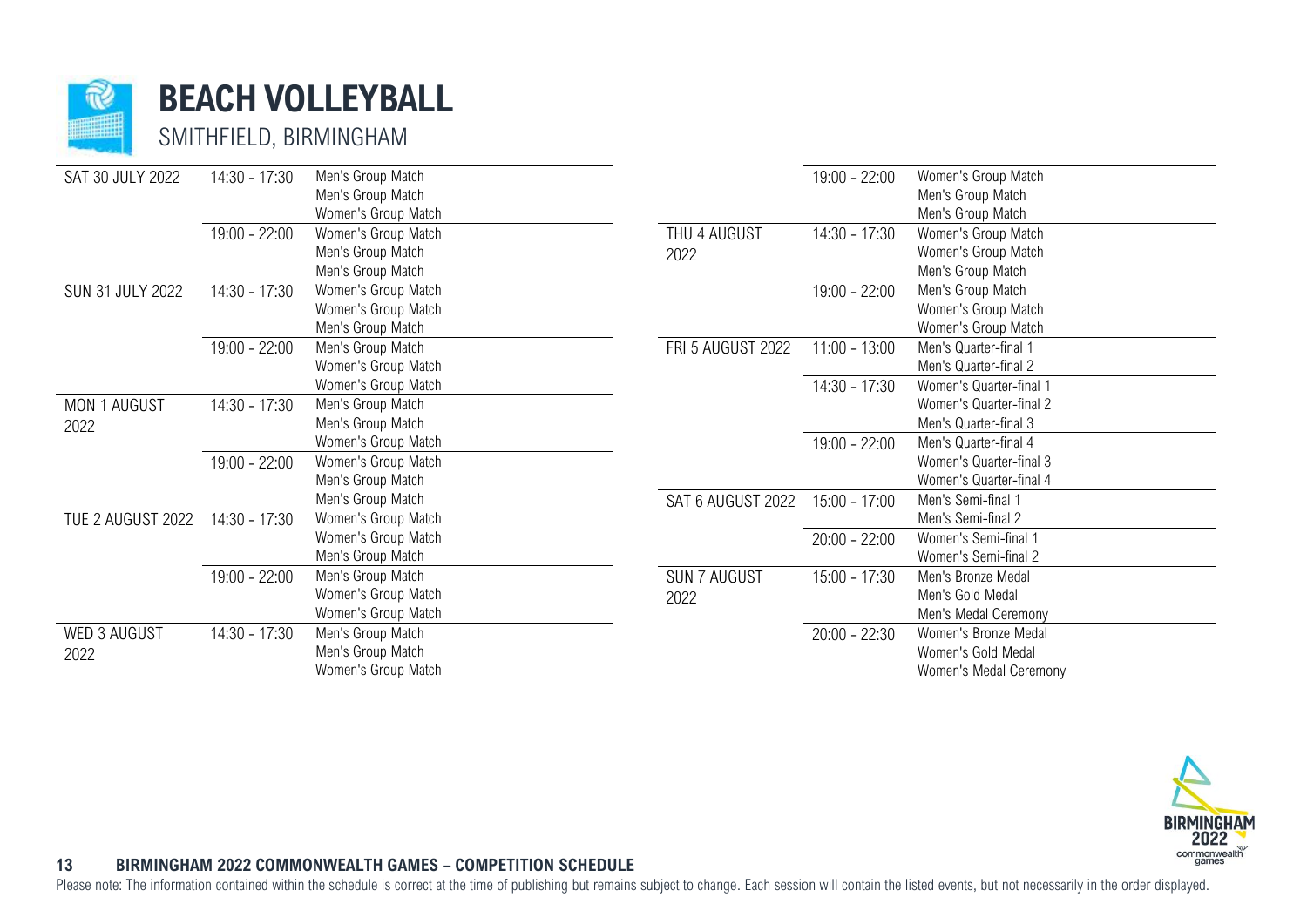

| FRI 29 JULY 2022        | $12:00 - 15:00$ | Men's & Women's Preliminary Round of 32       | <b>WED 3 AUGUST</b> | $12:00 - 16:00$ | Women's Light Fly (45-48kg) Quarter-Final<br>Men's Light Fly (46-49kg) Quarter-Final                                |
|-------------------------|-----------------|-----------------------------------------------|---------------------|-----------------|---------------------------------------------------------------------------------------------------------------------|
|                         | $18:30 - 21:00$ | Men's & Women's Preliminary Round of 32       | 2022                |                 | Women's Fly (51kg) Quarter-Final<br>Men's Fly (52kg) Quarter-Final                                                  |
| SAT 30 JULY 2022        | $12:00 - 15:00$ | Men's & Women's Preliminary Rounds of 16 & 32 |                     |                 | Men's Bantam (56kg) Quarter-Final<br>Women's Feather (57kg) Quarter-Final                                           |
|                         | $18:30 - 21:00$ | Men's & Women's Preliminary Round of 16       |                     |                 | Men's Light (60kg) Quarter-Final<br>Women's Light (60kg) Quarter-Final                                              |
| <b>SUN 31 JULY 2022</b> | $12:00 - 15:00$ | Men's & Women's Preliminary Round of 16       |                     |                 | Men's Light Welter (64kg) Quarter-Final<br>Men's Welter (69kg) Quarter-Final<br>Women's Welter (69kg) Quarter-Final |
|                         | $18:30 - 21:00$ | Men's & Women's Preliminary Round of 16       |                     |                 | Men's Middle (75kg) Quarter-Final<br>Women's Middle (75kg) Quarter-Final                                            |
| MON 1 AUGUST<br>2022    | $12:00 - 15:00$ | Men's & Women's Preliminary Round of 16       |                     |                 | Men's Light Heavy (81kg) Quarter-Final<br>Men's Heavy (91kg) Quarter-Final<br>Men's Super Heavy (+91) Quarter-Final |
|                         | $18:30 - 21:30$ | Men's & Women's Preliminary Round of 16       |                     |                 |                                                                                                                     |
| TUE 2 AUGUST 2022       | $12:00 - 15:00$ | Men's & Women's Preliminary Round of 16       |                     |                 |                                                                                                                     |
|                         | $18:30 - 21:45$ | Men's & Women's Preliminary Round of 16       |                     |                 |                                                                                                                     |

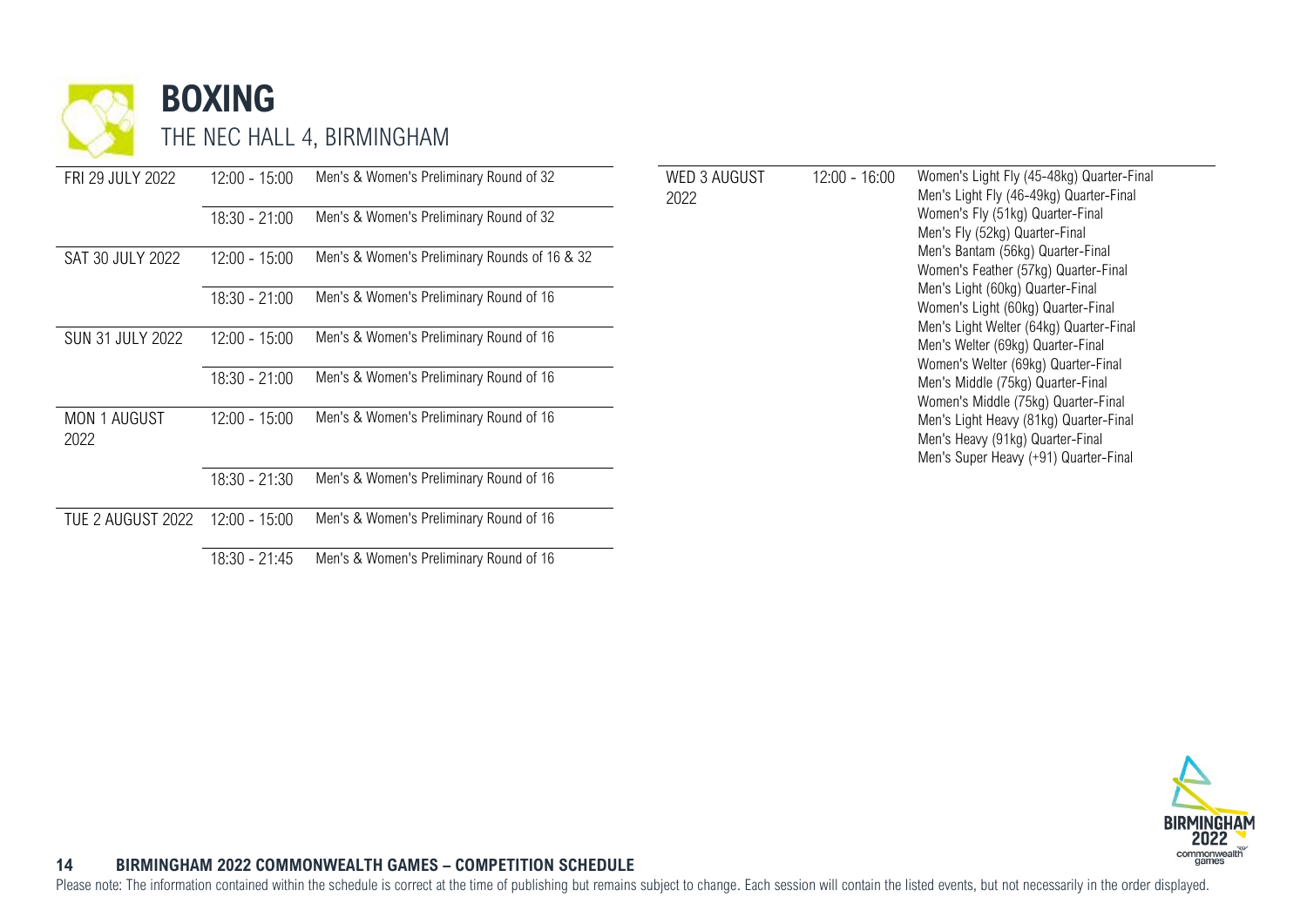| WED 3 AUGUST<br>2022 (cont.) | $18:00 - 22:00$ | Women's Light Fly (45-48kg) Quarter-Final<br>Men's Light Fly (46-49kg) Quarter-Final<br>Women's Fly (51kg) Quarter-Final<br>Men's Fly (52kg) Quarter-Final<br>Men's Bantam (56kg) Quarter-Final<br>Women's Feather (57kg) Quarter-Final<br>Men's Light (60kg) Quarter-Final<br>Women's Light (60kg) Quarter-Final<br>Men's Light Welter (64kg) Quarter-Final<br>Men's Welter (69kg) Quarter-Final<br>Women's Welter (69kg) Quarter-Final<br>Men's Middle (75kg) Quarter-Final<br>Women's Middle (75kg) Quarter-Final<br>Men's Light Heavy (81kg) Quarter-Final<br>Men's Heavy (91kg) Quarter-Final<br>Men's Super Heavy (+91) Quarter-Final |                   | $18:00 - 22:00$ | Women's Light Fly (45-48kg) Quarter-Final<br>Men's Light Fly (46-49kg) Quarter-Final<br>Women's Fly (51kg) Quarter-Final<br>Men's Fly (52kg) Quarter-Final<br>Men's Bantam (56kg) Quarter-Final<br>Women's Feather (57kg) Quarter-Final<br>Men's Light (60kg) Quarter-Final<br>Women's Light (60kg) Quarter-Final<br>Men's Light Welter (64kg) Quarter-Final<br>Men's Welter (69kg) Quarter-Final<br>Women's Welter (69kg) Quarter-Final<br>Men's Middle (75kg) Quarter-Final<br>Women's Middle (75kg) Quarter-Final<br>Men's Light Heavy (81kg) Quarter-Final<br>Men's Heavy (91kg) Quarter-Final<br>Men's Super Heavy (+91) Quarter-Final |
|------------------------------|-----------------|---------------------------------------------------------------------------------------------------------------------------------------------------------------------------------------------------------------------------------------------------------------------------------------------------------------------------------------------------------------------------------------------------------------------------------------------------------------------------------------------------------------------------------------------------------------------------------------------------------------------------------------------|-------------------|-----------------|---------------------------------------------------------------------------------------------------------------------------------------------------------------------------------------------------------------------------------------------------------------------------------------------------------------------------------------------------------------------------------------------------------------------------------------------------------------------------------------------------------------------------------------------------------------------------------------------------------------------------------------------|
| THU 4 AUGUST<br>2022         | $12:00 - 16:00$ | Women's Light Fly (45-48kg) Quarter-Final<br>Men's Light Fly (46-49kg) Quarter-Final<br>Women's Fly (51kg) Quarter-Final<br>Men's Fly (52kg) Quarter-Final<br>Men's Bantam (56kg) Quarter-Final<br>Women's Feather (57kg) Quarter-Final<br>Men's Light (60kg) Quarter-Final<br>Women's Light (60kg) Quarter-Final<br>Men's Light Welter (64kg) Quarter-Final<br>Men's Welter (69kg) Quarter-Final<br>Women's Welter (69kg) Quarter-Final<br>Men's Middle (75kg) Quarter-Final<br>Women's Middle (75kg) Quarter-Final<br>Men's Light Heavy (81kg) Quarter-Final<br>Men's Heavy (91kg) Quarter-Final<br>Men's Super Heavy (+91) Quarter-Final | SAT 6 AUGUST 2022 | 10:30 - 13:00   | Women's Light Fly (45-48kg) Semi-Final<br>Women's Light Fly (45-48kg) Semi-Final<br>Men's Light Fly (46-49kg) Semi-Final<br>Men's Light Fly (46-49kg) Semi-Final<br>Women's Light (60kg) Semi-Final<br>Women's Light (60kg) Semi-Final<br>Men's Middle (75kg) Semi-Final<br>Men's Middle (75kg) Semi-Final<br>Men's Light Heavy (81kg) Semi-Final<br>Men's Light Heavy (81kg) Semi-Final                                                                                                                                                                                                                                                    |

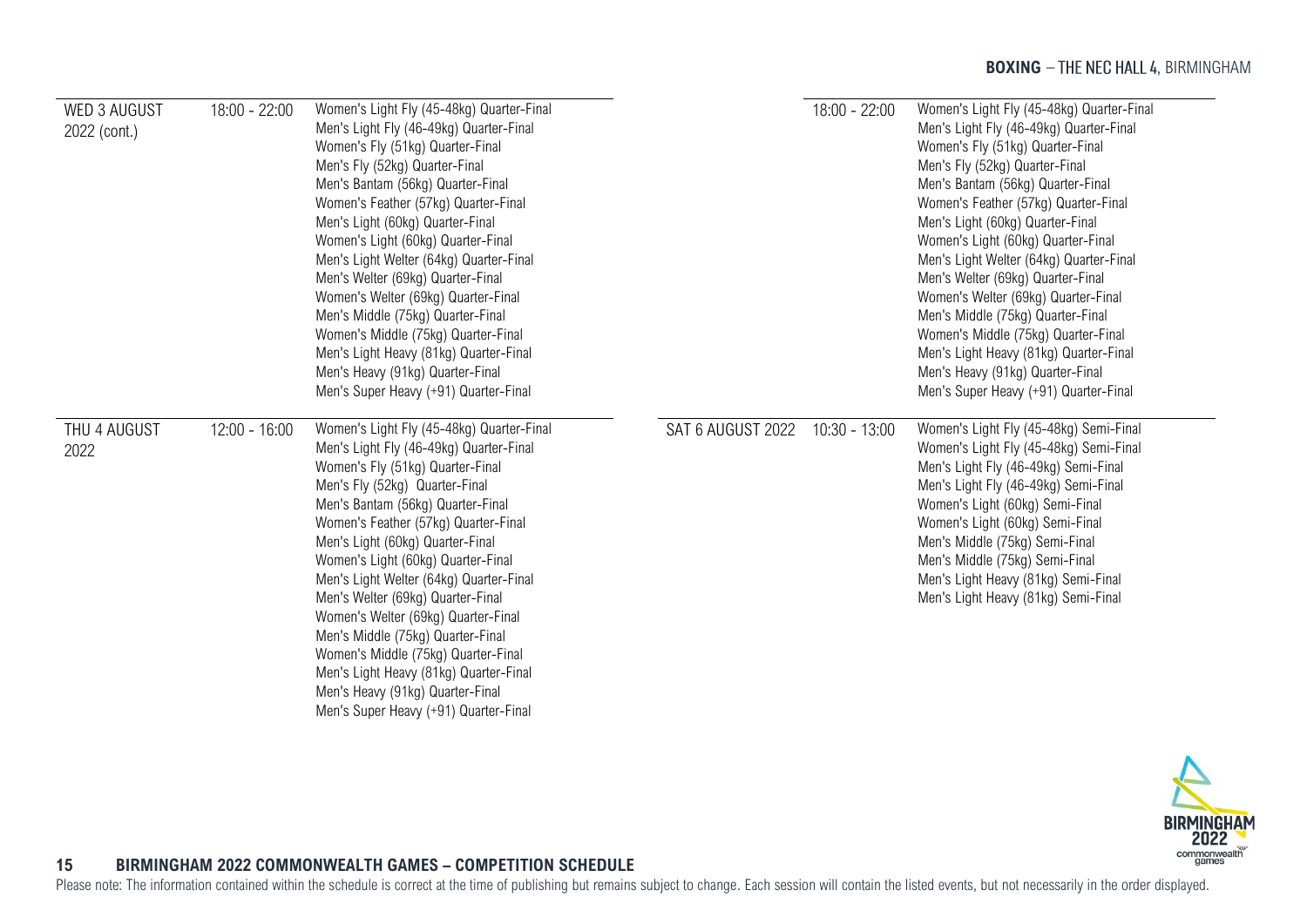<span id="page-16-0"></span>

| SAT 6 AUGUST 2022<br>(cont.) | 14:30 - 17:30   | Women's Fly (51kg) Semi-Final<br>Women's Fly (51kg) Semi-Final<br>Men's Fly (52kg) Semi-Final<br>Men's Fly (52kg) Semi-Final<br>Men's Light (60kg) Semi-Final<br>Men's Light (60kg) Semi-Final<br>Men's Welter (69kg) Semi-Final<br>Men's Welter (69kg) Semi-Final<br>Women's Welter (69kg) Semi-Final<br>Women's Welter (69kg) Semi-Final<br>Men's Heavy (91kg) Semi-Final<br>Men's Heavy (91kg) Semi-Final             | 14:30 - 17:30 | Women's Fly (51kg) Final Bout<br>Men's Fly (52kg) Final Bout<br>Women's Fly (51kg) Medal Ceremony<br>Men's Light (60kg) Final Bout<br>Men's Fly (52kg) Medal Ceremony<br>Men's Welter (69kg) Final Bout<br>Men's Light (60kg) Medal Ceremony<br>Women's Welter (69kg) Final Bout<br>Men's Welter (69kg) Medal Ceremony<br>Men's Heavy (91kg) Final Bout<br>Women's Welter (69kg) Medal Ceremony<br>Men's Heavy (91kg) Medal Ceremony |
|------------------------------|-----------------|--------------------------------------------------------------------------------------------------------------------------------------------------------------------------------------------------------------------------------------------------------------------------------------------------------------------------------------------------------------------------------------------------------------------------|---------------|--------------------------------------------------------------------------------------------------------------------------------------------------------------------------------------------------------------------------------------------------------------------------------------------------------------------------------------------------------------------------------------------------------------------------------------|
|                              | 19:00 - 21:30   | Men's Bantam (56kg) Semi-Final<br>Men's Bantam (56kg) Semi-Final<br>Women's Feather (57kg) Semi-Final<br>Women's Feather (57kg) Semi-Final<br>Men's Light Welter (64kg) Semi-Final<br>Men's Light Welter (64kg) Semi-Final<br>Women's Middle (75kg) Semi-Final<br>Women's Middle (75kg) Semi-Final<br>Men's Super Heavy (+91) Semi-Final<br>Men's Super Heavy (+91) Semi-Final                                           | 19:00 - 21:30 | Men's Bantam (56kg) Final Bout<br>Women's Feather (57kg) Final Bout<br>Men's Bantam (56kg) Medal Ceremony<br>Men's Light Welter (64kg) Final Bout<br>Women's Feather (57kg) Medal Ceremony<br>Women's Middle (75kg) Final Bout<br>Men's Light Welter (64kg) Medal Ceremony<br>Men's Super Heavy (+91) Final Bout<br>Women's Middle (75kg) Medal Ceremony<br>Men's Super Heavy (+91) Medal Ceremony                                   |
| <b>SUN 7 AUGUST</b><br>2022  | $10:30 - 13:00$ | Women's Light Fly (45-48kg) Final Bout<br>Men's Light Fly (46-49kg) Final Bout<br>Women's Light Fly Final (45-48kg) Medal Ceremony<br>Women's Light (60kg) Final Bout<br>Men's Light Fly Final (46-49kg) Medal Ceremony<br>Men's Middle (75kg) Final Bout<br>Women's Light (60kg) Medal Ceremony<br>Men's Light Heavy (81kg) Final Bout<br>Men's Middle (75kg) Medal Ceremony<br>Men's Light Heavy (81kg) Medal Ceremony |               |                                                                                                                                                                                                                                                                                                                                                                                                                                      |

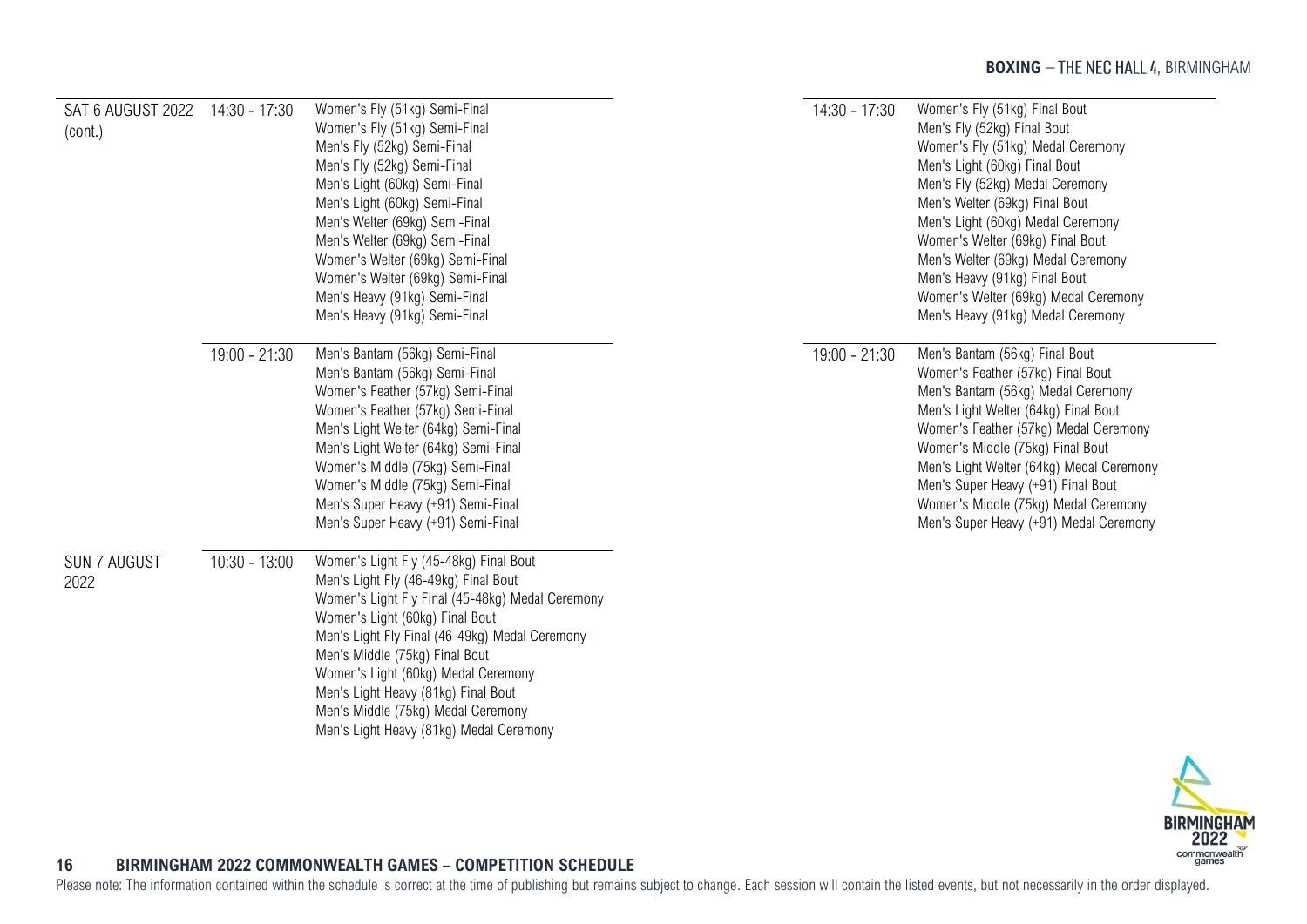

|                         |                 |                                            | THU 4 AUGUST        | $11:00 - 14:30$ |  |
|-------------------------|-----------------|--------------------------------------------|---------------------|-----------------|--|
| FRI 29 JULY 2022        | $11:00 - 14:30$ | Australia y India                          |                     |                 |  |
|                         | $18:00 - 21:30$ | Pakistan v Barbados                        | 2022                |                 |  |
| SAT 30 JULY 2022        | $11:00 - 14:30$ | New Zealand v South Africa                 |                     | $18:00 - 21:30$ |  |
|                         | $18:00 - 21:30$ | England v Commonwealth Games Qualifier     | <b>SAT 6 AUGUST</b> | $11:00 - 14:30$ |  |
| <b>SUN 31 JULY 2022</b> | $11:00 - 14:30$ | India v Pakistan                           | 2022                |                 |  |
|                         | $18:00 - 21:30$ | Barbados y Australia                       |                     | $18:00 - 21:30$ |  |
| TUE 2 AUGUST 2022       | $11:00 - 14:30$ | England v South Africa                     | <b>SUN 7 AUGUST</b> | $10:00 - 13:30$ |  |
|                         | $18:00 - 21:30$ | Commonwealth Games Qualifier v New Zealand | 2022                | $17:00 - 20:30$ |  |
| <b>WED 3 AUGUST</b>     | $11:00 - 14:30$ | Australia v Pakistan                       |                     |                 |  |
| 2022                    | $18:00 - 21:30$ | India y Barbados                           |                     |                 |  |
|                         |                 |                                            |                     |                 |  |

| THU 4 AUGUST<br>2022        | $11:00 - 14:30$ | South Africa y Commonwealth Games Qualifier |
|-----------------------------|-----------------|---------------------------------------------|
|                             | 18:00 - 21:30   | England v New Zealand                       |
| SAT 6 AUGUST<br>2022        | $11:00 - 14:30$ | Semi-final 1                                |
|                             | 18:00 - 21:30   | Semi-final 2                                |
| <b>SUN 7 AUGUST</b><br>2022 | $10:00 - 13:30$ | Bronze Medal Match                          |
|                             | 17:00 - 20:30   | Gold Medal Match<br><b>Medal Ceremony</b>   |



# <span id="page-17-0"></span>**CYCLING – MOUNTAIN BIKE**

CANNOCK CHASE FOREST, CANNOCK

WED 3 AUGUST 2022 11:30 - 16:00 Women's Cross Country Final Women's Cross Country Medal Ceremony Men's Cross Country Final Men's Cross Country Medal Ceremony

<span id="page-17-1"></span>

SUN 7 AUGUST 2022

8:00 - 17:00 Women's Road Race Final Women's Road Race Medal Ceremony Men's Road Race Final Men's Road Race Medal Ceremony

# **BIRMING** commonwealth

### **17 BIRMINGHAM 2022 COMMONWEALTH GAMES – COMPETITION SCHEDULE**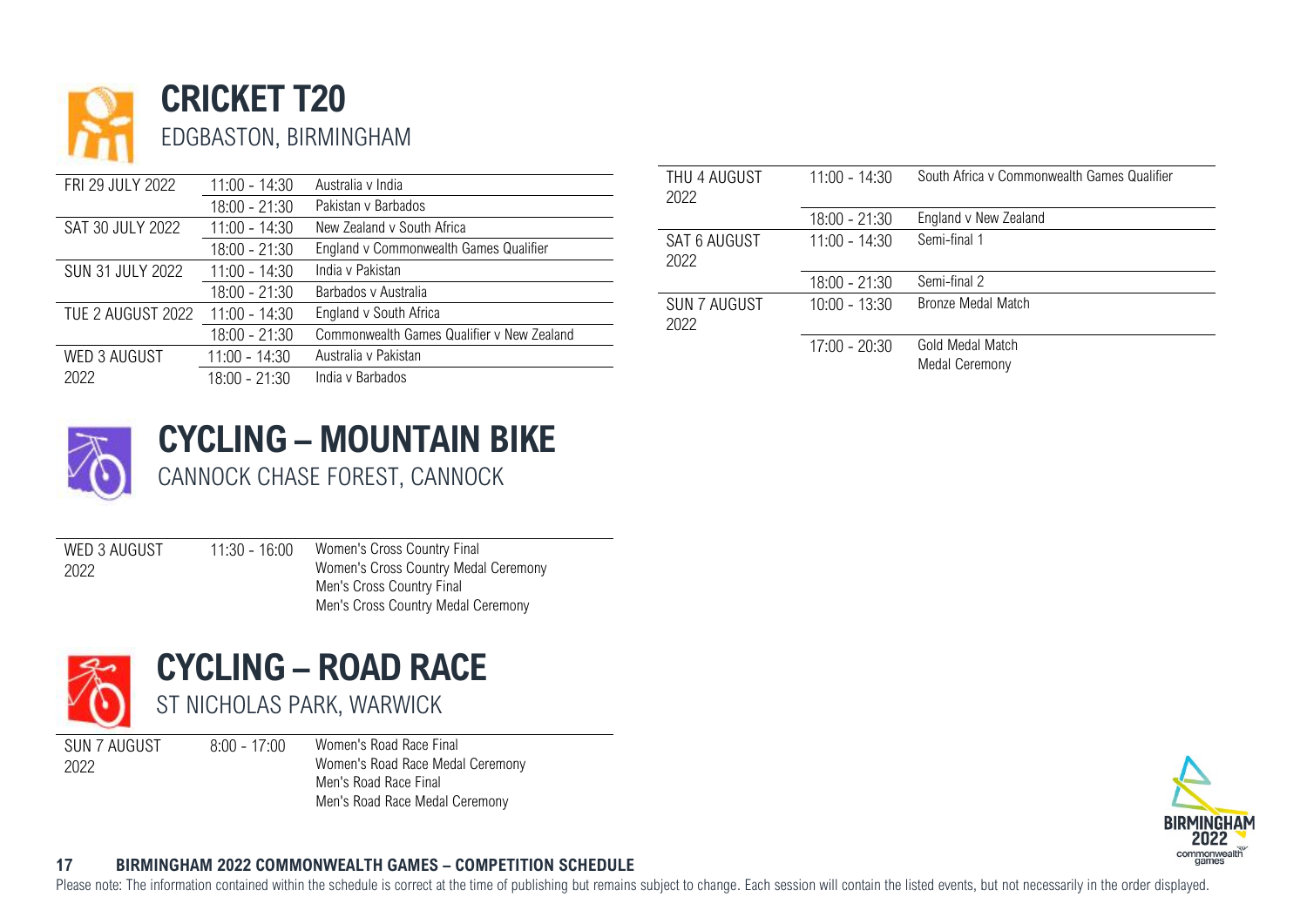

<span id="page-18-0"></span>**CYCLING – TIME TRIAL** WEST PARK, WOLVERHAMPTON

THU 4 AUGUST 2022

10:00 - 16:00 Women's Time Trial Final Women's Time Trial Medal Ceremony Men's Time Trial Final Men's Time Trial Medal Ceremony



## <span id="page-18-1"></span>**CYCLING – TRACK AND PARA TRACK**

LEE VALLEY VELOPARK, LONDON

| FRI 29 JULY 2022 | $10:00 - 13:00$ | Women's Tandem B - Sprint Qualification<br>Women's 4000m Team Pursuit Qualification<br>Men's 4000m Team Pursuit Qualification<br>Women's Team Sprint Qualification<br>Women's Tandem B - Sprint Semi Finals<br>Men's Team Sprint Qualification                                                                                                                                                                                                                 | SAT 30 JULY 2022 | $10:00 - 14:15$ | Women's Sprint Qualification<br>Women's 3000m Individual Pursuit Qualification<br>Women's Sprint 1/8 Finals<br>Women's Sprint Quarter Finals<br>Men's 4000m Individual Pursuit Qualification                                                                                                                                                                                                                                         |
|------------------|-----------------|----------------------------------------------------------------------------------------------------------------------------------------------------------------------------------------------------------------------------------------------------------------------------------------------------------------------------------------------------------------------------------------------------------------------------------------------------------------|------------------|-----------------|--------------------------------------------------------------------------------------------------------------------------------------------------------------------------------------------------------------------------------------------------------------------------------------------------------------------------------------------------------------------------------------------------------------------------------------|
|                  | $16:00 - 18:30$ | Women's Tandem B - Sprint Finals<br>Men's Tandem B - 1000m Time Trial<br>Women's 4000m Team Pursuit Finals<br>Men's Tandem B - 1000m Medal Ceremony<br>Women's 4000m Team Pursuit Medal Ceremony<br>Men's 4000m Team Pursuit Finals<br>Women's Tandem B - Sprint Medal Ceremony<br>Men's 4000m Team Pursuit Medal Ceremony<br>Women's Team Sprint Finals<br>Men's Team Sprint Finals<br>Women's Team Sprint Medal Ceremony<br>Men's Team Sprint Medal Ceremony |                  | $16:00 - 19:00$ | Men's Keirin Round 1<br>Women's Sprint Semi Finals<br>Women's 3000m Individual Pursuit Finals<br>Men's Keirin Round 1 Repechage<br>Women's 3000m Individual Pursuit Medal<br>Ceremony<br>Men's 4000m Individual Pursuit Finals<br>Men's Keirin Round 2<br>Women's Sprint Finals<br>Men's 4000m Individual Pursuit Medal Ceremony<br>Men's Keirin Finals (7-12 & 1-6)<br>Men's Keirin Medal Ceremony<br>Women's Sprint Medal Ceremony |



### **18 BIRMINGHAM 2022 COMMONWEALTH GAMES – COMPETITION SCHEDULE**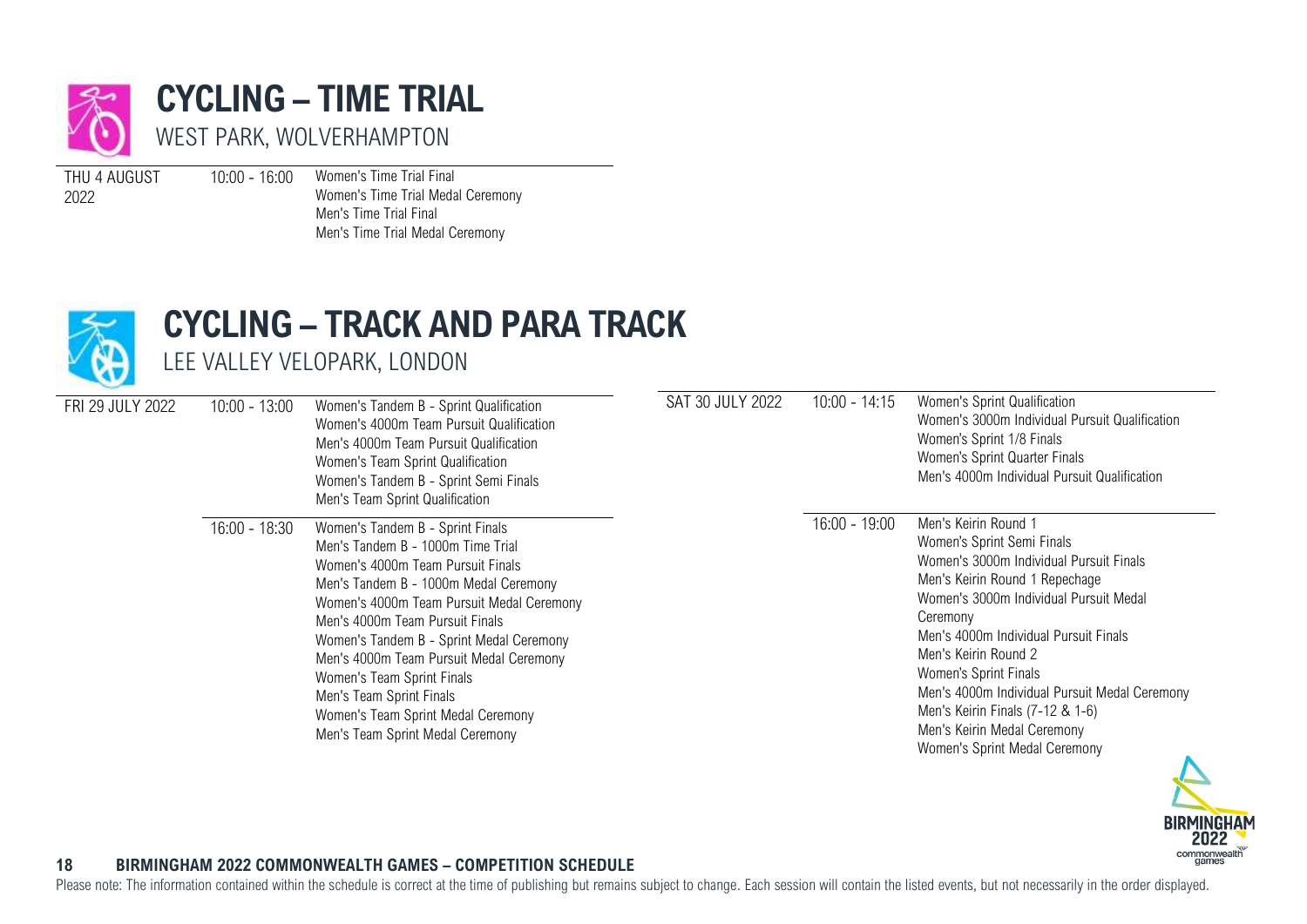### **CYCLING – TRACK AND PARA TRACK**

| <b>SUN 31 JULY 2022</b> | $10:00 - 13:30$ | Men's Sprint Qualification<br>Men's Tandem B - Sprint Qualification | MON 1 AUGUST | 14:00 - 19:00 | Women's 10km Scratch Race Qualification<br>Women's Keirin Round 1              |
|-------------------------|-----------------|---------------------------------------------------------------------|--------------|---------------|--------------------------------------------------------------------------------|
|                         |                 | Men's Sprint 1/8 Finals                                             | 2022         |               | Men's 40km Points Race Qualification                                           |
|                         |                 | Men's Tandem B - Sprint Semi-Finals                                 |              |               | Women's Keirin Round 1 Repechage                                               |
|                         |                 | Men's Sprint Quarter Finals                                         |              |               | Men's 1000m Time Trial Final                                                   |
|                         |                 | Men's 15km Scratch Race Qualification                               |              |               | Women's Keirin Round 2                                                         |
|                         |                 | Women's 25km Points Race Qualification                              |              |               | Men's 1000m Time Trial Medal Ceremony                                          |
|                         | $15:00 - 19:00$ | Men's Tandem B - Sprint Finals                                      |              |               | Women's 10km Scratch Race Final                                                |
|                         |                 | Men's Sprint Semi Finals                                            |              |               | Women's Keirin Finals (7-12 & 1-6)<br>Women's 10km Scratch Race Medal Ceremony |
|                         |                 | Women's Tandem B - 1000m Time Trial Final                           |              |               |                                                                                |
|                         |                 | Women's 25km Points Race Final                                      |              |               | Men's 40km Points Race Final                                                   |
|                         |                 | Women's 500m Time Trial Final                                       |              |               | Women's Keirin Medal Ceremony                                                  |
|                         |                 | Men's Sprint Finals                                                 |              |               | Men's 40km Points Race Medal Ceremony                                          |
|                         |                 | Women's Tandem B - 1000m Time Trial Medal                           |              |               |                                                                                |
|                         |                 | Ceremony                                                            |              |               |                                                                                |
|                         |                 | Men's Tandem B - Sprint Medal Ceremony                              |              |               |                                                                                |
|                         |                 | Women's 25km Points Race Medal Ceremony                             |              |               |                                                                                |
|                         |                 | Women's 500m Time Trial Medal Ceremony                              |              |               |                                                                                |
|                         |                 | Men's 15km Scratch Race Final                                       |              |               |                                                                                |
|                         |                 | Men's Sprint Medal Ceremony                                         |              |               |                                                                                |
|                         |                 | Men's 15km Scratch Race Medal Ceremony                              |              |               |                                                                                |



### <span id="page-19-0"></span>**19 BIRMINGHAM 2022 COMMONWEALTH GAMES – COMPETITION SCHEDULE**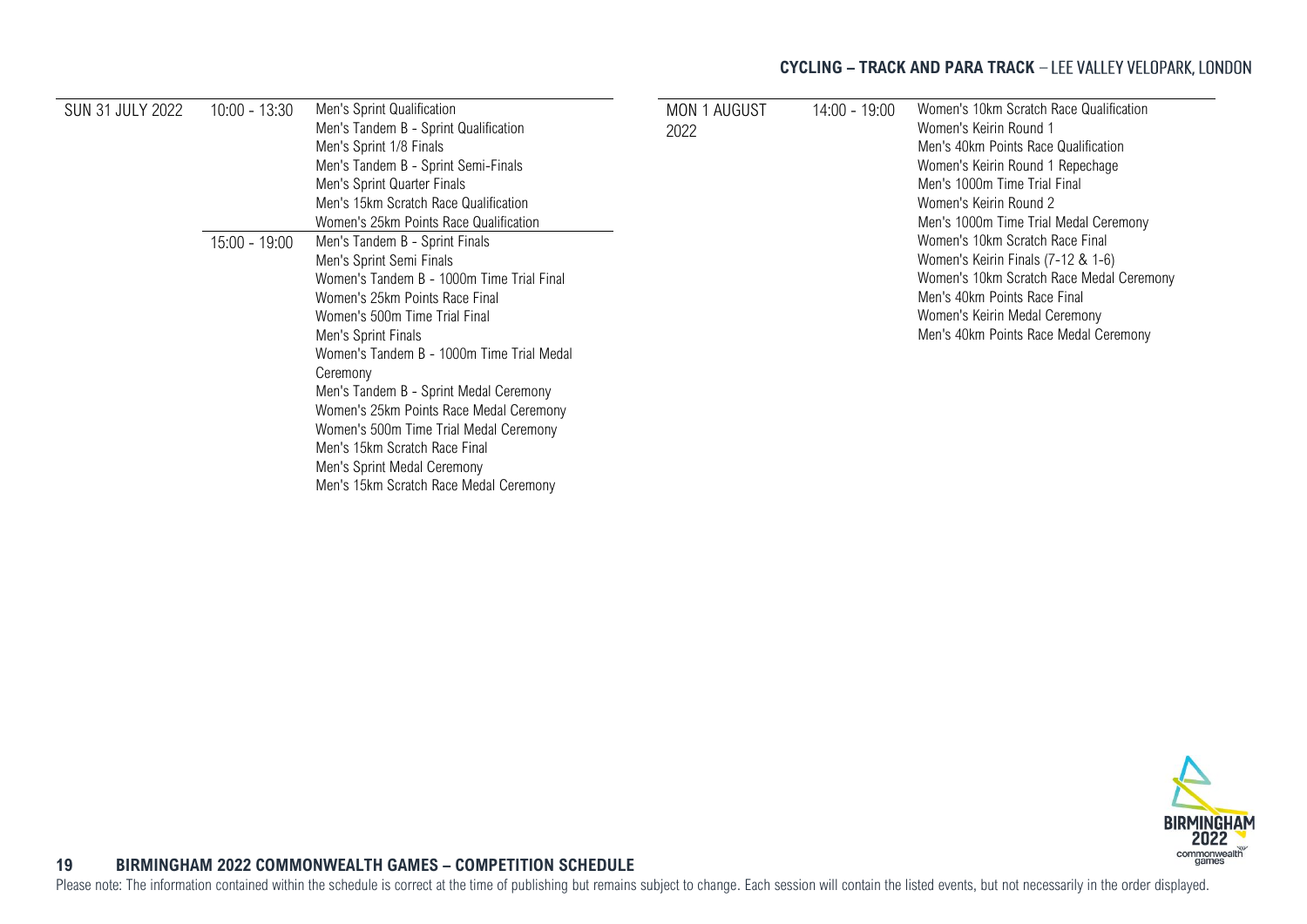

### **GYMNASTICS – ARTISTIC**

ARENA BIRMINGHAM, BIRMINGHAM





| FRI 29 JULY 2022        | $9:00 - 14:30$<br>$17:00 - 20:30$ | Men's Team Final & Individual Qualification -<br>Subdivision 1<br>Men's Team Final & Individual Qualification -<br>Subdivision 2<br>Men's Team Final & Individual Qualification - | <b>MON 1 AUGUST</b><br>2022 | 13:00 - 17:00   | Men's Floor Exercise Final<br>Men's Floor Exercise Medal Ceremony<br>Women's Vault Final<br>Men's Pommel Horse Final<br>Women's Vault Medal Ceremony<br>Men's Pommel Horse Medal Ceremony<br>Women's Uneven Bars Final<br>Men's Rings Final           |
|-------------------------|-----------------------------------|-----------------------------------------------------------------------------------------------------------------------------------------------------------------------------------|-----------------------------|-----------------|-------------------------------------------------------------------------------------------------------------------------------------------------------------------------------------------------------------------------------------------------------|
|                         |                                   | Subdivision 3<br>Men's Team Medal Ceremony                                                                                                                                        |                             |                 |                                                                                                                                                                                                                                                       |
| SAT 30 JULY 2022        | $9:00 - 14:00$                    | Women's Team Final & Individual Qualification -<br>Subdivision 1<br>Women's Team Final & Individual Qualification -<br>Subdivision 2                                              |                             |                 | Women's Uneven Bars Medal Ceremony<br>Men's Rings Medal Ceremony                                                                                                                                                                                      |
|                         |                                   |                                                                                                                                                                                   | TUE 2 AUGUST 2022           | $13:00 - 17:00$ | Men's Vault Final<br>Men's Vault Medal Ceremony<br>Women's Balance Beam Final<br>Men's Parallel Bars Final<br>Women's Balance Beam Medal Ceremony<br>Men's Parallel Bars Medal Ceremony<br>Women's Floor Exercise Final<br>Men's Horizontal Bar Final |
|                         | $16:30 - 22:00$                   | Women's Team Final & Individual Qualification -<br>Subdivision 3<br>Women's Team Final & Individual Qualification -<br>Subdivision 4<br>Women's Team Medal Ceremony               |                             |                 |                                                                                                                                                                                                                                                       |
| <b>SUN 31 JULY 2022</b> | $9:00 - 12:00$                    | Men's Individual All-Around Final<br>Men's Individual All-Around Medal Ceremony                                                                                                   |                             |                 | Women's Floor Exercise Medal Ceremony<br>Men's Horizontal Bar Medal Ceremony                                                                                                                                                                          |
|                         | 14:30 - 17:30                     | Women's Individual All-Around Final                                                                                                                                               |                             |                 |                                                                                                                                                                                                                                                       |

<span id="page-20-0"></span>Women's Individual All-Around Medal Ceremony



### **20 BIRMINGHAM 2022 COMMONWEALTH GAMES – COMPETITION SCHEDULE**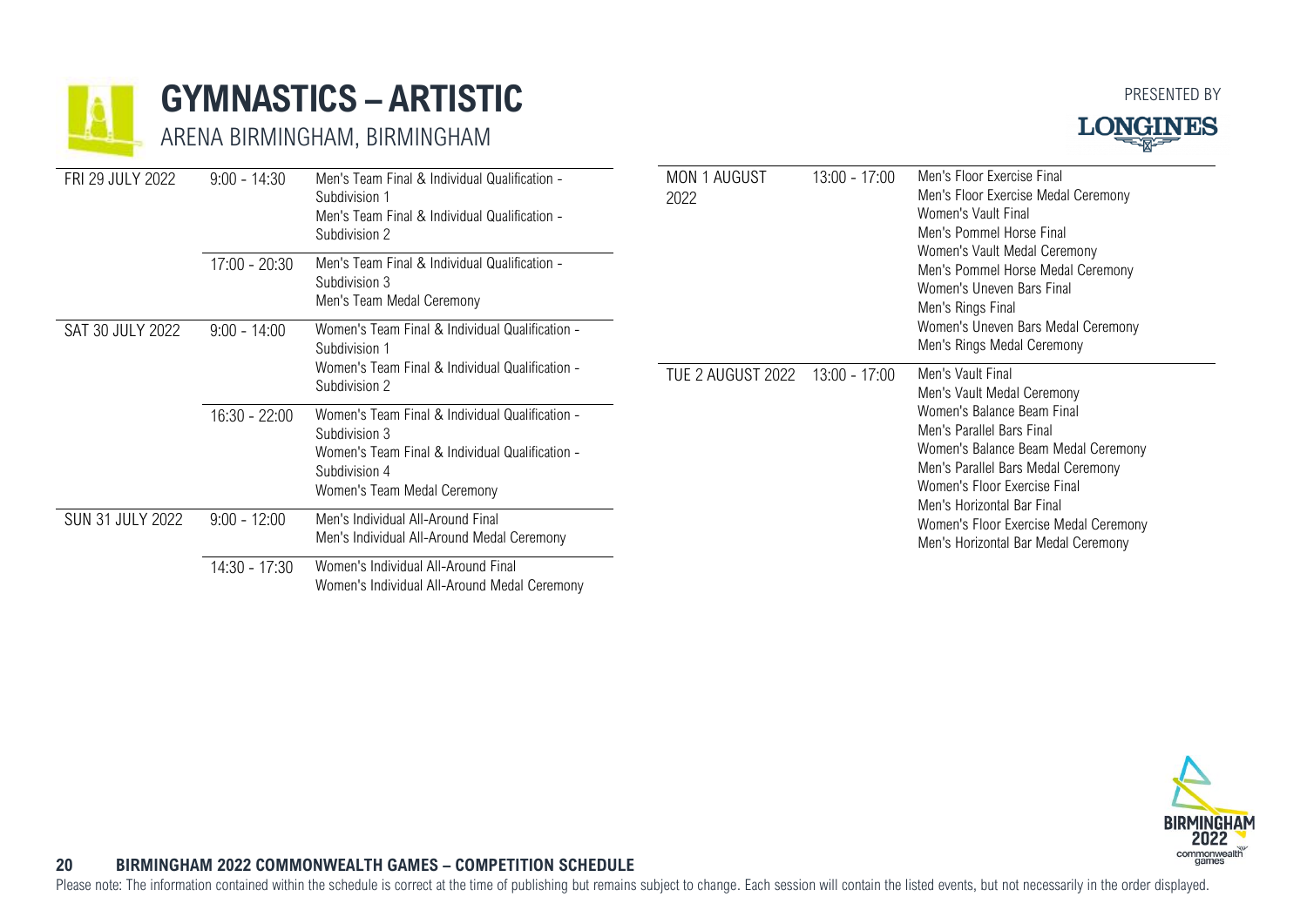

### **GYMNASTICS – RHYTHMIC**

ARENA BIRMINGHAM, BIRMINGHAM



| THU 4 AUGUST      | $12:00 - 15:30$ | Team Final & Individual Qualification - Subdivision 1 | SAT 6 AUGUST 2022 | $10:00 - 13:00$ | Hoop Final<br>Hoop Medal Ceremony |
|-------------------|-----------------|-------------------------------------------------------|-------------------|-----------------|-----------------------------------|
| 2022              |                 |                                                       |                   |                 |                                   |
|                   | $18:00 - 21:30$ | Team Final & Individual Qualification - Subdivision 2 |                   |                 | <b>Ball Final</b>                 |
|                   |                 |                                                       |                   |                 | <b>Ball Medal Ceremony</b>        |
|                   |                 | Team Medal Ceremony                                   |                   |                 | Clubs Final                       |
| FRI 5 AUGUST 2022 | 13:30 - 17:30   | Individual All-Around Final                           |                   |                 | Clubs Medal Ceremony              |
|                   |                 |                                                       |                   |                 |                                   |
|                   |                 | Individual All-Around Medal Ceremony                  |                   |                 | Ribbon Final                      |
|                   |                 |                                                       |                   |                 | <b>Ribbon Medal Ceremony</b>      |



### <span id="page-21-0"></span>**HOCKEY**

### UNIVERSITY OF BIRMINGHAM HOCKEY AND SQUASH CENTRE, BIRMINGHAM

| FRI 29 JULY 2022        | $9:00 - 12:30$  | <b>MON 1 AUGUST</b><br>Women's Group Match | $9:00 - 12:30$ |
|-------------------------|-----------------|--------------------------------------------|----------------|
|                         |                 | 2022<br>Women's Group Match                |                |
|                         | $14:00 - 17:30$ | Women's Group Match                        | $14:00 - 17:3$ |
|                         |                 | Women's Group Match                        |                |
|                         | 19:00 - 22:30   | Men's Group Match                          | 19:00 - 22:3   |
|                         |                 | Men's Group Match                          |                |
| SAT 30 JULY 2022        | $9:00 - 12:30$  | TUE 2 AUGUST 2022<br>Men's Group Match     | $9:00 - 12:30$ |
|                         |                 | Men's Group Match                          |                |
|                         | $14:00 - 17:30$ | Women's Group Match                        | $14:00 - 17:3$ |
|                         |                 | Women's Group Match                        |                |
|                         | $19:00 - 22:30$ | WED 3 AUGUST<br>Women's Group Match        | $9:00 - 12:30$ |
|                         |                 | Women's Group Match<br>2022                |                |
| <b>SUN 31 JULY 2022</b> | $9:00 - 12:30$  | Women's Group Match                        | $14:00 - 17:3$ |
|                         |                 | Women's Group Match                        |                |
|                         | $14:00 - 17:30$ | Men's Group Match                          |                |
|                         |                 | Men's Group Match                          |                |
|                         | $19:00 - 22:30$ | Men's Group Match                          |                |
|                         |                 | Men's Group Match                          |                |
|                         |                 |                                            |                |

### Women's Group Match Women's Group Match 30 Men's Group Match Men's Group Match 30 Men's Group Match Men's Group Match 0 Women's Group Match Women's Group Match 14:00 - 17:30 Women's Group Match Women's Group Match 0 Women's Group Match Women's Group Match 30 Men's Group Match Men's Group Match



### **21 BIRMINGHAM 2022 COMMONWEALTH GAMES – COMPETITION SCHEDULE**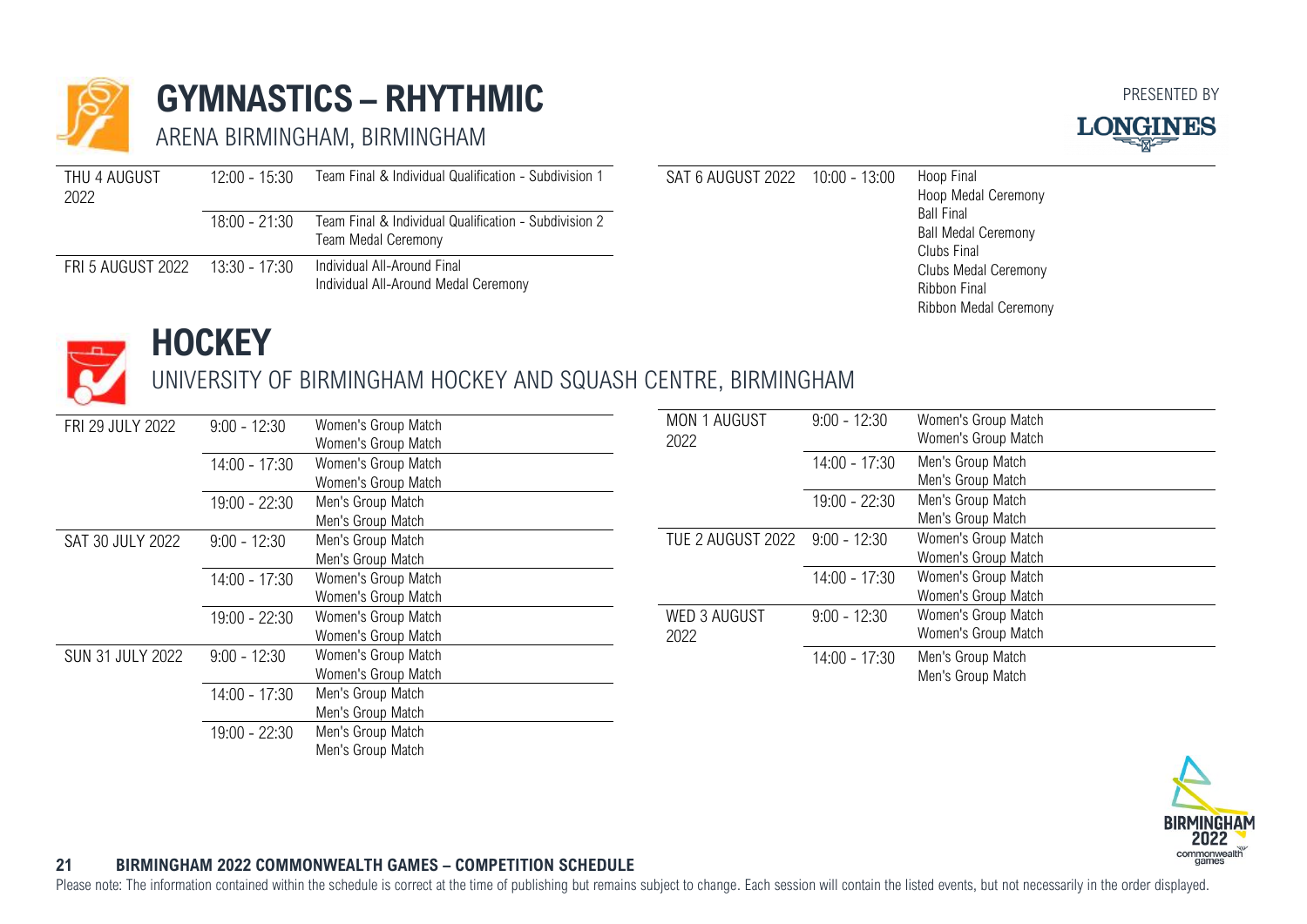### **HOCKEY** - UNIVERSITY OF BIRMINGHAM SQUASH AND HOCKEY CENTRE, BIRMINGHAM

| <b>WED 3 AUGUST</b><br>2022 (cont.) | 19:00 - 22:30   | Men's Group Match<br>Men's Group Match                                |
|-------------------------------------|-----------------|-----------------------------------------------------------------------|
| THU 4 AUGUST<br>2022                | $9:00 - 12:30$  | Women's Group Match<br>Women's Group Match                            |
|                                     | $14:00 - 17:30$ | Men's Group Match<br>Men's Group Match                                |
|                                     | 19:00 - 22:30   | Men's Group Match<br>Men's Group Match                                |
| <b>FRI 5 AUGUST 2022</b>            | $9:00 - 13:30$  | Women's Classification Match 9v10<br>Women's Classification Match 7v8 |
|                                     | $18:00 - 22:30$ | Women's Semi-final 1<br>Women's Semi-final 2                          |

| SAT 6 AUGUST 2022 9:00 - 13:30 |                 | Men's Classification Match 9y10<br>Men's Classification Match 7v8 |  |  |  |  |
|--------------------------------|-----------------|-------------------------------------------------------------------|--|--|--|--|
|                                |                 |                                                                   |  |  |  |  |
|                                | $18:00 - 22:30$ | Men's Semi-final 1                                                |  |  |  |  |
|                                |                 | Men's Semi-final 2                                                |  |  |  |  |
| SUN 7 AUGUST                   | $9:00 - 14:00$  | Women's Bronze Medal Match                                        |  |  |  |  |
| 2022                           |                 | Women's Classification Match 5v6                                  |  |  |  |  |
|                                | 15:00 - 20:00   | Women's Gold Medal Match                                          |  |  |  |  |
|                                |                 | Men's Classification Match 5y6                                    |  |  |  |  |
|                                |                 | Women's Medal Ceremony                                            |  |  |  |  |
| MON 8 AUGUST                   | $9:00 - 11:30$  | Men's Bronze Medal Match                                          |  |  |  |  |
| 2022                           |                 |                                                                   |  |  |  |  |
|                                | $12:30 - 15:00$ | Men's Gold Medal Match                                            |  |  |  |  |
|                                |                 | Men's Medal Ceremony                                              |  |  |  |  |

<span id="page-22-0"></span>

| MON 1 AUGUST | $10:00 - 15:00$ | Women's -48kg Preliminary Rounds Quarter-finals | $17:00 - 19:45$ | Women's -48kg Medal Contests |
|--------------|-----------------|-------------------------------------------------|-----------------|------------------------------|
| 2022         |                 | Semi-finals and Repechage                       |                 | Men's -60kg Medal Contests   |
|              |                 | Women's -52kg Preliminary Rounds Quarter-finals |                 | Women's -48kg Medal Ceremony |
|              |                 | Semi-finals and Repechage                       |                 | Women's -52kg Medal Contests |
|              |                 | Women's -57kg Preliminary Rounds Quarter-finals |                 | Men's -60kg Medal Ceremony   |
|              |                 | Semi-finals and Repechage                       |                 | Men's -66kg Medal Contests   |
|              |                 | Men's -60kg Preliminary Rounds Quarter-finals   |                 | Women's -52kg Medal Ceremony |
|              |                 | Semi-finals and Repechage                       |                 | Women's -57kg Medal Contests |
|              |                 | Men's -66kg Preliminary Rounds Quarter-finals   |                 | Men's -66kg Medal Ceremony   |
|              |                 | Semi-finals and Repechage                       |                 | Women's -57kg Medal Ceremony |
|              |                 |                                                 |                 |                              |



### **22 BIRMINGHAM 2022 COMMONWEALTH GAMES – COMPETITION SCHEDULE**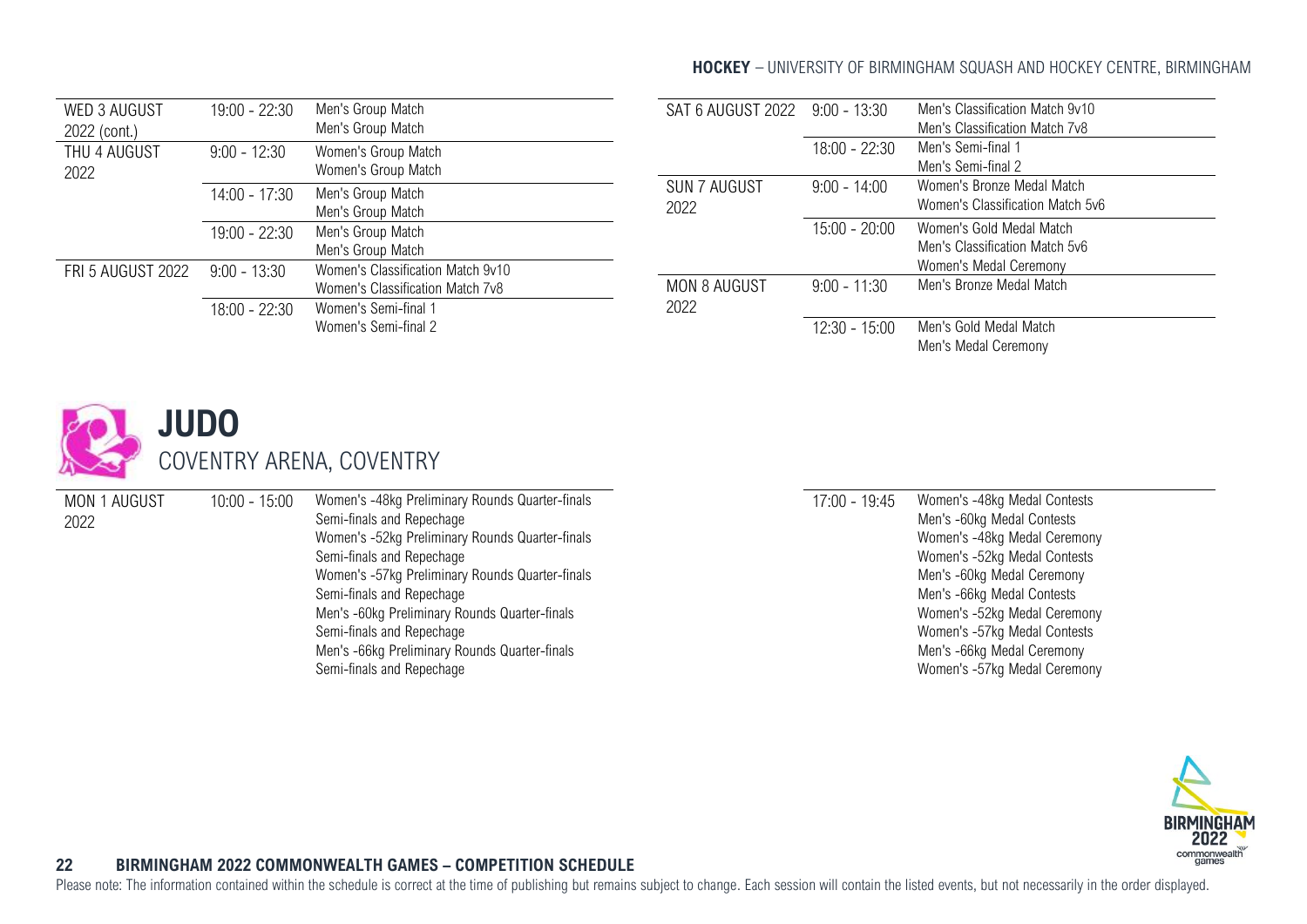Men's +100kg Medal Ceremony

| TUE 2 AUGUST 2022 | $10:00 - 15:00$                                                                                                                                                                                                                                                         | Women's -63kg Preliminary Rounds Quarter-finals<br>Semi-finals and Repechage<br>Women's -70kg Preliminary Rounds Quarter-finals<br>Semi-finals and Repechage<br>Men's -73kg Preliminary Rounds Quarter-finals<br>Semi-finals and Repechage<br>Men's -81kg Preliminary Rounds Quarter-finals<br>Semi-finals and Repechage | <b>WED 3 AUGUST</b><br>2022 | $10:00 - 14:30$ | Women's -78kg Preliminary Rounds Quarter-finals<br>Semi-finals and Repechage<br>Women's +78kg Preliminary Rounds Quarter-finals<br>Semi-finals and Repechage<br>Men's -90kg Preliminary Rounds Quarter-finals<br>Semi-finals and Repechage<br>Men's -100kg Preliminary Rounds Quarter-finals<br>Semi-finals and Repechage<br>Men's +100kg Preliminary Rounds Quarter-finals<br>Semi-finals and Repechage |
|-------------------|-------------------------------------------------------------------------------------------------------------------------------------------------------------------------------------------------------------------------------------------------------------------------|--------------------------------------------------------------------------------------------------------------------------------------------------------------------------------------------------------------------------------------------------------------------------------------------------------------------------|-----------------------------|-----------------|----------------------------------------------------------------------------------------------------------------------------------------------------------------------------------------------------------------------------------------------------------------------------------------------------------------------------------------------------------------------------------------------------------|
|                   | $17:00 - 19:45$<br>Women's -63kg Medal Contests<br>Men's -73kg Medal Contests<br>Women's -63kg Medal Ceremony<br>Women's -70kg Medal Contests<br>Men's -73kg Medal Ceremony<br>Men's -81kg Medal Contests<br>Women's -70kg Medal Ceremony<br>Men's -81kg Medal Ceremony |                                                                                                                                                                                                                                                                                                                          |                             |                 |                                                                                                                                                                                                                                                                                                                                                                                                          |
|                   |                                                                                                                                                                                                                                                                         |                                                                                                                                                                                                                                                                                                                          |                             | $17:00 - 19:45$ | Men's -90kg Medal Contests<br>Women's -78kg Medal Contests<br>Men's -90kg Medal Ceremony<br>Men's -100kg Medal Contests<br>Women's -78kg Medal Ceremony<br>Women's +78kg Medal Contests<br>Men's -100kg Medal Ceremony<br>Men's +100kg Medal Contests<br>Women's +78kg Medal Ceremony                                                                                                                    |



### <span id="page-23-0"></span>**23 BIRMINGHAM 2022 COMMONWEALTH GAMES – COMPETITION SCHEDULE**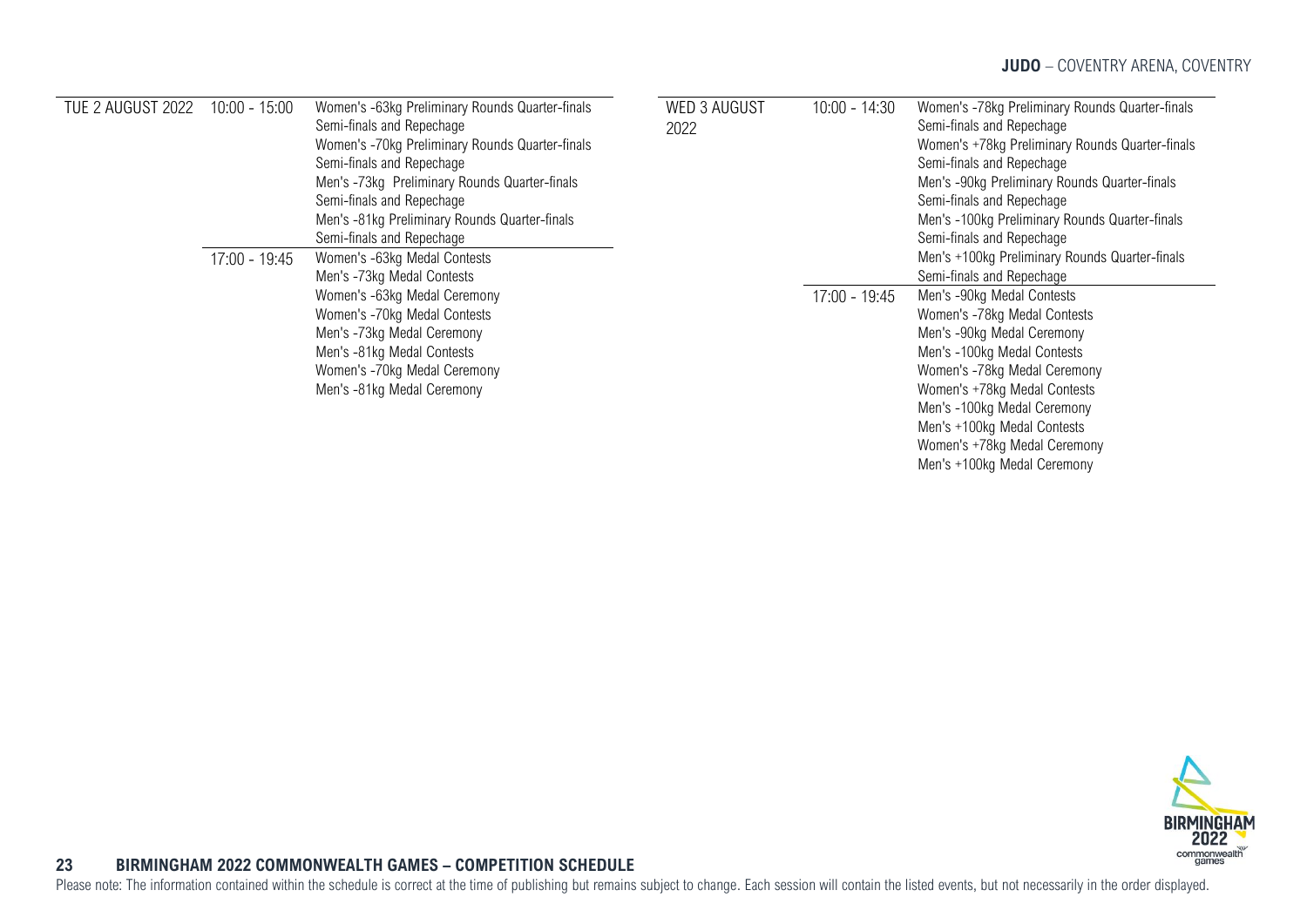

## **LAWN BOWLS AND PARA LAWN BOWLS**

VICTORIA PARK, LEAMINGTON SPA

| FRI 29 JULY 2022 | $8:30 - 13:45$  | Women's Singles Sectional Play - Round 1<br>Para Men's Pairs B6-B8 Sectional Play - Round 1<br>Men's Triples Sectional Play - Round 1<br>Women's Singles Sectional Play - Round 2<br>Para Women's Pairs B6-B8 Sectional Play - Round 1<br>Men's Triples Sectional Play - Round 2                | MON 1 AUGUST<br>2022 | $8:30 - 15:15$  | Men's Triples - Semi-finals<br>Women's Fours - Semi-finals<br>Para Men's Pairs B6-B8 - Semi-Finals<br>Para Women's Pairs B6-B8 - Semi-Finals<br>Women's Singles - Semi-finals<br>Men's Triples - Medal Matches                 |
|------------------|-----------------|-------------------------------------------------------------------------------------------------------------------------------------------------------------------------------------------------------------------------------------------------------------------------------------------------|----------------------|-----------------|--------------------------------------------------------------------------------------------------------------------------------------------------------------------------------------------------------------------------------|
|                  | $15:00 - 20:15$ | Men's Pairs Sectional Play - Round 1<br>Para Men's Pairs B6-B8 Sectional Play - Round 2<br>Women's Fours Sectional Play - Round 1                                                                                                                                                               |                      |                 | Men's Pairs - Semi-finals<br>Para Mixed Pairs B2-B3 Sectional Play - Round 2<br>Men's Triples - Medal Ceremony                                                                                                                 |
|                  |                 | Men's Pairs Sectional Play - Round 2<br>Para Women's Pairs B6-B8 Sectional Play - Round 2<br>Women's Fours Sectional Play - Round 2                                                                                                                                                             |                      | $16:30 - 19:45$ | Women's Singles - Medal Matches<br>Para Mixed Pairs B2-B3 Sectional Play - Round 3<br>Women's Singles - Medal Ceremony                                                                                                         |
| SAT 30 JULY 2022 | $8:30 - 13:45$  | Men's Triples Sectional Play - Round 3<br>Para Men's Pairs B6-B8 Sectional Play - Round 3<br>Women's Singles Sectional Play - Round 3<br>Men's Triples Sectional Play - Round 4<br>Para Women's Pairs B6-B8 Sectional Play - Round 3<br>Women's Singles Sectional Play - Round 4                | TUE 2 AUGUST 2022    | $8:30 - 15:00$  | Men's Pairs - Medal Matches<br>Women's Triples Sectional Play - Round 1<br>Women's Pairs Sectional Play - Round 1<br>Men's Pairs - Medal Ceremony<br>Women's Fours - Medal Matches<br>Men's Singles - Sectional Play - Round 1 |
|                  | $15:00 - 20:15$ | Women's Fours Sectional Play - Round 3<br>Para Men's Pairs B6-B8 Sectional Play - Round 4<br>Men's Pairs Sectional Play - Round 3<br>Women's Fours Sectional Play - Round 4<br>Para Women's Pairs B6-B8 Sectional Play - Round 4<br>Men's Pairs Sectional Play - Round 4                        |                      |                 | Para Mixed Pairs B2-B3 Sectional Play - Round 4<br>Women's Fours - Medal Ceremony                                                                                                                                              |
| SUN 31 JULY 2022 | $8:30 - 13:45$  | Men's Triples Sectional Play - Round 5<br>Women's Singles Sectional Play - Round 5<br>Men's Pairs Sectional Play - Round 5<br>Women's Fours Sectional Play - Round 5                                                                                                                            |                      |                 |                                                                                                                                                                                                                                |
|                  | $15:00 - 20:15$ | Women's Fours - Quarter-finals<br>Men's Triples - Quarter-finals<br>Para Men's Pairs B6-B8 Sectional Play - Round 5<br>Para Women's Pairs B6-B8 Sectional Play - Round 5<br>Men's Pairs - Quarter-finals<br>Women's Singles - Quarter-finals<br>Para Mixed Pairs B2-B3 Sectional Play - Round 1 |                      |                 | BIRMINGHAM<br>2022                                                                                                                                                                                                             |

### **24 BIRMINGHAM 2022 COMMONWEALTH GAMES – COMPETITION SCHEDULE**

Please note: The information contained within the schedule is correct at the time of publishing but remains subject to change. Each session will contain the listed events, but not necessarily in the order displayed.

commonwealth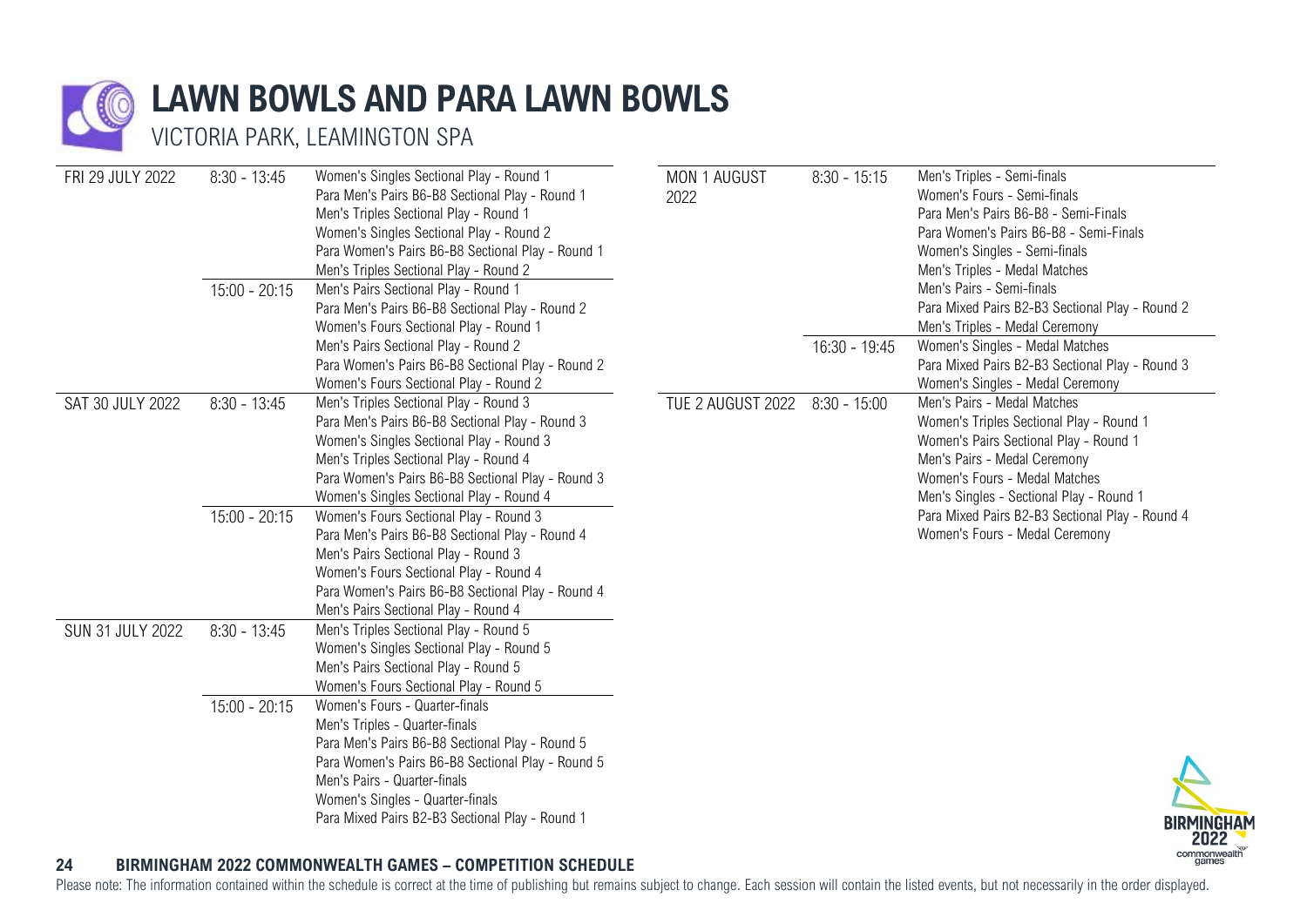### **LAWN BOWLS AND PARA LAWN BOWLS** - VICTORIA PARK, LEAMINGTON SPA

| TUE 2 AUGUST 2022   | $16:15 - 19:00$ | Para Men's Pairs B6-B8 - Medal Matches          |                          | $15:00 - 20:15$ | Women's Triples Sectional Play - Round 5 |
|---------------------|-----------------|-------------------------------------------------|--------------------------|-----------------|------------------------------------------|
| (cont.)             |                 | Men's Fours Sectional Play - Round 1            |                          |                 | Men's Fours Sectional Play - Round 4     |
|                     |                 | Women's Triples Sectional Play - Round 2        |                          |                 | Para Mixed Pairs B2-B3 - Semi-Finals     |
|                     |                 | Para Men's Pairs B6-B8 - Medal Ceremony         |                          |                 | Women's Triples - Quarter-finals         |
| <b>WED 3 AUGUST</b> | $8:30 - 13:45$  | Women's Pairs Sectional Play - Round 2          |                          |                 | Men's Fours Sectional Play - Round 5     |
| 2022                |                 | Men's Singles - Sectional Play - Round 2        | <b>FRI 5 AUGUST 2022</b> | $8:30 - 15:15$  | Women's Triples - Semi Finals            |
|                     |                 | Women's Pairs Sectional Play - Round 3          |                          |                 | Women's Pairs - Quarter-finals           |
|                     |                 | Men's Singles - Sectional Play - Round 3        |                          |                 | Men's Singles - Quarter-finals           |
|                     | $15:00 - 20:45$ | Para Women's Pairs B6-B8 - Medal Matches        |                          |                 | Para Mixed Pairs B2-B3 - Medal Matches   |
|                     |                 | Women's Triples Sectional Play - Round 3        |                          |                 | Women's Pairs - Semi-finals              |
|                     |                 | Men's Fours Sectional Play - Round 2            |                          |                 | Men's Fours - Quarter-finals             |
|                     |                 | Para Women's Pairs B6-B8 - Medal Ceremony       |                          |                 | Para Mixed Pairs B2-B3 - Medal Ceremony  |
|                     |                 | Men's Fours Sectional Play - Round 3            |                          | $16:30 - 19:45$ | Women's Triples - Medal Matches          |
|                     |                 | Para Mixed Pairs B2-B3 Sectional Play - Round 5 |                          |                 | Men's Fours - Semi-finals                |
|                     |                 | Women's Triples Sectional Play - Round 4        |                          |                 | Women's Triples - Medal Ceremony         |
| THU 4 AUGUST        | $8:30 - 13:45$  | Men's Singles - Sectional Play - Round 4        | SAT 6 AUGUST 2022        | $8:30 - 15:15$  | Women's Pairs - Medal Matches            |
| 2022                |                 | Women's Pairs Sectional Play - Round 4          |                          |                 | Men's Fours - Medal Matches              |
|                     |                 | Men's Singles - Sectional Play - Round 5        |                          |                 | Men's Singles - Semi-finals              |
|                     |                 | Women's Pairs Sectional Play - Round 5          |                          |                 | Women's Pairs - Medal Ceremony           |
|                     |                 |                                                 |                          |                 | Men's Fours - Medal Ceremony             |
|                     |                 |                                                 |                          | $16:30 - 19:45$ | Men's Singles - Medal Matches            |
|                     |                 |                                                 |                          |                 | Men's Singles - Medal Ceremony           |



### <span id="page-25-0"></span>**25 BIRMINGHAM 2022 COMMONWEALTH GAMES – COMPETITION SCHEDULE**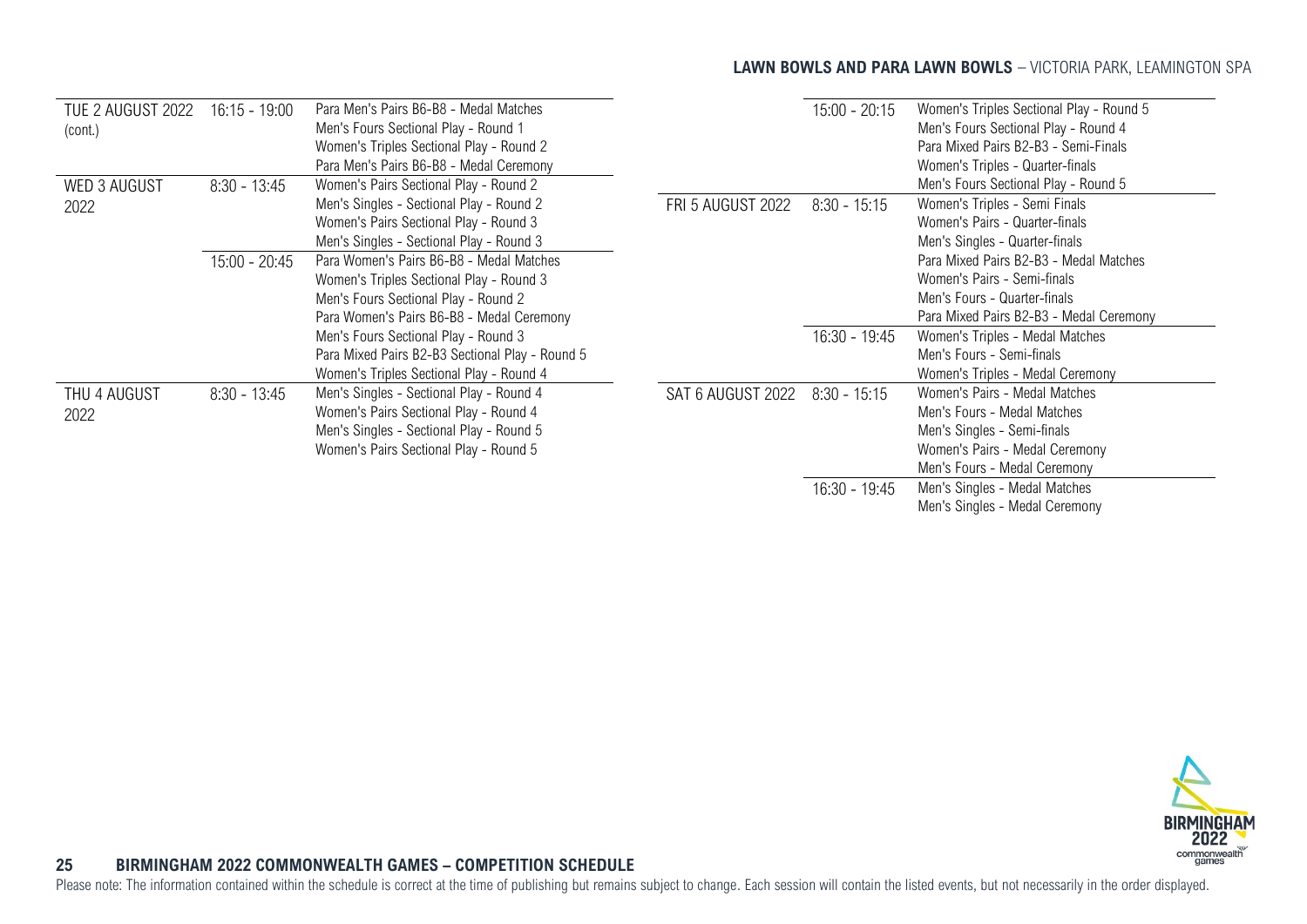

| FRI 29 JULY 2022  | $12:00 - 15:30$ | England v B5             | WED 3 AUGUST 2022        | $12:00 - 15:30$ | South Africa v A5                                                                                    |
|-------------------|-----------------|--------------------------|--------------------------|-----------------|------------------------------------------------------------------------------------------------------|
|                   |                 | Australia v A6           |                          |                 | B4 v B6                                                                                              |
|                   | 18:00 - 21:30   | Jamaica v A5             |                          | $18:00 - 21:30$ | $A4 \vee A6$                                                                                         |
|                   |                 | New Zealand v B6         |                          |                 | Malawi v B5                                                                                          |
| SAT 30 JULY 2022  | 12:00 - 15:30   | Australia v A4           | THU 4 AUGUST 2022        | $9:00 - 12:30$  | Australia v Jamaica                                                                                  |
|                   |                 | England v Malawi         |                          |                 | A5 v A6                                                                                              |
|                   | $18:00 - 21:30$ | Jamaica v South Africa   |                          | $14:00 - 17:30$ | B5 v B6                                                                                              |
|                   |                 | New Zealand v B4         |                          |                 | Malawi v B4                                                                                          |
| SUN 31 JULY 2022  | $12:00 - 15:30$ | Malawi v B6              |                          | $19:00 - 22:30$ | South Africa v A4                                                                                    |
|                   |                 | South Africa v A6        |                          |                 | New Zealand v England                                                                                |
|                   | $18:00 - 21:30$ | A4 v A5                  | <b>FRI 5 AUGUST 2022</b> | $9:00 - 13:00$  | <b>Classification Match 1</b>                                                                        |
|                   |                 | B4 v B5                  |                          |                 | <b>Classification Match 2</b>                                                                        |
| MON 1 AUGUST 2022 | $12:00 - 15:30$ | Australia v South Africa |                          | $14:30 - 18:30$ | <b>Classification Match 3</b><br><b>Classification Match 4</b>                                       |
|                   |                 | Jamaica v A6             | SAT 6 AUGUST 2022        | $9:00 - 11:00$  | Semi-final 1                                                                                         |
|                   | 18:00 - 21:30   | England v B6             |                          |                 |                                                                                                      |
|                   |                 | New Zealand v Malawi     |                          | 14:30 - 16:30   | Semi-final 2                                                                                         |
| TUE 2 AUGUST 2022 | $12:00 - 15:30$ | Australia v A5           | SUN 7 AUGUST 2022        | 13:30 - 15:30   | Bronze Medal Match                                                                                   |
|                   |                 |                          |                          | $20:30 - 22:30$ | Gold Medal Match                                                                                     |
|                   |                 | Jamaica v A4             |                          |                 | Medal Ceremony                                                                                       |
|                   | $18:00 - 21:30$ | England v B4             |                          |                 |                                                                                                      |
|                   |                 | New Zealand v B5         |                          |                 | *Taxaas aastas d. 7, 40 in the Wadd Mathell aastase on 04 Jan 0000 cill he in died is seedisingin in |

\*Teams ranked 7-12 in the World Netball rankings on 31 Jan 2022 will be invited to participate in the Games, to fill the remaining slots. These slots are listed as A4, A5, A6, B4, B5 and B6 on the current schedule.



#### **26 BIRMINGHAM 2022 COMMONWEALTH GAMES – COMPETITION SCHEDULE**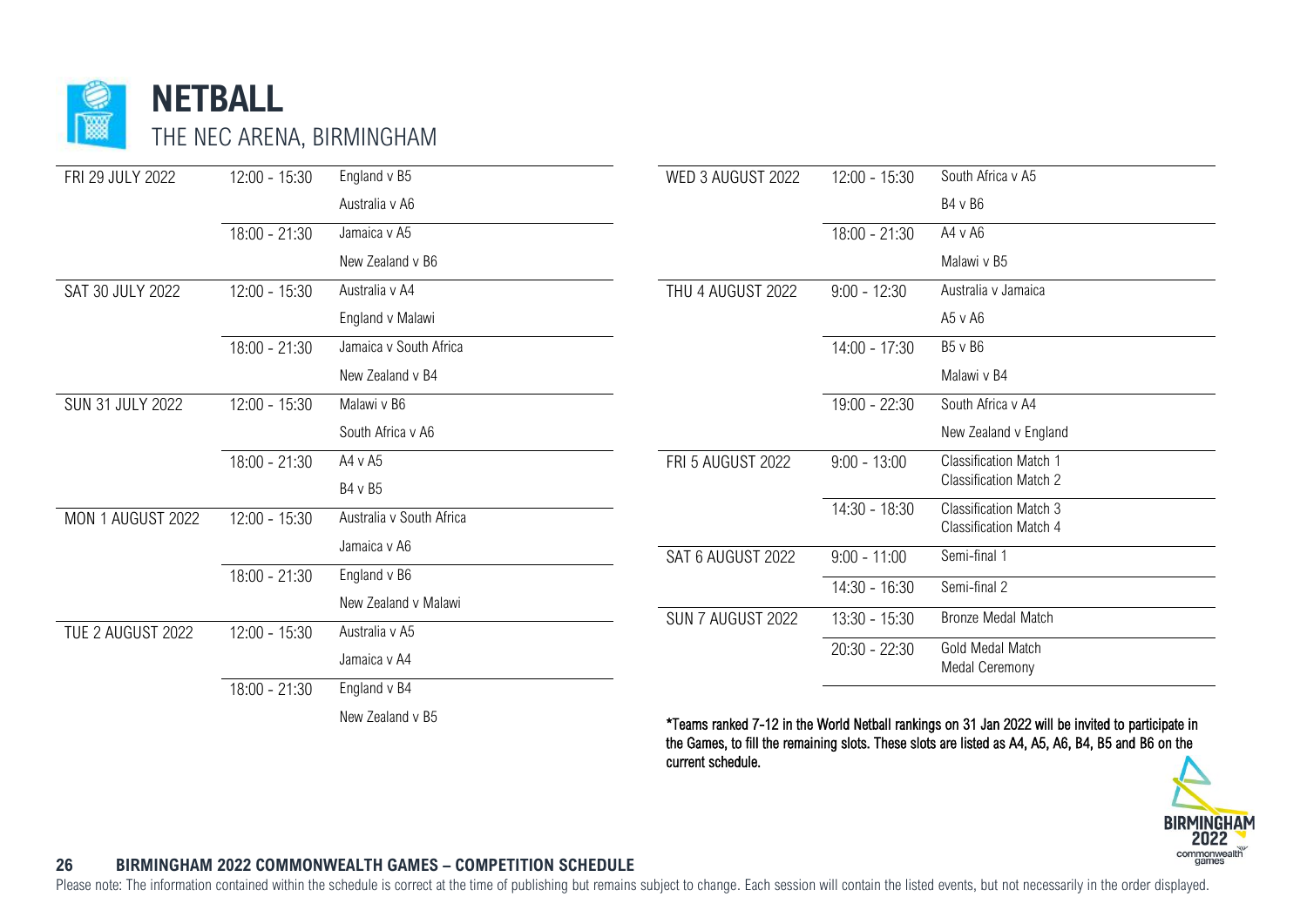<span id="page-27-0"></span>

| THU 4 AUGUST | 15:00 - 17:45 | Women's Lightweight (Up to and including 61kg)     |
|--------------|---------------|----------------------------------------------------|
| 2022         |               | Final                                              |
|              |               | Women's Lightweight (Up to and including 61kg)     |
|              |               | Medal Ceremony                                     |
|              |               | Men's Lightweight (Up to and including 72kg) Final |
|              |               | Men's Lightweight (Up to and including 72kg) Medal |
|              |               | Ceremony                                           |

- <span id="page-27-1"></span>**RUGBY SEVENS** COVENTRY STADIUM, COVENTRY
- FRI 29 JULY 2022 9:00 13:30 Women's Group Match

Women's Group Match Women's Group Match Women's Group Match Men's Group Match Men's Group Match Men's Group Match Men's Group Match Men's Group Match Men's Group Match Men's Group Match Men's Group Match

19:30 - 22:15 Women's Heavyweight (Over 61kg) Final Women's Heavyweight (Over 61kg) Medal Ceremony Men's Heavyweight (Over 72kg) Final Men's Heavyweight (Over 72kg) Medal Ceremony

#### CO-PRESENTED BY



17:30 - 22:00 Women's Group Match Women's Group Match Women's Group Match Women's Group Match Men's Group Match Men's Group Match Men's Group Match Men's Group Match Men's Group Match Men's Group Match Men's Group Match Men's Group Match



### **27 BIRMINGHAM 2022 COMMONWEALTH GAMES – COMPETITION SCHEDULE**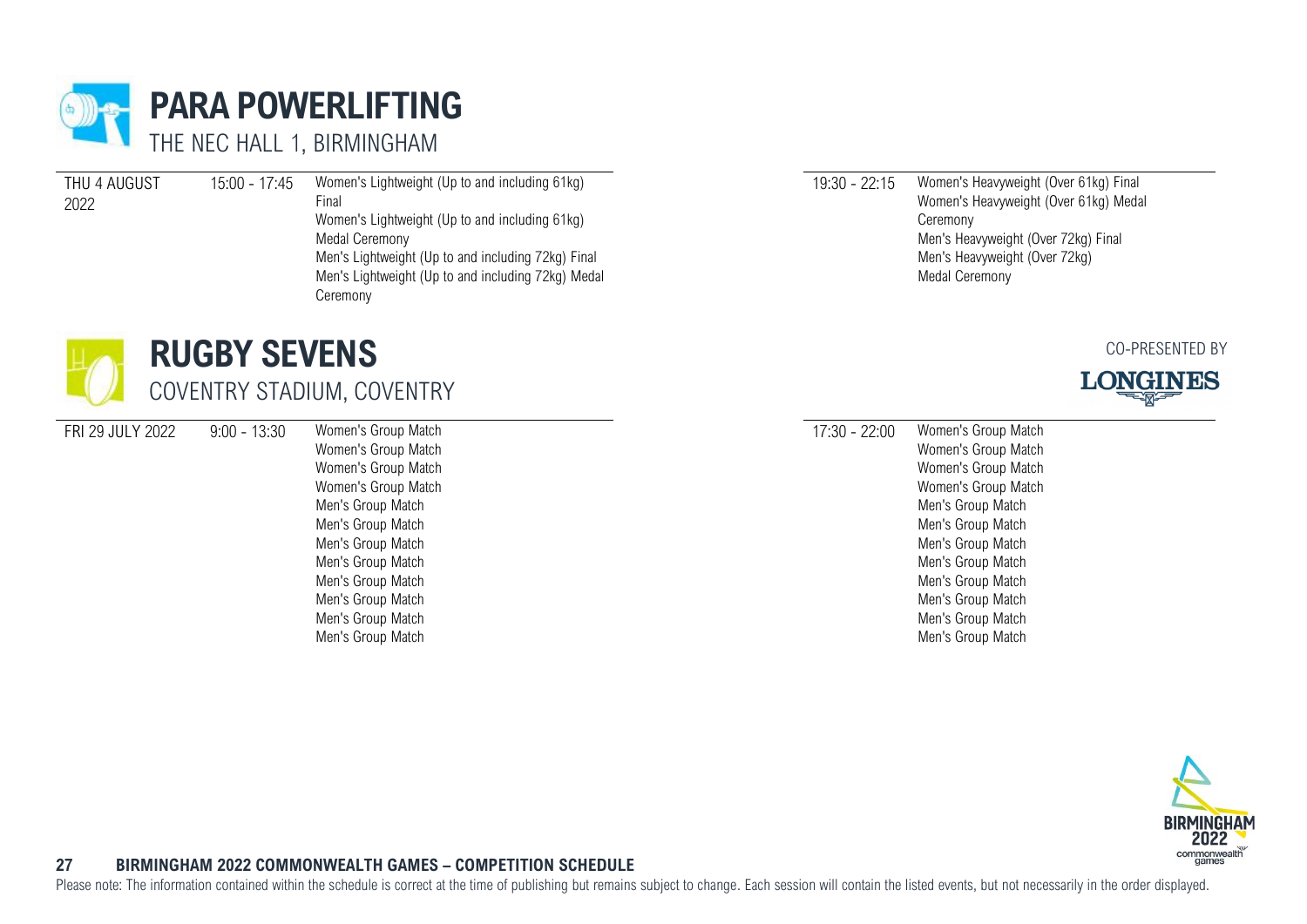| SAT 30 JULY 2022 | $9:00 - 13:30$ | Women's Group Match        |
|------------------|----------------|----------------------------|
|                  |                | Women's Group Match        |
|                  |                | Women's Group Match        |
|                  |                | Women's Group Match        |
|                  |                | Men's Group Match          |
|                  |                | Men's Group Match          |
|                  |                | Men's Group Match          |
|                  |                | Men's Group Match          |
|                  |                | Men's Group Match          |
|                  |                | Men's Group Match          |
|                  |                | Men's Group Match          |
|                  |                | Men's Group Match          |
|                  | 17:30 - 22:30  | Women's 5-8 Semi-final 1   |
|                  |                | Women's 5-8 Semi-final 2   |
|                  |                | Men's 9-16 Quarter-final 1 |
|                  |                | Men's 9-16 Quarter-final 2 |
|                  |                | Men's 9-16 Quarter-final 3 |
|                  |                | Men's 9-16 Quarter-final 4 |
|                  |                | Women's Semi-final 1       |
|                  |                | Women's Semi-final 2       |
|                  |                | Men's Quarter-final 1      |
|                  |                | Men's Quarter-final 2      |
|                  |                | Men's Quarter-final 3      |
|                  |                | Men's Quarter-final 4      |

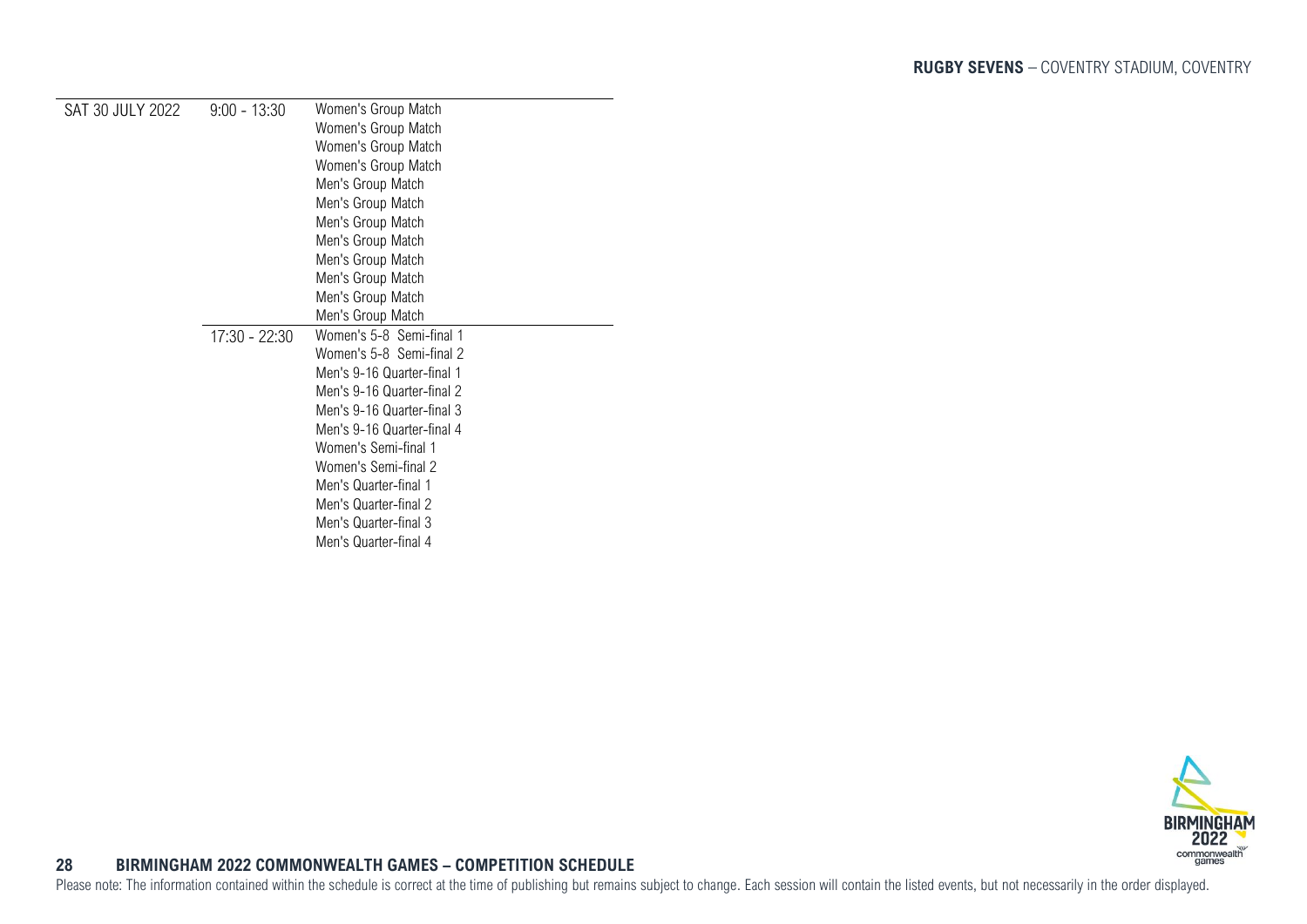#### SUN 31 JULY 2022 11:00 - 14:30 Men's 13-16 Semi-final 1

Men's 13-16 Semi-final 2 Men's 9-12 Semi-final 1 Men's 9-12 Semi-final 2 Men's 5-8 Semi-final 1 Men's 5-8 Semi-final 2 Men's Semi-final 1 Men's Semi-final 2

#### 18:30 - 22:00 Women's Playoff for 7th Women's Playoff for 5th Men's Playoff for 13th Men's Playoff for 9th Men's Playoff for 5th Women's Bronze Match Men's Bronze Medal Match Women's Gold Medal Match Men's Gold Medal Match Women's Medal Ceremony Men's Medal Ceremony



### <span id="page-29-0"></span>**SQUASH**

UNIVERSITY OF BIRMINGHAM HOCKEY AND SQUASH CENTRE, BIRMINGHAM

| FRI 29 JULY 2022 | $12:00 - 15:15$ | Women's Singles Preliminary Round of 64<br>Men's Singles Preliminary Round of 64<br>Men's Singles Preliminary Round of 64<br>Men's Singles Preliminary Round of 64<br>Men's Singles Preliminary Round of 64 | <b>SUN 31 JULY 2022</b>            | $12:00 - 15:00$ | Women's Singles Preliminary Round of 16<br>Women's Singles Plate Classification Round of 32<br>Men's Singles Preliminary Round of 16<br>Men's Singles Plate Classification Round of 32<br>Women's Singles Preliminary Round of 16<br>Men's Singles Plate Classification Round of 32 |
|------------------|-----------------|-------------------------------------------------------------------------------------------------------------------------------------------------------------------------------------------------------------|------------------------------------|-----------------|-------------------------------------------------------------------------------------------------------------------------------------------------------------------------------------------------------------------------------------------------------------------------------------|
|                  | $18:00 - 20:30$ | Men's Singles Preliminary Round of 64<br>Men's Singles Preliminary Round of 64<br>Men's Singles Preliminary Round of 64<br>Men's Singles Preliminary Round of 64                                            |                                    |                 | Men's Singles Preliminary Round of 16<br>Men's Singles Plate Classification<br>Round of 32                                                                                                                                                                                          |
| SAT 30 JULY 2022 | $12:00 - 14:30$ | Women's Singles Preliminary Round of 32<br>Men's Singles Preliminary Round of 32<br>Women's Singles Preliminary Round of 32<br>Men's Singles Preliminary Round of 32                                        | <b>SUN 31 JULY 2022</b><br>(cont.) | $18:00 - 21:00$ | Women's Singles Preliminary Round of 16<br>Women's Singles Plate Classification Round of 16<br>Men's Singles Preliminary Round of 16<br>Men's Singles Plate Classification Round of 16                                                                                              |
|                  | $18:00 - 20:30$ | Women's Singles Preliminary Round of 32<br>Men's Singles Preliminary Round of 32<br>Women's Singles Preliminary Round of 32<br>Men's Singles Preliminary Round of 32                                        |                                    |                 | Women's Singles Preliminary Round of 16<br>Women's Singles Plate Classification Round of 16<br>Men's Singles Preliminary Round of 16<br>Men's Singles Plate Classification Round of<br><b>18IRMINGHAI</b><br>2022<br>commonwealth                                                   |

### **29 BIRMINGHAM 2022 COMMONWEALTH GAMES – COMPETITION SCHEDULE**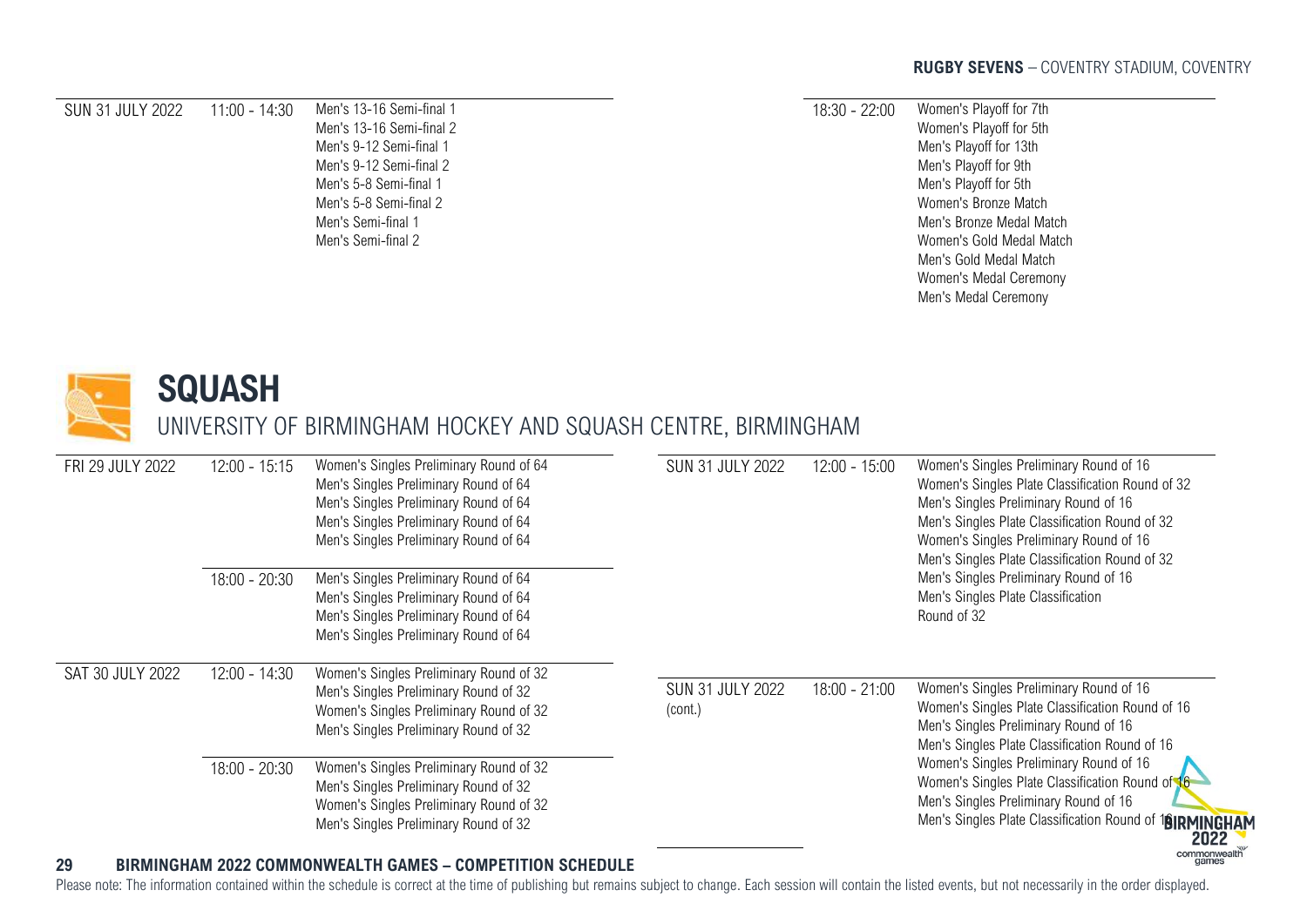### **SQUASH** - UNIVERSITY OF BIRMINGHAM HOCKEY AND SQUASH CENTRE, BIRMINGHAM

| MON 1 AUGUST<br>2022        | $12:00 - 15:00$ | Women's Singles Quarter-final<br>Women's Singles Plate Quarter-final<br>Men's Singles Quarter-final<br>Men's Singles Plate Quarter-final<br>Women's Singles Quarter-final<br>Women's Singles Plate Quarter-final<br>Men's Singles Quarter-final                                      |                      | $16:00 - 20:30$ | Women's Singles Bronze Medal<br>Men's Singles Bronze Medal<br>Women's Singles Gold Medal<br>Men's Singles Gold Medal<br>Women's Singles Medal Ceremony<br>Men's Singles Medal Ceremony                                                                                                                                                   |
|-----------------------------|-----------------|--------------------------------------------------------------------------------------------------------------------------------------------------------------------------------------------------------------------------------------------------------------------------------------|----------------------|-----------------|------------------------------------------------------------------------------------------------------------------------------------------------------------------------------------------------------------------------------------------------------------------------------------------------------------------------------------------|
|                             | $18:00 - 21:00$ | Men's Singles Plate Quarter-final<br>Women's Singles Quarter-final<br>Women's Singles Plate Quarter-final<br>Men's Singles Quarter-final<br>Men's Singles Plate Quarter-final<br>Women's Singles Quarter-final<br>Women's Singles Plate Quarter-final<br>Men's Singles Quarter-final | THU 4 AUGUST<br>2022 | $12:00 - 15:00$ | Women's Doubles Preliminary Round of 16<br>Men's Doubles Preliminary Round of 32<br>Mixed Doubles Preliminary Round of 16<br>Men's Doubles Preliminary Round of 32<br>Women's Doubles Preliminary Round of 16<br>Men's Doubles Preliminary Round of 32<br>Mixed Doubles Preliminary Round of 16<br>Men's Doubles Preliminary Round of 32 |
|                             |                 | Men's Singles Plate Quarter-final                                                                                                                                                                                                                                                    |                      | $18:00 - 21:00$ | Women's Doubles Preliminary Round of 16<br>Men's Doubles Preliminary Round of 32                                                                                                                                                                                                                                                         |
| TUE 2 AUGUST 2022           | $16:00 - 19:30$ | Women's Singles Semi-final<br>Women's Singles Plate Semi-final<br>Men's Singles Semi-final<br>Men's Singles Plate Semi-final<br>Women's Singles Semi-final<br>Women's Singles Plate Semi-final<br>Men's Singles Semi-final                                                           |                      |                 | Mixed Doubles Preliminary Round of 16<br>Men's Doubles Preliminary Round of 32<br>Women's Doubles Preliminary Round of 16<br>Men's Doubles Preliminary Round of 32<br>Mixed Doubles Preliminary Round of 16<br>Men's Doubles Preliminary Round of 32                                                                                     |
|                             |                 | Men's Singles Plate Semi-final                                                                                                                                                                                                                                                       | FRI 5 AUGUST 2022    | $12:00 - 15:00$ | Men's Doubles Preliminary Round of 16<br>Mixed Doubles Plate Classification Round of 16                                                                                                                                                                                                                                                  |
| <b>WED 3 AUGUST</b><br>2022 | $10:00 - 13:00$ | Mixed Doubles Preliminary Round of 32<br>Mixed Doubles Preliminary Round of 32<br>Mixed Doubles Preliminary Round of 32<br>Women's Singles Plate Final<br>Mixed Doubles Preliminary Round of 32<br>Men's Singles Plate Final                                                         |                      |                 | Men's Doubles Preliminary Round of 16<br>Mixed Doubles Plate Classification Round of 16<br>Men's Doubles Preliminary Round of 16<br>Mixed Doubles Plate Classification Round of 16<br>Men's Doubles Preliminary Round of 16<br>Mixed Doubles Plate Classification Round of 16                                                            |
| 30                          |                 | <b>BIRMINGHAM 2022 COMMONWEALTH GAMES - COMPETITION SCHEDULE</b>                                                                                                                                                                                                                     |                      | $18:00 - 21:00$ | Mixed Doubles Quarter-finals<br>Women's Doubles Quarter-finals<br>Mixed Doubles Quarter-finals<br>Women's Doubles Quarter-finals<br><b>BIRMINGHAM</b><br>2022<br>commonwealth<br>aames                                                                                                                                                   |

### **30 BIRMINGHAM 2022 COMMONWEALTH GAMES – COMPETITION SCHEDULE**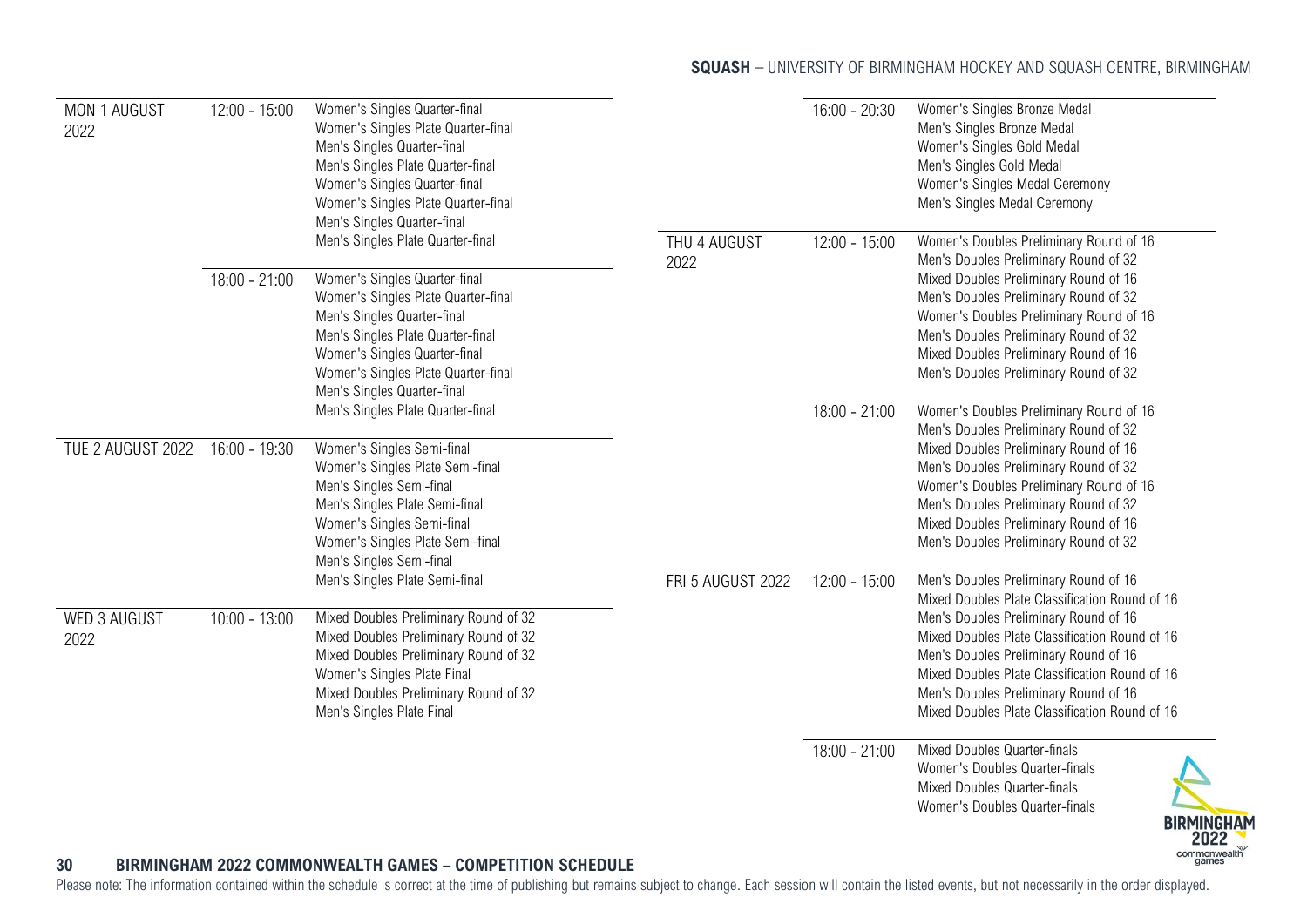### **SQUASH** - UNIVERSITY OF BIRMINGHAM HOCKEY AND SQUASH CENTRE, BIRMINGHAM

| SAT 6 AUGUST 2022           | $12:00 - 15:00$ | Men's Doubles Quarter-final<br>Mixed Doubles Plate Quarter-finals<br>Men's Doubles Quarter-final<br>Men's Doubles Plate Quarter-finals<br>Mixed Doubles Semi-final<br>Men's Doubles Plate Classification Round of 16                                                 |                     | $18:00 - 20:15$ | Mixed Doubles Bronze medal<br>Men's Doubles Plate Semi-finals<br>Mixed Doubles Gold medal<br>Mixed Doubles Plate Final<br>Mixed Doubles Medal Ceremony                              |
|-----------------------------|-----------------|----------------------------------------------------------------------------------------------------------------------------------------------------------------------------------------------------------------------------------------------------------------------|---------------------|-----------------|-------------------------------------------------------------------------------------------------------------------------------------------------------------------------------------|
|                             |                 | Men's Doubles Plate Classification Round of 16                                                                                                                                                                                                                       | <b>MON 8 AUGUST</b> | $10:00 - 14:30$ | Women's Doubles Bronze medal<br>Women's Doubles Plate Final                                                                                                                         |
|                             | $18:00 - 21:00$ | Men's Doubles Quarter-final<br>Women's Doubles Plate Quarter-final<br>Men's Doubles Quarter-final<br>Women's Doubles Plate Quarter-final<br>Mixed Doubles Semi-final<br>Mixed Doubles Plate Semi-finals                                                              | 2022                |                 | Women's Doubles Gold medal<br>Men's Doubles Plate Final<br>Men's Doubles Bronze medal<br>Men's Doubles Gold medal<br>Women's Doubles Medal Ceremony<br>Men's Doubles Medal Ceremony |
| <b>SUN 7 AUGUST</b><br>2022 | $12:00 - 15:30$ | Women's Doubles Semi-final<br>Men's Doubles Plate Quarter-finals<br>Men's Doubles Semi-final<br>Men's Doubles Plate Quarter-finals<br>Women's Doubles Semi-final<br>Women's Doubles Plate Semi-final<br>Men's Doubles Semi-final<br>Women's Doubles Plate Semi-final |                     |                 |                                                                                                                                                                                     |



### <span id="page-31-0"></span>**31 BIRMINGHAM 2022 COMMONWEALTH GAMES – COMPETITION SCHEDULE**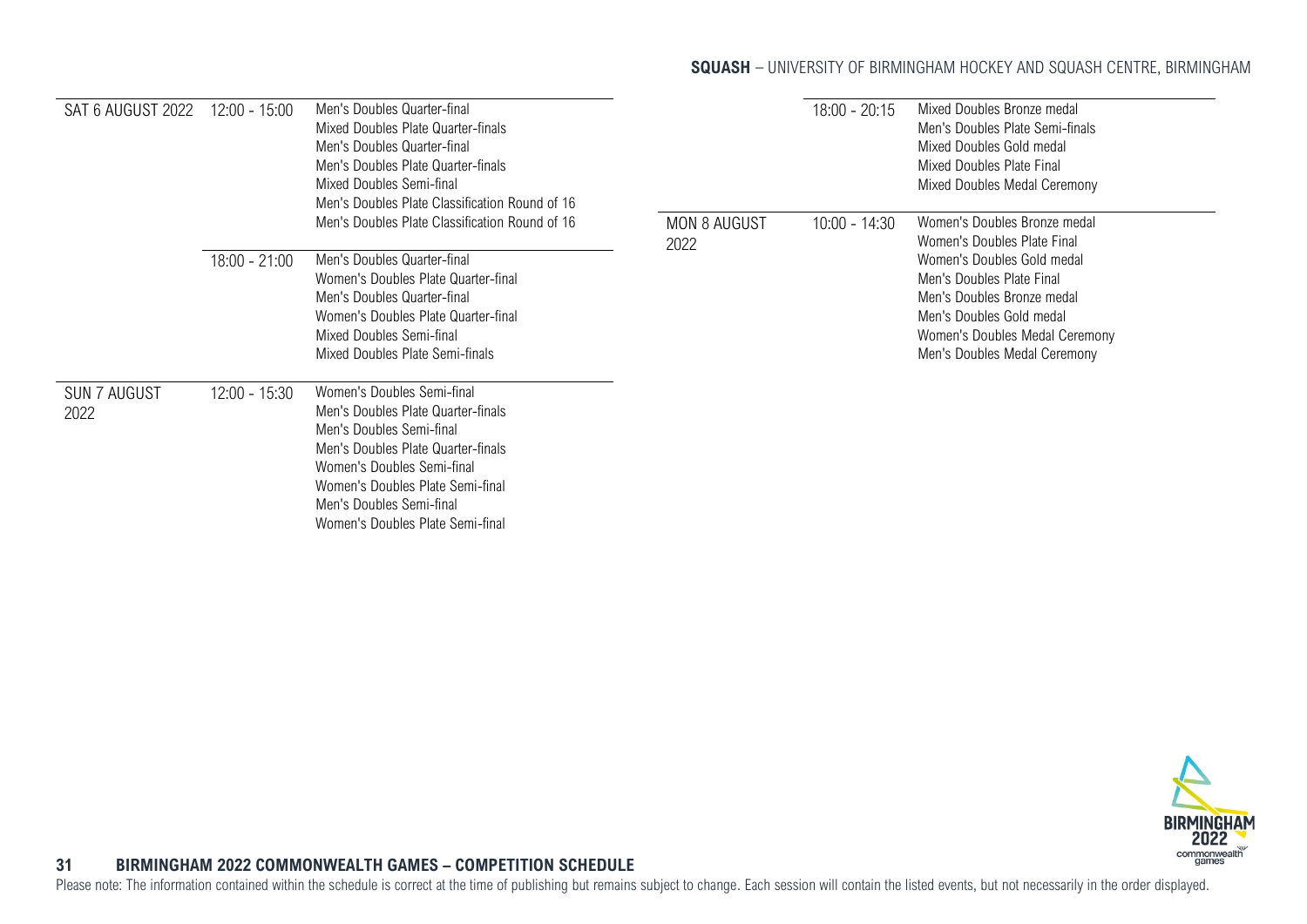# **TABLE TENNIS AND PARA TABLE TENNIS**

THE NEC HALL 3, BIRMINGHAM



| FRI 29 JULY 2022                     | $9:30 - 14:30$                                      | Women's Team Event Qualifying Round 1<br>Men's Team Event Qualifying Round 1                                                                                                                                                                                                                                                                                                                     |                      | $16:00 - 20:45$                                                                                                         | Women's Singles Qualifying Round 1<br>Men's Singles Qualifying Round 1                                                                                                                                                                                                  |
|--------------------------------------|-----------------------------------------------------|--------------------------------------------------------------------------------------------------------------------------------------------------------------------------------------------------------------------------------------------------------------------------------------------------------------------------------------------------------------------------------------------------|----------------------|-------------------------------------------------------------------------------------------------------------------------|-------------------------------------------------------------------------------------------------------------------------------------------------------------------------------------------------------------------------------------------------------------------------|
| SAT 30 JULY 2022<br>SUN 31 JULY 2022 | $16:00 - 21:00$                                     | Women's Team Event Qualifying Round 2<br>Men's Team Event Qualifying Round 2<br>Women's Team Event Qualifying Round 3<br>Men's Team Event Qualifying Round 3<br>Women's Team Event Quarter-finals<br>Men's Team Event Quarter-finals                                                                                                                                                             |                      | Women's Classes 6-10 Qualifying Round 2<br>Women's Classes 3-5 Qualifying Round 2<br>Women's Singles Qualifying Round 2 |                                                                                                                                                                                                                                                                         |
|                                      | $9:30 - 14:30$<br>$16:00 - 21:00$<br>$9:30 - 14:30$ |                                                                                                                                                                                                                                                                                                                                                                                                  |                      |                                                                                                                         | Men's Singles Qualifying Round 2<br>Men's Classes 8-10 Qualifying Round 2<br>Men's Classes 3-5 Qualifying Round 2<br>Women's Singles Qualifying Round 3<br>Men's Singles Qualifying Round 3                                                                             |
|                                      |                                                     |                                                                                                                                                                                                                                                                                                                                                                                                  |                      |                                                                                                                         |                                                                                                                                                                                                                                                                         |
|                                      |                                                     |                                                                                                                                                                                                                                                                                                                                                                                                  |                      |                                                                                                                         |                                                                                                                                                                                                                                                                         |
|                                      | $16:00 - 21:00$                                     | Women's Team Event Semi-finals                                                                                                                                                                                                                                                                                                                                                                   | THU 4 AUGUST<br>2022 | $9:30 - 14:15$                                                                                                          | Mixed Doubles Round 1<br>Women's Classes 3-5 Qualifying Round 3                                                                                                                                                                                                         |
| MON 1 AUGUST<br>2022                 | $9:30 - 14:45$                                      | Women's Team Event Bronze Medal Match<br>Women's Team Event Gold Medal Match<br>Women's Team Event Medal Ceremony                                                                                                                                                                                                                                                                                |                      |                                                                                                                         | Women's Classes 6-10 Qualifying Round 3<br>Men's Classes 3-5 Qualifying Round 3<br>Men's Classes 8-10 Qualifying Round 3<br>Men's Doubles Round 1<br>Women's Doubles Round 1                                                                                            |
|                                      | $16:30 - 21:30$                                     | Men's Team Event Semi-finals                                                                                                                                                                                                                                                                                                                                                                     |                      |                                                                                                                         |                                                                                                                                                                                                                                                                         |
| TUE 2 AUGUST 2022                    | $11:00 - 16:30$                                     | Men's Team Event Bronze Medal Match<br>Men's Team Event Gold Medal match<br>Men's Team Event Medal Ceremony                                                                                                                                                                                                                                                                                      |                      | 16:00 - 20:30                                                                                                           | Mixed Doubles Round 2<br>Women's Singles Round 1<br>Men's Doubles Round 2                                                                                                                                                                                               |
| WED 3 AUGUST<br>2022                 | $9:30 - 14:15$                                      | Women's Singles Qualifying Round 1<br>Men's Singles Qualifying Round 1<br>Women's Classes 6-10 Qualifying Round 1<br>Women's Classes 3-5 Qualifying Round 1<br>Women's Singles Qualifying Round 2<br>Men's Singles Qualifying Round 2<br>Men's Classes 8-10 Qualifying Round 1<br>Men's Classes 3-5 Qualifying Round 1<br>Women's Singles Qualifying Round 3<br>Men's Singles Qualifying Round 3 | FRI 5 AUGUST 2022    | $9:30 - 14:00$                                                                                                          | Mixed Doubles Round 3<br>Men's Classes 8-10 Semi-finals<br>Women's Classes 6-10 Semi-finals<br>Women's Classes 3-5 Semi-finals<br>Men's Classes 3-5 Semi-finals<br>Women's Singles Round 2<br>Men's Doubles Round 3<br>Women's Doubles Round 2<br>Men's Singles Round 1 |



### **32 BIRMINGHAM 2022 COMMONWEALTH GAMES – COMPETITION SCHEDULE**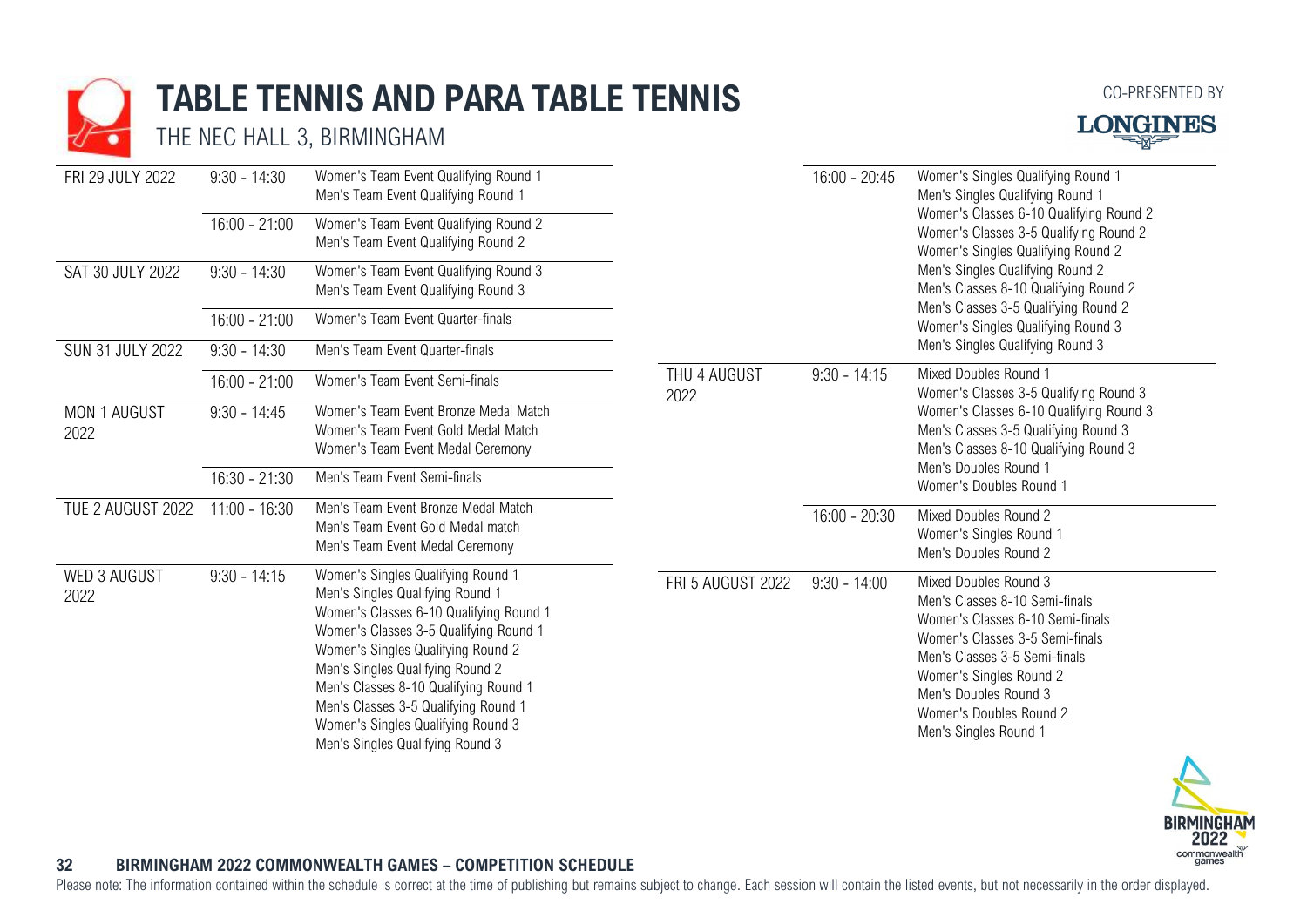### **TABLE TENNIS AND PARA TABLE TENNIS** - THE NEC HALL 3, BIRMINGHAM

| <b>FRI 5 AUGUST 2022</b><br>(cont.) | $16:00 - 20:30$ | Mixed Doubles Quarter-finals<br>Women's Doubles Round 2<br>Men's Doubles Quarter-finals<br>Women's Singles Quarter-finals<br>Men's Singles Round 2                                                                                                                                                                                                                                                                                                                          | <b>SUN 7 AUGUST</b><br>2022 | $9:30 - 14:45$  | Men's Singles Classes 8-10 Bronze Medal Match<br>Men's Singles Classes 8-10 Gold Medal Match<br>Men's Singles Classes 8-10 Medal Ceremony<br>Women's Singles Bronze Medal Match<br>Women's Singles Gold Medal Match<br>Women's Singles Medal Ceremony<br>Men's Doubles Bronze Medal Match<br>Men's Doubles Gold Medal Match<br>Men's Doubles Medal Ceremony |
|-------------------------------------|-----------------|-----------------------------------------------------------------------------------------------------------------------------------------------------------------------------------------------------------------------------------------------------------------------------------------------------------------------------------------------------------------------------------------------------------------------------------------------------------------------------|-----------------------------|-----------------|-------------------------------------------------------------------------------------------------------------------------------------------------------------------------------------------------------------------------------------------------------------------------------------------------------------------------------------------------------------|
| SAT 6 AUGUST 2022                   | $9:30 - 14:15$  | Women's Doubles Round 3<br>Men's Singles Quarter-finals<br>Women's Singles Semi-finals<br>Mixed Doubles Semi-finals                                                                                                                                                                                                                                                                                                                                                         |                             |                 |                                                                                                                                                                                                                                                                                                                                                             |
|                                     | $16:00 - 22:00$ | Women's Doubles Quarter-finals<br>Women's Singles Classes 6-10 Bronze Medal Match<br>Women's Singles Classes 6-10 Gold Medal Match<br>Men's Singles Classes 3-5 Bronze Medal Match<br>Men's Singles Classes 3-5 Gold Medal Match<br>Women's Singles Classes 3-5 Bronze Medal Match<br>Women's Singles Classes 3-5 Gold Medal Match<br>Women's Singles Classes 6-10 Medal Ceremony<br>Men's Singles Classes 3-5 Medal Ceremony<br>Women's Singles Classes 3-5 Medal Ceremony |                             | $16:00 - 21:00$ | Women's Doubles Semi-final<br>Men's Singles Semi-final<br>Mixed Doubles Bronze Medal Match<br>Mixed Doubles Gold Medal Match<br>Mixed Doubles Medal Ceremony                                                                                                                                                                                                |
|                                     |                 |                                                                                                                                                                                                                                                                                                                                                                                                                                                                             | <b>MON 8 AUGUST</b><br>2022 | $9:30 - 13:15$  | Women's Doubles Bronze Medal Match<br>Women's Doubles Gold Medal Match<br>Women's Doubles Medal Ceremony<br>Men's Singles Bronze Medal Match<br>Men's Singles Gold Medal Match<br>Men's Singles Medal Ceremony                                                                                                                                              |



# <span id="page-33-0"></span>**TRIATHLON AND PARA TRIATHLON**

SUTTON PARK, SUTTON COLDFIELD

FRI 29 JULY 2022 9:30 - 15:15 Women's Individual (Sprint Distance) Final Women's Individual (Sprint Distance) Medal Ceremony Men's Individual (Sprint Distance) Final Men's Individual (Sprint Distance) Medal Ceremony SUN 31 JULY 2022 9:30 - 15:15 Men's PTVI Final

Women's PTVI Final Men's PTVI Medal Ceremony Women's PTVI Medal Ceremony Mixed Relay Team Final Mixed Relay Team Medal Ceremony



### <span id="page-33-1"></span>**33 BIRMINGHAM 2022 COMMONWEALTH GAMES – COMPETITION SCHEDULE**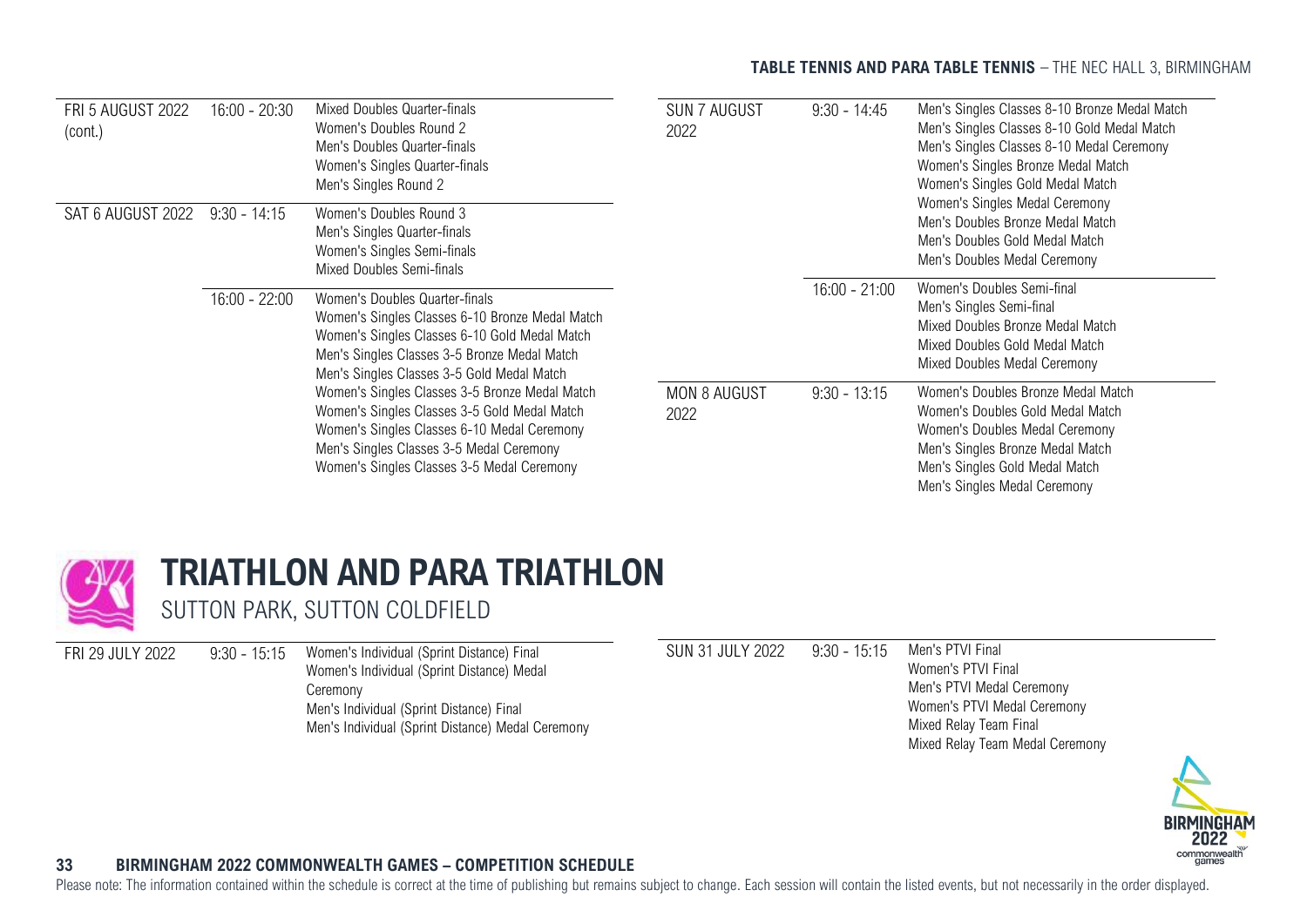

<span id="page-34-0"></span>

| SAT 30 JULY 2022        | $9:00 - 13:45$  | Men's 55kg<br>Men's 55kg Medal Ceremony<br>Men's 61kg<br>Men's 61kg Medal Ceremony<br>Women's 49kg<br>Women's 49kg Medal Ceremony | MON 1 AUGUST<br>2022        | $9:30 - 12:00$  | Men's 81kg<br>Men's 81kg Medal Ceremony       |
|-------------------------|-----------------|-----------------------------------------------------------------------------------------------------------------------------------|-----------------------------|-----------------|-----------------------------------------------|
|                         |                 |                                                                                                                                   |                             | $14:00 - 16:30$ | Women's 64kg<br>Women's 64kg Medal Ceremony   |
|                         | $15:30 - 17:45$ |                                                                                                                                   |                             | $18:30 - 21:00$ | Women's 71kg<br>Women's 71kg Medal Ceremony   |
|                         | $20:00 - 22:15$ | Women's 55kg<br>Women's 55kg Medal Ceremony                                                                                       | TUE 2 AUGUST 2022           | $9:30 - 12:00$  | Women's 76kg<br>Women's 76kg Medal Ceremony   |
| <b>SUN 31 JULY 2022</b> | $9:30 - 12:00$  | Men's 67kg<br>Men's 67kg Medal Ceremony                                                                                           |                             | $14:00 - 16:30$ | Men's 96kg<br>Men's 96kg Medal Ceremony       |
|                         | $14:00 - 16:30$ | Women's 59kg<br>Women's 59kg Medal Ceremony                                                                                       |                             | $18:30 - 21:00$ | Women's 87kg<br>Women's 87kg Medal Ceremony   |
|                         | $18:30 - 21:00$ | Men's 73kg<br>Men's 73kg Medal Ceremony                                                                                           | <b>WED 3 AUGUST</b><br>2022 | $9:30 - 12:00$  | Men's 109kg<br>Men's 109kg Medal Ceremony     |
|                         |                 |                                                                                                                                   |                             | $14:00 - 16:30$ | Women's 87+kg<br>Women's 87+kg Medal Ceremony |
|                         |                 |                                                                                                                                   |                             | $18:30 - 21:00$ | Men's 109+kg<br>Men's 109+kg Medal Ceremony   |

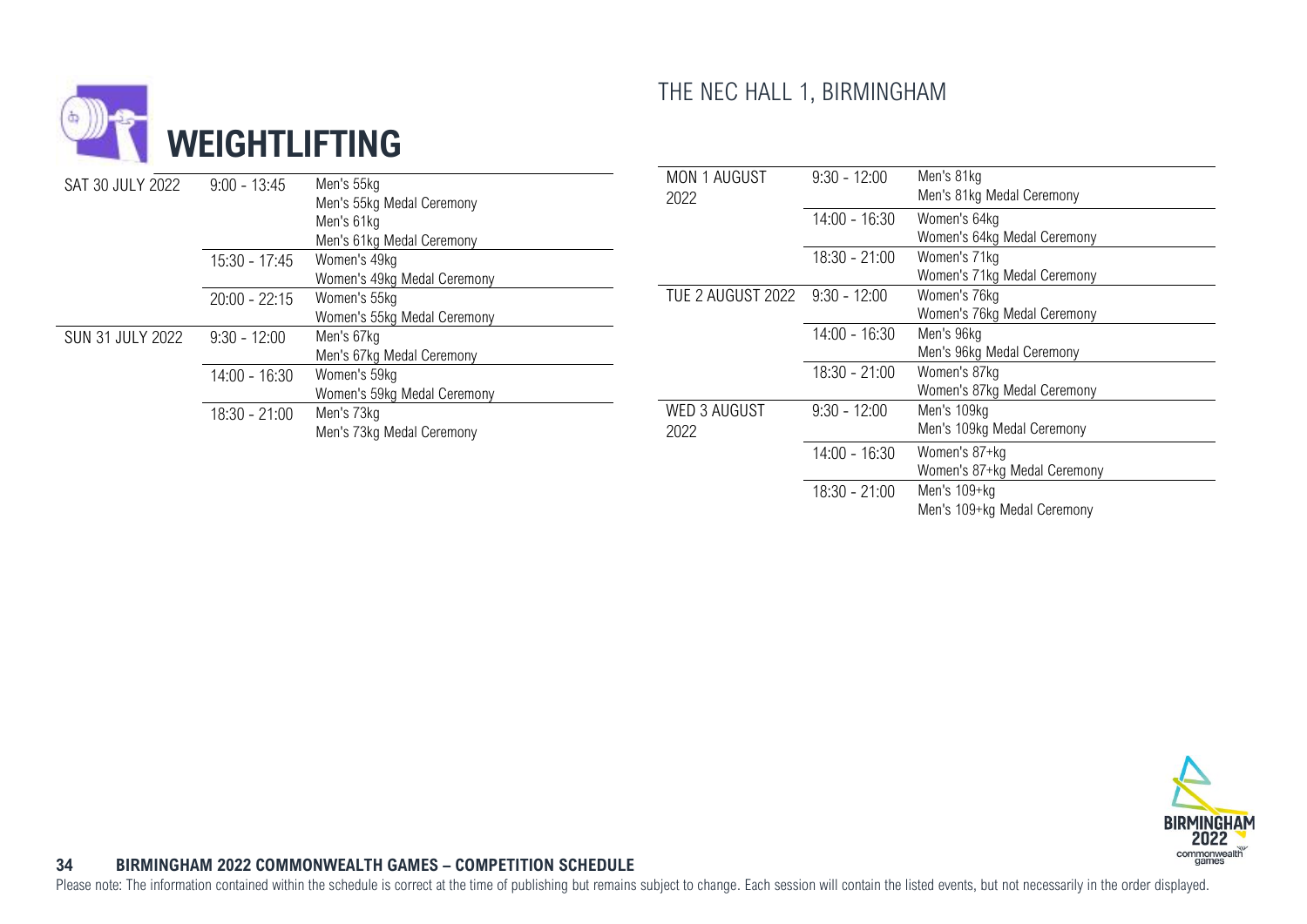

| <b>FRI 5 AUGUST 2022</b> | $10:30 - 13:30$ | Women's Freestyle 57kg - Preliminary Rounds<br>Quarter-finals Semi-finals and Repechage<br>Women's Freestyle 62kg - Preliminary Rounds<br>Quarter-finals Semi-finals and Repechage<br>Women's Freestyle 68kg - Preliminary Rounds<br>Quarter-finals Semi-finals and Repechage<br>Men's Freestyle 65kg - Preliminary Rounds Quarter- | SAT 6 AUGUST 2022 | $10:30 - 13:30$ | Women's Freestyle 50kg - Preliminary Rounds<br>Quarter-finals Semi-finals and Repechage<br>Women's Freestyle 53kg - Preliminary Rounds<br>Quarter-finals Semi-finals and Repechage<br>Women's Freestyle 76kg - Preliminary Rounds<br>Quarter-finals Semi-finals and Repechage<br>Men's Freestyle 57kg - Preliminary Rounds Quarter- |
|--------------------------|-----------------|-------------------------------------------------------------------------------------------------------------------------------------------------------------------------------------------------------------------------------------------------------------------------------------------------------------------------------------|-------------------|-----------------|-------------------------------------------------------------------------------------------------------------------------------------------------------------------------------------------------------------------------------------------------------------------------------------------------------------------------------------|
|                          |                 | finals Semi-finals and Repechage                                                                                                                                                                                                                                                                                                    |                   |                 | finals Semi-finals and Repechage                                                                                                                                                                                                                                                                                                    |
|                          |                 | Men's Freestyle 86kg - Preliminary Rounds Quarter-                                                                                                                                                                                                                                                                                  |                   |                 | Men's Freestyle 74kg - Preliminary Rounds Quarter-                                                                                                                                                                                                                                                                                  |
|                          |                 | finals Semi-finals and Repechage                                                                                                                                                                                                                                                                                                    |                   |                 | finals Semi-finals and Repechage                                                                                                                                                                                                                                                                                                    |
|                          |                 | Men's Freestyle 125kg - Preliminary Rounds                                                                                                                                                                                                                                                                                          |                   |                 | Men's Freestyle 97kg - Preliminary Rounds Quarter-                                                                                                                                                                                                                                                                                  |
|                          |                 | Quarter-finals Semi-finals and Repechage                                                                                                                                                                                                                                                                                            |                   |                 | finals Semi-finals and Repechage                                                                                                                                                                                                                                                                                                    |
|                          | $17:00 - 19:30$ | Women's Freestyle 57kg - Medal contest                                                                                                                                                                                                                                                                                              |                   | $17:00 - 19:30$ | Men's Freestyle 57kg - Medal contest                                                                                                                                                                                                                                                                                                |
|                          |                 | Men's Freestyle 65kg - Medal contest                                                                                                                                                                                                                                                                                                |                   |                 | Women's Freestyle 50kg - Medal contest                                                                                                                                                                                                                                                                                              |
|                          |                 | Women's Freestyle 57kg - Medal Ceremony                                                                                                                                                                                                                                                                                             |                   |                 | Men's Freestyle 57kg - Medal Ceremony                                                                                                                                                                                                                                                                                               |
|                          |                 | Women's Freestyle 62kg - Medal contest                                                                                                                                                                                                                                                                                              |                   |                 | Men's Freestyle 74kg - Medal contest                                                                                                                                                                                                                                                                                                |
|                          |                 | Men's Freestyle 65kg - Medal Ceremony                                                                                                                                                                                                                                                                                               |                   |                 | Women's Freestyle 50kg - Medal Ceremony                                                                                                                                                                                                                                                                                             |
|                          |                 | Men's Freestyle 86kg - Medal contest                                                                                                                                                                                                                                                                                                |                   |                 | Women's Freestyle 53kg - Medal contest                                                                                                                                                                                                                                                                                              |
|                          |                 | Women's Freestyle 62kg - Medal Ceremony                                                                                                                                                                                                                                                                                             |                   |                 | Men's Freestyle 74kg - Medal Ceremony                                                                                                                                                                                                                                                                                               |
|                          |                 | Women's Freestyle 68kg - Medal contest                                                                                                                                                                                                                                                                                              |                   |                 | Men's Freestyle 97kg - Medal contest                                                                                                                                                                                                                                                                                                |
|                          |                 | Men's Freestyle 86kg - Medal Ceremony                                                                                                                                                                                                                                                                                               |                   |                 | Women's Freestyle 53kg - Medal Ceremony                                                                                                                                                                                                                                                                                             |
|                          |                 | Men's Freestyle 125kg - Medal contest                                                                                                                                                                                                                                                                                               |                   |                 | Women's Freestyle 76kg - Medal contest                                                                                                                                                                                                                                                                                              |
|                          |                 | Women's Freestyle 68kg - Medal Ceremony                                                                                                                                                                                                                                                                                             |                   |                 | Men's Freestyle 97kg - Medal Ceremony                                                                                                                                                                                                                                                                                               |
|                          |                 | Men's Freestyle 125kg - Medal Ceremony                                                                                                                                                                                                                                                                                              |                   |                 | Women's Freestyle 76kg - Medal Ceremony                                                                                                                                                                                                                                                                                             |
|                          |                 |                                                                                                                                                                                                                                                                                                                                     |                   |                 |                                                                                                                                                                                                                                                                                                                                     |